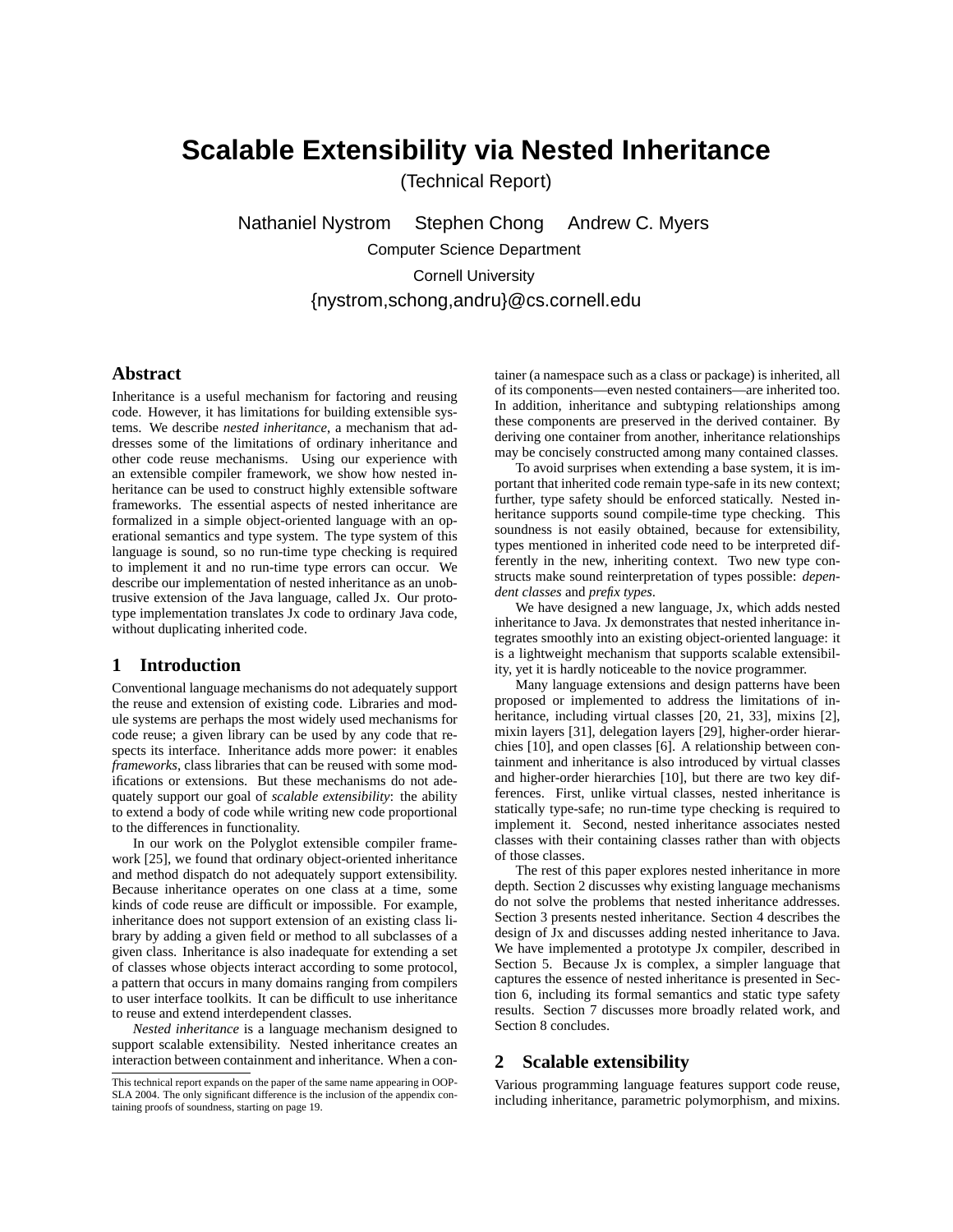But when code is reused, the programmer often finds that extension is not scalable: the amount of new code needed to obtain the desired changes in behavior is disproportionate to the perceived degree of change. More expressive language mechanisms are needed to make extension scalable.

## **2.1 Procedures vs. types**

One reason why extension is often not scalable is the wellknown difficulty of extending both types and the procedures that manipulate them [30, 36]. Object-oriented languages make it easy to add new types but not new procedures (methods) that operate on them; functional programming style makes it easy to add new procedures but not new types.

Extensions to an existing body of code are often *sparse* in the sense that new types that are added can be treated in a boilerplate way by most procedures, and the new procedures that are added have interesting behavior for only a few of the types on which they operate. However, standard programming methods cannot exploit this sparsity. In an objectoriented style, it is easy to add new classes, but to add new methods it is necessary to modify existing code, often duplicating the boilerplate code. In typical functional style, adding new functions that manipulate data is straightforward (assuming that the data representation is not encapsulated behind a module boundary), but modifying existing functions to handle new data types again requires modifying existing code.

This conflict is particularly noticeable in the context of an extensible compiler, where new types are added in the form of new abstract syntax nodes, and new procedures are added in the form of new compiler passes. With the usual strategy for compiler implementation, adding new abstract syntax requires changes to all passes, even if the new node types are relevant to only a few passes. Similarly, adding a new pass may require changes to all nodes, even if the pass interacts in an interesting way with only a few node types. Thus, the conflict between extending procedures and types creates an incentive to structure a compiler as a few complex passes rather than as a larger number of simple passes, resulting in a less modular compiler that is harder to understand, maintain, and reuse. Similar problems arise in other application domains, such as user interface toolkits.

Inheritance is a useful mechanism for extensibility because adding new types becomes more scalable: in general, a new type can inherit default behavior from some existing, similar type. However, inheritance does not handle extensions that need to add new fields or methods to an existing inheritance hierarchy in a uniform way. Some existing language mechanisms do help [6, 31, 29] but they do not solve the extensibility problems that we have encountered in developing Polyglot.

#### **2.2 Hooks and extensibility**

Making code extensible requires careful design so that the extension implementer has available the right hooks: interposition points at which new behavior or state can be added. However, there is often a price to pay: these hooks can often clutter or obfuscate the base code. One way to provide hooks is through language mechanisms that provide some kind of parametric genericity, such as parameterized types [19], parameterized mixins [2], and functors [23]. Explicit parameterization over types, classes, or modules precisely describes the ways in which extension is permitted. However, it is often an awkward way to achieve extensibility, especially when a number of modules are designed in conjunction with one another and

have mutual dependencies. It is often difficult to decide which explicit parameters to introduce for purposes of future extension, and the overhead of declaring and using parameters can be awkward.

Inheritance embodies a different approach to extensibility. By giving names to methods, the programmer creates less obtrusive, *implicit* parameters that can be overridden when the code is reused. Nested inheritance builds on this insight by enabling nested classes to be used as hooks too.

# **3 Nested inheritance**

Nested inheritance is a statically safe inheritance mechanism designed to be applicable to object-oriented languages that, like Java [13] or C<sub>++</sub> [32], support nested classes or other containment mechanisms such as packages or namespaces. We have designed a language, Jx, that extends Java with nested inheritance. In this section, we concentrate on describing the nested inheritance mechanism, ignoring details of its interaction with Java and its implementation. These issues are discussed in Sections 4 and 5.

#### **3.1 Overview**

There are two key ideas behind nested inheritance. The first idea is similar to Ernst's higher-order hierarchies [10] and is related to virtual classes [20, 21]: a class inherits all members of its superclass—not only methods, but also nested classes and any subclass relationships among them.As with ordinary inheritance, the meaning of code inherited from the superclass is as if it were copied down from the superclass. A subclass may *override* any of the members it inherits. Like virtual classes, when a nested class is overridden, the overriding class does not replace the class it overrides, but instead *enhances* it. Thus, an overriding class is a subclass of the class it overrides, inheriting all its members. We extend this notion in one important way: the overriding class is not only a subclass but also a subtype of the class it overrides. This feature allows more opportunities for code reuse than with virtual classes or higherorder hierarchies. In addition, nested inheritance provides a form of *virtual superclasses* [21, 8], permitting the subclass relationships among the nested classes to be preserved when inherited into a new container class.<sup>1</sup> This feature allows new class members to be *mixed in* to a nested class by overriding its base class.

The second key idea in nested inheritance is a rich language for expressing types so that when code is inherited, types are reinterpreted in the context of the inheriting class. The innovation is an intuitive way to name types that gives the expressive power of virtual classes while also permitting sound typing.

Nested inheritance largely eliminates the need for factory methods [12] and other design patterns that address the problem of scalable extensibility [25]. Thus, a container such as a class or package may contain several nested classes or nested packages that depend on each other in complex ways. When the container is extended and individual components overridden, interactions between the components are preserved in the derived container.

The strength of nested inheritance as an extension mechanism is that it requires less advance planning to reuse code. Every class and method provides a hook for further extension,

<sup>&</sup>lt;sup>1</sup>Note that the similar-sounding term "virtual base class" is used by  $C_{++}$  but has a very different meaning.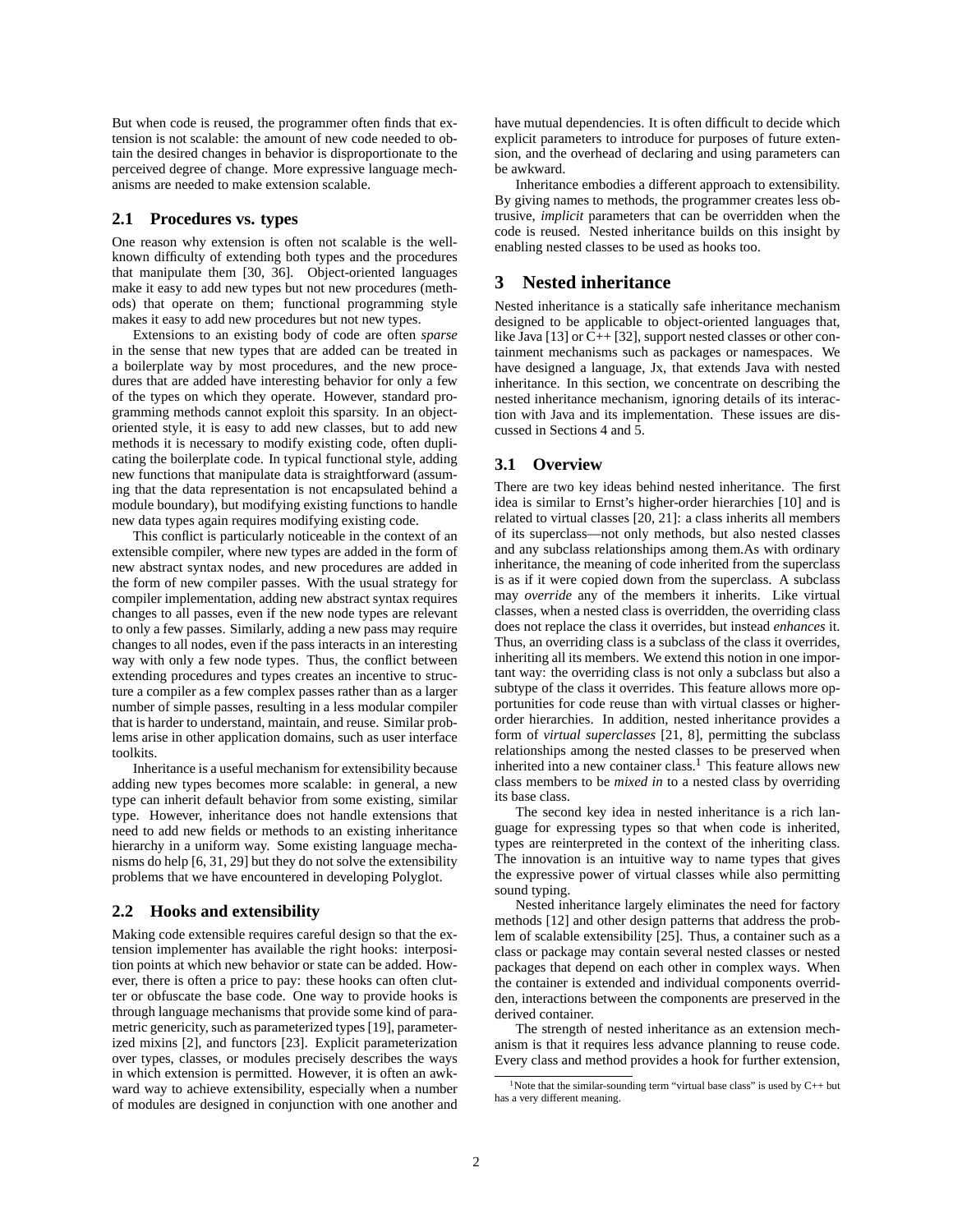```
class A {
  class B { int x; }
  class C extends B {...}
  int m(B b) {
    return b.x;
  }
 C n() freturn new C();
 }
}
                           class A2 extends A {
                             class B { int y; }
                             int m(B b) {
                              return b.x + b.y;
                             }
                           }
```
Figure 1: Nested inheritance example

so less programmer overhead is needed to identify the possible ways in which the code can be extended than in the functor and mixin approaches.

In this paper, nested inheritance is presented in the context of Java's nested classes. However, the same mechanism applies equally well to packages or other namespace abstractions. In the Jx language, packages may have a declared inheritance relationship; they act very much like classes whose components are all static. Section 3.7 discusses packages in more detail.

In Java, nested classes can be either inner classes or static nested classes. An instance of an inner class has a reference to an *enclosing instance* of its containing class; static nested classes do not have this pointer. This distinction is discussed further in Section 4.5. In the following discussion, we consider all nested classes to be static nested classes. This choice allows the mechanism to be applicable to classes nested within packages, which have no run-time instances.

## **3.2 A simple example**

Consider the Java-like code in Figure 1. Because class A contains nested classes B and C, its subclass A2 inherits nested classes B and C where the nested classes A2.B and A2.C are subclasses of A.B and A.C, respectively. Class A2 explicitly declares a nested class B, overriding A.B; declarations within A2.B (such as the instance variable y) extend A.B as if A2.B were an explicitly declared subclass of A.B. Class C is inherited into A2 as the *implicit class* A2.C. The programmer writes no code for A2.C; it is a subclass of both A2.B and A.C.

Subclass and subtype relationships are preserved by inheritance. For example, in Figure 1, the class A2.C is a subclass (and a subtype) of A2.B because A.C is a subclass of A.B. In addition, the constructor call new C() constructs an object of the class A2.C when the method n is invoked on an object of class A2.

Types named in inherited code are reinterpreted in the inheriting context. For example, the argument of the method m in the class A has type B, meaning A.B in the context of A. But when inherited into the class A2, the argument type becomes A2.B because the meaning of the name B is reinterpreted in the inheriting context. With this change, A2 might not seem to conform to A because an argument method type has changed covariantly. However, subtyping between A2 and A is still sound because the type system ensures the m method can only be called when its argument is known to be from the same implementation of A as the method receiver.

#### **3.3 Compiler example**

Figures 2 and 3 suggest how nested inheritance can be used to build an extensible compiler. Figure 2 gives simplified code

```
class Java {
 class Expr {
    Type type;
    void accept(Visitor v) {
      v.visitExpr(this);
    }
 }
 class Plus extends Expr {
    Expr left, right;
    void accept(Visitor v) {
      left.accept(v);
      right.accept(v);
      v.visitPlus(this);
    }
 }
  class Visitor {
    void visitExpr(Expr e) { }
    void visitPlus(Plus b) { }
 }
  class TypeChecker extends Visitor {
    void visitPlus(Plus p) {
      if (...) { p.type = Int; } else ...
    }
 }
}
```


```
class Jif extends Java {
  class Expr { Label lbl; }
  class Label extends Expr { ... }
  class Visitor {
    void visitLabel(Label l) { }
 }
 class TypeChecker extends Visitor {
    void visitPlus(Plus p) {
      super.visitPlus(p);
      p.lbl = p.left.lbl.join(p.right.lbl);
    }
 }
}
```
Figure 3: Jif extension

for an ordinary Java compiler. Figure 3 uses nested inheritance to create a compiler for a language like Jif [24] that extends Java with information flow labels. This code uses the visitor pattern [12], in which compiler passes such as type checking are factored out into separate visitor objects, and boilerplate tree traversal is found in accept methods. The Expr and Plus classes implement abstract syntax tree (AST) nodes, and TypeChecker implements the type-checking pass, inheriting common functionality from its superclass Visitor.

Nested inheritance is effective for building this kind of extensible system. By adding a field lbl to the class Expr, every kind of expression node, including Plus, acquires this field. Similarly, adding a visitLabel method to Visitor causes every visitor, such as TypeChecker, to acquire this new method. The method TypeChecker.visitPlus can be then overridden to perform additional static checking on labels in addition to the ordinary type checking it performs by delegating to the superclass Java.TypeChecker. Note that the overridden visitPlus method expects a Jif.Plus, which has a lbl field, rather than a Java.Plus, which does not.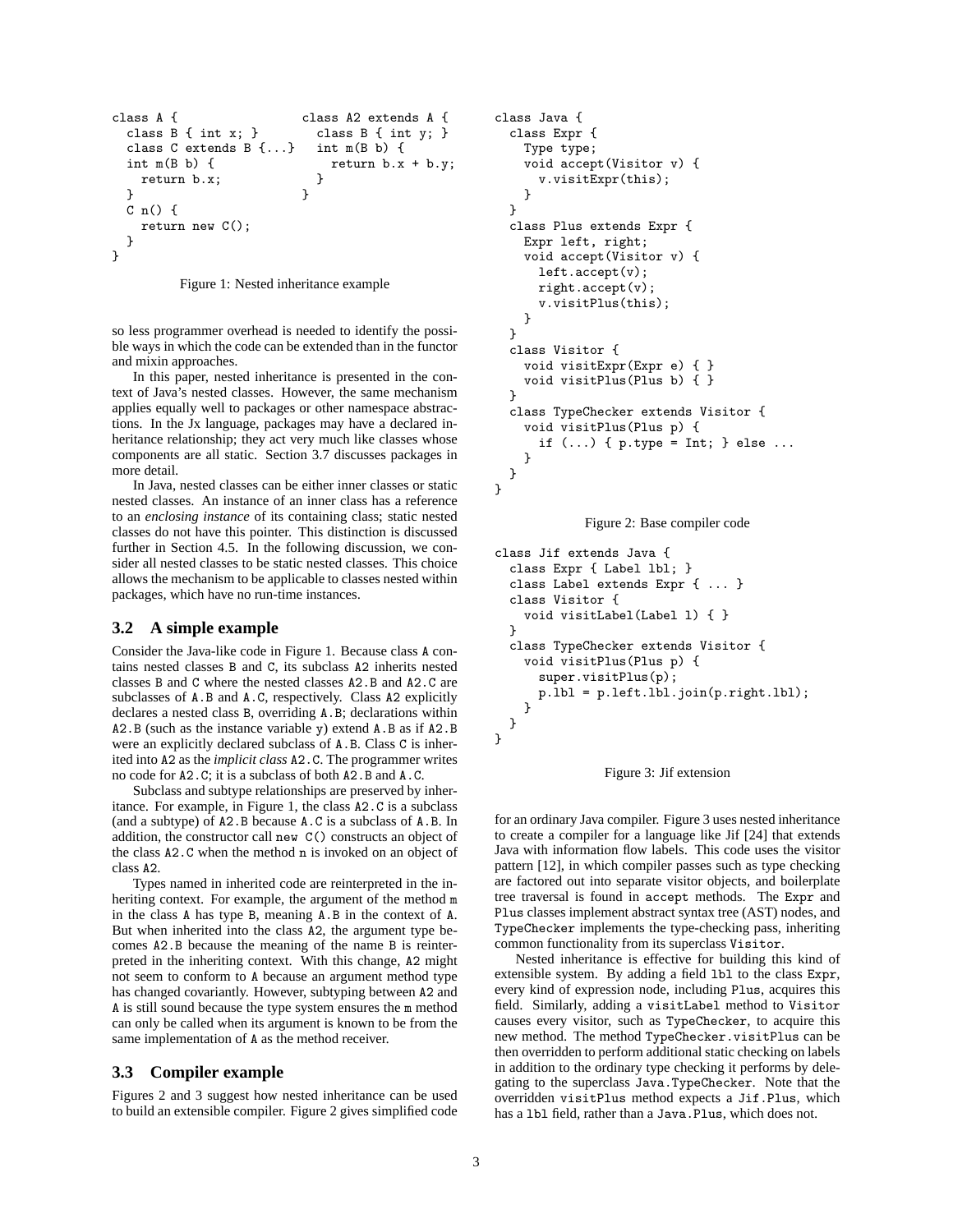```
class A {
  class B {...}
  class C extends This.B {...}
  int m(this.class.B b) {
    return b.x;
  }
 this.class.C n() {
   return new this.class.C();
 }
}
```
Figure 4: Desugared version of class A from Figure 1

This example is suggestive of how nested inheritance could be used to implement the actual Polyglot and Jif compilers. Note that Jif.Expr and Java.Expr are different classes and both classes can coexist within the same compiler, permitting Jif abstract syntax trees to be translated to Java ASTs.

## **3.4 Naming types**

The examples in Figures 1–3 look very much like Java; a Java programmer could be excused for not noticing the discrepancies. In fact, Jx is mostly backward compatible with Java: a Java program is a valid Jx program as long as nested classes are declared final or their containing classes are not subclassed. However, Jx obtains additional expressive power from new syntax for naming types (which is not shown in Figures 1– 3). This syntax can be seen in Figure 4, which shows the class A from Figure 1 in a desugared form.

Class A.C is declared to extend This.B. When This is used in a declaration, it refers to the most specific class that inherits that declaration. In the body of A, This resolves to A and This. B therefore resolves to A.B. When C is inherited into A2, This.B is reinterpreted in the context of A2 and resolves to A2.B. Thus, A.C is a subclass of A.B and A2.C is a subclass of A2.B.

Returning to Figure 1, observe that the method m takes a formal parameter of type B. Since A2.B is a subclass of A.B, one might try to write unsafe code like the following, which passes an A.B to the method A2.m:

```
A = new A2();
A.B b = new A.B();a.m(b):
```
Because A.B does not have a y field, the behavior of the memory access b.y in the method m would be undefined. For this reason the above code does not type-check in Jx. Of course, this potential unsoundness results because the formal argument type is changed covariantly in the subclass A2. The virtual class mechanism in Beta [20] is unsound for precisely this reason, and therefore Beta requires a run-time check at method invocation. These checks create run-time overhead, but more importantly, they can lead to unexpected run-time errors. Our approach is instead to introduce a dependent type mechanism that ensures programs are statically safe and thus do not need run-time checks.

In Figure 1, the method A.m is declared with a formal parameter of type B, which is syntactic sugar for the type this.class.B, as shown in Figure 4. The *dependent class* this.class denotes the run-time class of the expression this, but *not* any subclass of the run-time class of this. As with ordinary non-dependent classes, a nested class can be selected from this.class. If the run-time class of this is A2,

then this.class.B is really the class A2.B. If, at run time, this is an instance of class A, then this.class.B is A.B, but *not* A2.B.

Declaring the method parameter for m as this.class.B ensures that m in A2.B cannot be called with a superclass of A2.B. Callers of m must demonstrate that the method is invoked with a B selected from the receiver's class. In the following (safe) code, the variable a contains a value with runtime class A2.

```
final A = new A2();
final a.class.B b = new a.class.B();
a.m(b);
```
To call the method m with receiver a, the caller must pass an argument of type a.class.B. Even if the receiver has static type A2, it is illegal to invoke m with an A2.B, since the actual run-time class of the receiver may be a subtype of A2 that overrides A2.m. The argument must have the type a.class.B. Note that a must be declared final to ensure its run-time class does not change.

In general, a dependent class is of the form *p*.class, where  $p$  is a final access path: either a final local variable (including formal parameters and this) or a field access  $p'$ .f, where  $p'$  is a final access path and f is a final field. The run-time class of an object specified by a final access path does not change.

The dependent type this.class is similar to the MyType (self type) construct of LOOM [3] and PolyTOIL [5]. The key difference is that with MyType, an instance of a subtype of MyType may be assigned to a variable of type MyType. Although MyType is covariant with respect to the subclassing relationship, the type MyType may be used as a method parameter type because subtyping and subclassing are decoupled. The dependent class *p*.class is also closely related to the path dependent type *p*.type in the ν*Obj* calculus [27] and in the Scala [26]; however *p*.type is a *singleton* type, meaning the only member of the type is the object referenced by *p*. *p*.class is not a singleton. In particular, one can create new instances of the class through the new operator (e.g.,  $new p.class(...).$ 

While subclasses of the static type of a path a are not subtypes of a.class, the same is not true of classes selected relative to a.class. In particular, using the classes in Figure 1, a.class.C is a subtype of a.class.B, and therefore the call a.m(b) above is permitted.

## **3.5 Prefix types**

Now consider the code in Figure 2, in which the classes Expr and Visitor are mutually recursive because of their respective accept and visitExpr methods. The class Jif extends Java, overriding both classes, so Jif.Expr and Jif.Visitor are mutually dependent in the same way as Java. Expr and Java. Visitor.

For code reuse, Expr and Visitor need to be able refer to each other without hard-coding the name of their enclosing class Java. Our solution is a type system that gives the ability to name the enclosing class of a given value.

For a non-dependent class *P*, and arbitrary class *T*, the *prefix type P*[*T*] is the innermost enclosing class of *T* that is a subclass of *P*. Prefix types permit an unambiguous way of naming containers. For example, assuming the variable b has the static type A.B, then A[b.class] is the container of the run-time class of the value in b; if b contains a value of runtime class A2.B, then A[b.class] is the class A2.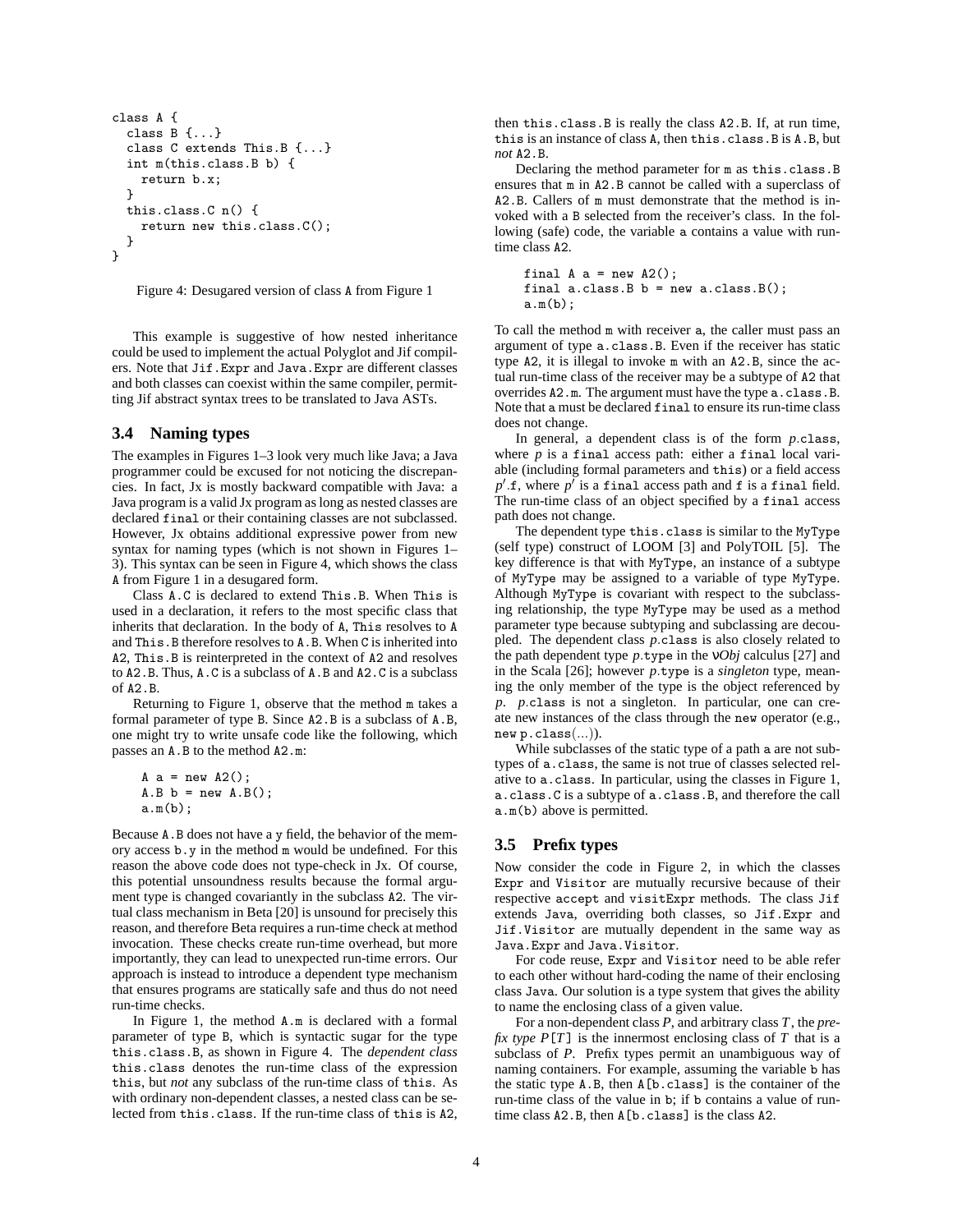In Figure 2 the method Expr.accept has a parameter with the (desugared) prefix type Java[this.class].Visitor, and Visitor. visitExpr has a parameter with the prefix type Java[this.class].Expr. When accept is invoked on a Java.Expr, it expects an argument of type Java.Visitor, but when invoked on a Jif.Expr, it expects Jif.Visitor. Thus, the relationship among the component classes is preserved. References to Expr within Visitor in Figure 2 are merely sugar for Java[this.class].Expr, and conversely for references to Visitor within Expr. No instance of the class Java need be in scope to use the type Java[this.class].Expr. This syntax thus makes it possible to refer to other classes in the current package even though packages do not have instances.

# **3.6 Overriding the superclass**

When overriding a class in a containing class, the programmer can change the superclass. This feature allows new functionality to be mixed in to several classes in the new containing class without code duplication.

The superclass of a nested class *bounds* the type of the nested class. Overriding the superclass permits this bound to be tightened, enabling a virtual type-like pattern. In particular, if D is a nested class that extends some other class C, then D is like a virtual type, bounded by C; when D's container is subclassed, the superclass of D can be modified to be a subclass of the original superclass of D. This has the effect of making the virtual type D more precise in the container's subclass.

## **3.7 Package inheritance**

The language mechanisms described for nested inheritance apply to packages as well as to classes. Indeed, we expect nested inheritance of packages to be the most common use of nested inheritance.

In Jx, packages, like classes, may have a declared inheritance relationship. If package P2 extends package P, then P2 inherits all members of package P, including nested packages.<sup>2</sup> The declaration that P2 extends P is made in a special source file in the package P2, which facilitates separate compilation by allowing the package P to be ignorant of its descendants. The declaration is *not* made in each separate source file of the package P2, since doing so would duplicate package inheritance declarations, introducing possible inconsistencies and making modification of the inheritance relationship more difficult.

Prefix types extend to accommodate packages: if *P* is a package name and *T* is an arbitrary class, then *P*[*T*] is the innermost enclosing package of *T* that is derived from *P*. Prefix types may also appear in import declarations. For example, consider a package P with nested packages Q and R, and a source file in Q that imports classes from R. To allow code reuse via nested inheritance, these classes must be imported without hard-coding the names of their enclosing packages. The source file in Q uses the declaration import P[Package].R.\* to import the appropriate classes. The keyword Package refers to the package of the most specific class that inherits the import declaration, analogous to the use of This in a declaration to denote the most specific class that inherits that declaration. We use the name Package since neither This nor this are in scope at import declarations.

Dependent classes, on the other hand, do not need to be extended to handle packages because packages do not have run-time instances.

## **3.8 Genericity**

Nested inheritance is intended to be a mechanism for extensibility and not for genericity. Jx is an extension of Java and, as of version 1.5, Java already has a genericity mechanism, parameterized types.

Nested inheritance as presented above does not provide an abstract type construct. To use virtual types for genericity, abstract types are used to equate a virtual type with a class. For example, the following code fragment implements a generic List class and a List of Integers, IntList, in a hypothetical extension of Jx with abstract types.

```
class List {
 abstract class T extends Object { }
 void add(this.class.T x) { ... }
}
class IntList extends List {
  class T = Integer;
}
```
By declaring IntList.T to be an alias for Integer, the add method may be called with an argument of type Integer. Without abstract types, the best that can be done using nested classes is to declare IntList.T as

```
class T extends Integer { }
```
But in this case, only instances of IntList.T can be added to an IntList, not instances of the Integer class. However, a list of Integer can be implemented more succinctly as the parameterized type List<Integer>.

## **3.9 Final binding**

As in Java, classes in Jx may be declared final to prevent the class from being subclassed. This naturally extends to nested inheritance be requiring that a final nested class can be neither subclassed explicitly with an extends declaration nor overridden in a subclass of its enclosing class. This *final binding* of nested classes is useful for enabling optimizations and for modeling purposes. In addition, virtual classes in Beta may be inherited from only if they are final bound. Jx does not permit inheritance from dependent classes and thus this restriction is not needed.

Final classes also enable backward compatibility with Java; if all nested classes are final, a Jx program is a legal Java program.

# **4 Interactions with Java**

Nested inheritance introduces several new features that are discussed in Section 3. It is worth discussing how these features interact with some existing object-oriented programming features in Java.

# **4.1 Conformance**

In Jx, a class conforms to its superclass under the same rules as in Java: a method's parameter types and return type must be identical in both classes. In principle this rule could be relaxed to permit covariant refinement of method return types, but we have not explored this relaxation.

<sup>2</sup>Nested packages are called *subpackages* in Java [13]. We refrain from using this term to avoid confusion between nested packages and derived packages.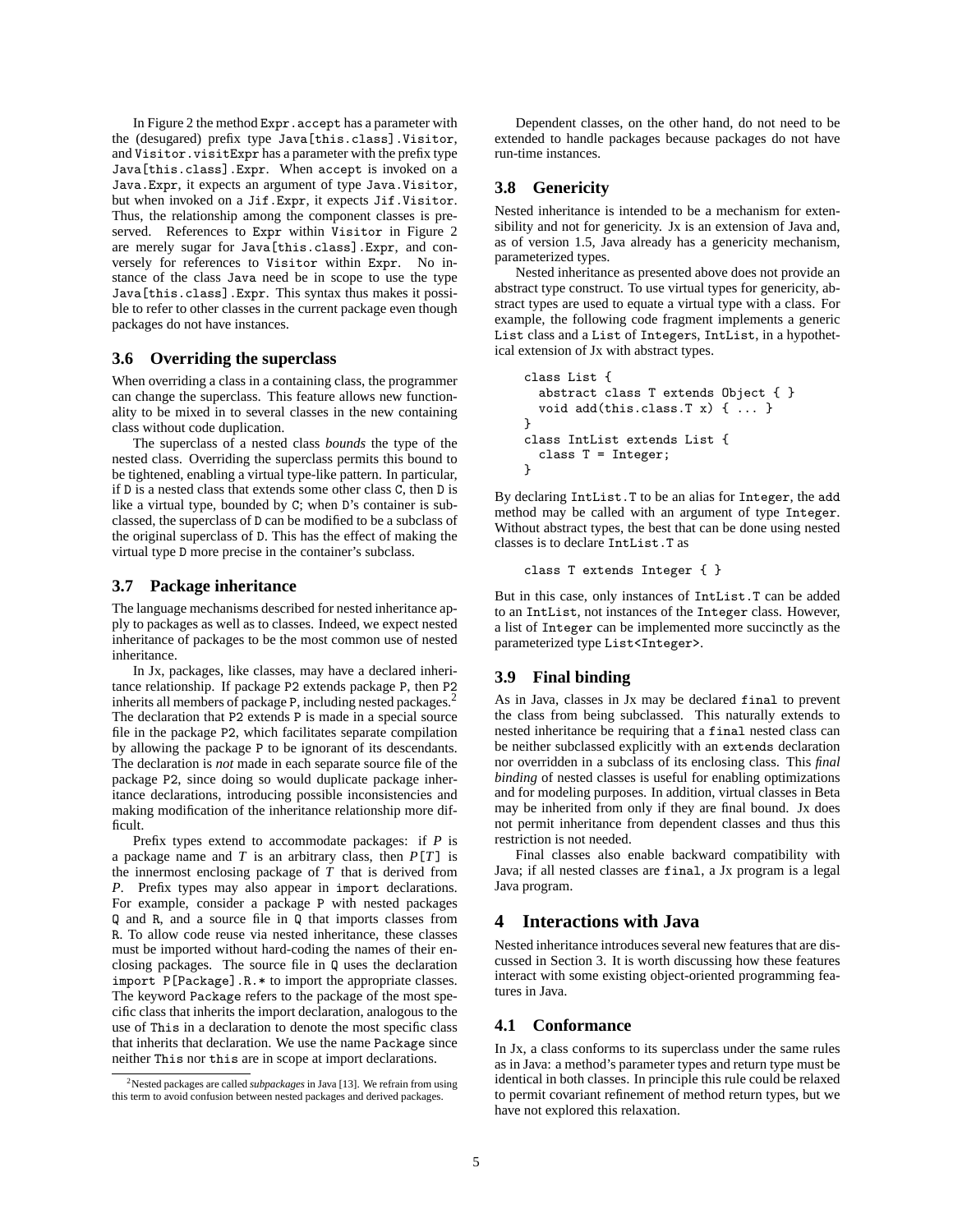```
class A {
 class B {
 int m() { return 0; }
 }
 class B2 extends B {
  int m() { return 1; }
 }
}
class A2 extends A {
class B {
  int m() { return 2; }
}
}
                         class A2 extends A {
                           class Binh {
                            int m() { return 0; }
                           }
                          class B extends Binh {
                            int m() { return 2; }
                          }
                           class B2inh extends B {
                            int m() { return 1; }
                           }
                         }
     (a) Original code (b) A2 with implicit classes
```
shown in  $i$ talics

Figure 5: Method dispatch example



Figure 6: Dispatch order

## **4.2 Method dispatch**

In Java, method calls are dispatched to the method body in the most specific class of the receiver that implements the method. In the code in Figure 5(a), both  $A2.B$  and  $A.B2$  override  $A.B$ 's implementation of m. The implicit class A2.B2 inherits m from both A.B2 and A2.B. Which of the two implementations is the most specific?

The same issue arises in languages that support multiple inheritance. For example, in C++ this situation is considered an error. However, because nested inheritance introduces implicit classes, this rule would effectively prevent a class from overriding any methods of a class it overrides, since its implicit subclasses would inherit both implementations.

Instead, we exploit the structure of the inheritance mechanism. When A is subclassed to A2, if B is not overridden, it is an implicit class of A2. We write this class A2.B*inh*. Now when A2.B is declared, overriding A.B, we can consider its immediate superclass to be *not* A.B, but rather the implicit class A2.B*inh* inherited into A2. We can think of the code for A2 in Figure 5(a) as the code in Figure 5(b). Thus, in order from most to least specific, the classes in A2 are: A2.B2*inh*, A2.B, and A2.B*inh*, or equivalently: A.B2, A2.B, and A.B. This dispatch order is depicted in Figure 6.

This dispatch order is not chosen arbitrarily: A.B2 should be dispatched to before A2.B because the B2 classes are specializations of the B classes, and thus all B2 classes should be

class A { class B { } class B2 extends B { int m() {...} } } class A2 extends A { class B { Object m() {...} } class B2 extends B { void n() { m(); // A.B2.m() or // A2.B.m()?! } } }



regarded as being more specific than any B class. The same dispatch order is used in delegation layers [29].

# **4.3 Naming conflicts**

To support separate compilation of classes, Jx needs a mechanism for resolving naming conflicts, which arise when a class inherits more than one implementation of a given method or field. For example, consider the code in Figure 7. The classes A.B2 and A2.B have a common ancestor A.B, and both declare a method m(), but with incompatible return types. Both of these method declarations are allowed, because in general, each class could be compiled independently of the other particularly, if the container A were a package instead of a class. However, in the method body of A2.B2.n(), it is not clear which method m() is referred to. In addition, if A2.B2 wished to override one or both of the methods m(), then the method declarations need to indicate which method they are overriding.

Jx resolves naming conflicts for calls by requiring the caller to cast the receiver of the method invocation to a class in which there is no such conflict. For example, in  $A2.B2.n()$ , the method call  $((A2.B)this) . m()$  would be permitted, as the name m() is not in conflict in the class A2.B. Field accesses are handled similarly.

Naming conflicts for method overriding are resolved by ensuring the overriding method declaration supplies the class name of an ancestor class on which the overridden method is defined. For example, if the class A2.B2 wished to override the method m() declared in class A.B2, the method declaration in A2.B2 would be written int  $A.B2.m() \{... \}$ .

Since we expect naming conflicts to be exceptional, rather than the norm, the additional mechanisms required by Jx to resolve naming conflicts should not be overly burdensome.

## **4.4 Constructors**

Nested inheritance requires that constructors, like methods, are inherited by subclasses, so that it is possible to call constructors of dependent classes and prefix types. Suppose that the class A.B contains a constructor that takes an integer as an argument. Then the following code is permitted:

final  $A = new A2()$ ; final a.class.B  $b = new a.class.B(7);$ 

The expression new a.class.B(7) is allowed because the statically known type of a is the class A, and there is a suitable constructor for the class A.B. However, at runtime the variable a contains a value of run-time class A2, and therefore an object of class A2.B is constructed. In order to be sound, the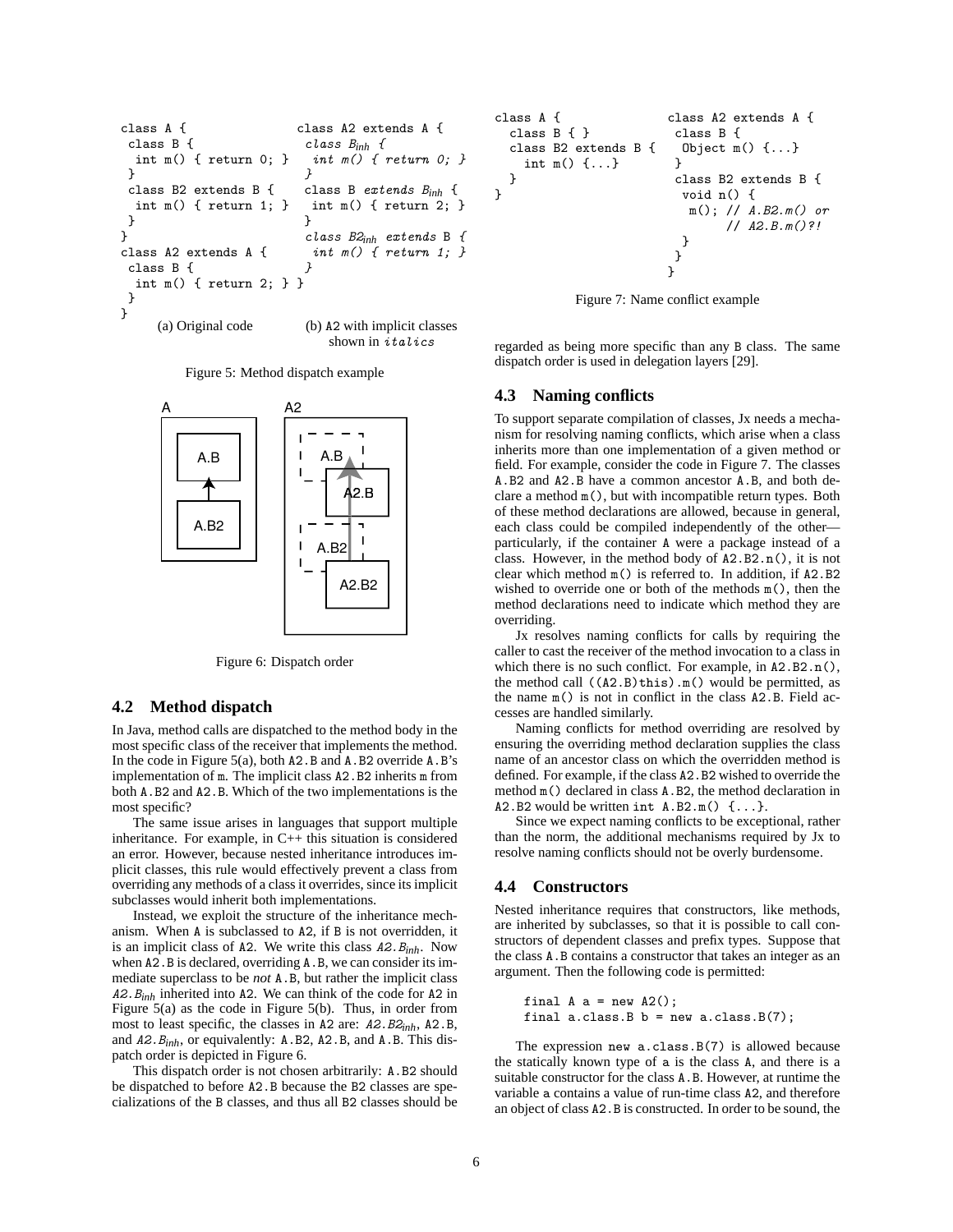class A2.B must have a constructor with a suitable signature. Since A2.B may in general be an implicit class, A2.B must inherit the constructors of A.B, and of any other superclasses, in the same way that it inherits methods.

The primary use of constructors is for initializing fields; if a final field does not have an initializer, then every constructor of the class must ensure that the final field is initialized. Initializing final fields is particularly important for nested inheritance, because some final fields may be used to define dependent classes. Failure to initialize these fields would lead to unsoundness. Therefore, if a class declares a final field, that field must either have an initializer, or else all constructors inherited from superclasses must be overridden and that field must be initialized in each constructor.

# **4.5 Inner classes**

We have assumed that nested classes are static and are thus not inner classes. An instance of a static nested class does not have a reference to an enclosing instance of its container class. In Java, these enclosing instances are written P.this, where P is the name of an enclosing class. Jx can accommodate inner classes by assigning the type P[this.class] to the enclosing instance P.this.

Allowing inner classes raises the possibility of extending Jx to allow dependent classes to appear in the extends clause of nested classes. For example, if the class A had inner class B and a final field f, then B could be declared to extend this.f.class. Dependent classes cannot currently appear in the extends clause of a nested class, as this is not in scope during the declaration of a static nested class.

If the use of dependent classes in extends clauses is restricted to this.class or prefixes of this.class, then the current type system of Jx suffices, because this.class is equivalent to This when this is in scope. References to enclosing instances can be implemented as fields of the nested instance, as is done by javac and by Igarashi and Pierce's formalization of inner classes [16]. However, if arbitrary dependent classes are allowed, such as this.f.class, then the type system of Jx would need to be modified, and the implementation described later, in Section 5, would need significant redesign.

# **5 Implementation**

We have implemented a prototype translation from Jx to Java as a 3700-line extension in the Polyglot compiler framework [25]. The prototype supports class inheritance but not package inheritance as described in Section 3.7. However, a design for implementing package inheritance is presented in Section 5.4. The translation is efficient in that it does not duplicate code, although each Jx class, including implicit member classes, is represented explicitly in the target language.

## **5.1 Translating classes**

As depicted in Figure 8, each source Jx class (including implicit member classes) is represented in translation by two Java classes and two Java interfaces: the *instance class*, the *method interface*, the *class class*, and the *static interface*.

The *instance class* for a Jx class C contains the translation of any methods and constructors declared in C. An object of the Jx class C is represented at runtime by a collection of instance class objects, one instance class object for C and each Jx class that C subclasses. The instance objects that represent C point



Figure 8: Target classes and interfaces



Figure 9: Representation of an A2.B2 object

to each other via *dispatch fields*. For example, the class A2.B2 of Figure 5 is represented by four objects as shown in Figure 9. The instance class also provides methods for accessing fields and for dispatching to methods, including those C inherits; these dispatch methods simply forward the field access or method call to an appropriate instance object of a superclass of C, using the dispatch fields. Note that Java's normal method dispatch mechanism cannot be used, because instance objects of superclasses of C are not superclasses of C's instance object. Hence, the translation must make dispatch explicit.

Each instance class has two constructors: a *master* constructor and a *slave* constructor. If an object of class C is being created, then the master constructor of C's instance class is invoked, creating the other instance objects needed to represent a Jx C object by invoking the necessary slave constructors. The slave constructor of C's instance class is invoked when the instance object is being used to represent a subclass of C.

The instance class also contains the translations of the Jx constructors of C. Jx constructors are translated into methods in the instance class, which are invoked by the class class (see below); the translation of constructors into methods facilitates the inheritance of constructors.

The instance class for C implements the *method interface* for C, which declares all methods that C defines, as well as getter and setter methods for all non-private fields declared in C. The method interface extends all the method interfaces of C's superclasses.

The *class class* provides means at runtime to both access type information about C and create new C objects (that is, collections of appropriate instance classes). For every Jx class, there is a single class class object instantiated at runtime. Every instance class has a method that returns the appropriate class class, analogous to Java's getClass() method on the Object class.

Information about C's superclasses, enclosing class, and nested classes is available at runtime in order to create instances of prefix types. For example, if v is a Jx object, and a new object of type P[v.class] needs to be created via a constructor call new  $P[v.class](\ldots)$ , then v's class class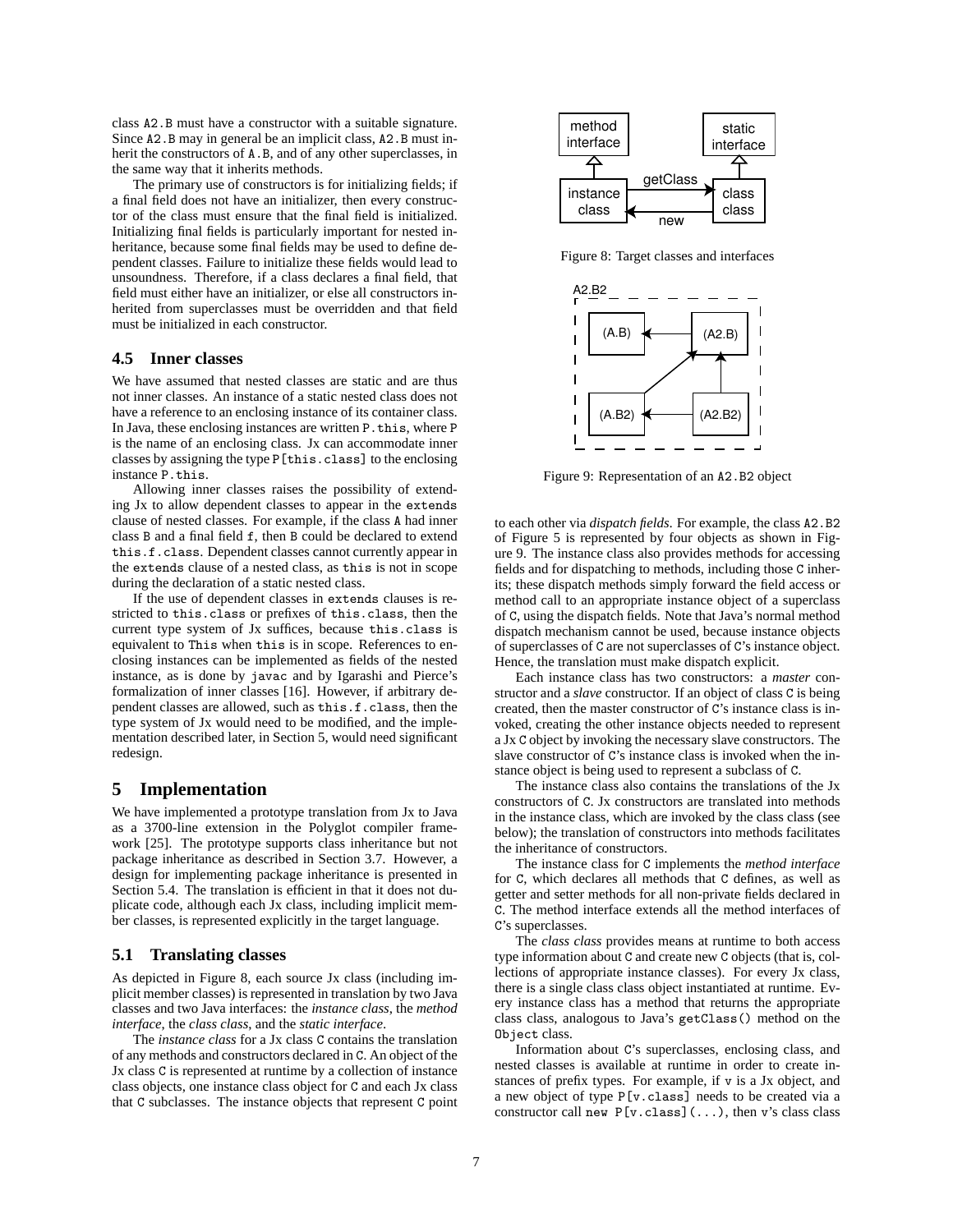must be interrogated to find the class class for the most specific enclosing class of v.class that is a subclass of P. The class class object found is then used to create the new object: the class class for C has a method newThis $(...)$  for every constructor declared or inherited by C. These methods create a new instance class object for C, with the master constructor, and then invoke the appropriate translated constructor on the instance class object.

The class class also provides a method to test if a given object is an instance of the Jx class, and a cast(Object o) method, which throws a ClassCastException if the object o is not an instance of the Jx class, and returns o otherwise. These methods are needed to support the translation of casts and instanceof expressions in the source language.

The class class implements the *static interface*, which declares all constructors that C declares or inherits. The static interface extends all static interfaces of C's superclasses.

All methods on class class objects are invoked via an appropriate static interface. This permits the translation of constructor calls on dependent classes. For example, suppose A2 is a subclass of A. Then A2's class class implements A's static interface. Now, if the variable a has static type A, the Jx expression new a.class() will be translated to a call to newThis() on A's static interface. Supposing that the runtime class of a is A2, then that method call will actually invoke newThis() on A2's class class, and thus create a new instance of A2.

## **5.2 Translating methods**

A method declaration in a Jx class C is translated into a method declaration in C's instance class; any method that C inherits has a dispatch method created in C's instance class.

Since a Jx object is represented at runtime by a collection of instance objects, the source language expression this must be translated into something other than the target language expression this, in order to allow method invocations and field accesses on the Jx object. To achieve this, the translation adds an additional parameter self to every source language method and constructor. The self parameter is the translation of the special variable this and always refers to the master instance object, the instance object that created the other instance objects that collectively represent a Jx object.

## **5.3 Translating fields**

A field declaration in a Jx class C is translated into a field declaration in C's instance class. Getter and setter methods are also produced for any non-private fields, which allows the method dispatch mechanism to be used to access the fields. Field accesses in Jx code are translated into calls to the getter and setter methods.

## **5.4 Translating packages**

This section describes a design for translating package inheritance in Jx. This design is not yet implemented.

Packages, like classes, require a means to access type information about the package at runtime. For a given package P, the *package class* for P provides type information about P to resolve prefix types, analogous to a class class. The package class is able to provide information about what package P inherits from, the package that contains P, packages nested inside P, and classes contained in the package P.

Since a package class needs to know about all classes in the package, care must be taken to ensure that the classes in a

given package can be compiled separately while guaranteeing that the package class contains correct information. Correctness can be achieved by generating the package class every time a class within the package is compiled, under the assumption that all previously compiled classes within the package are available at that time. Removal of a class from a package requires the package class to be regenerated. The reflection mechanism of Java may provide a more flexible mechanism to ensure the correctness of information provided by package classes.

# **6 Simple language model**

To explore the soundness of type checking with nested inheritance, we developed a simple Java-like language that demonstrates the core features of nested inheritance with dependent classes. For simplicity, many features of the full Jx language are absent. In particular, the language presented here includes nested classes but not packages. A package can be modeled as a class in which all classes in the package are nested.

The language is based on Featherweight Java (FJ) [15], but includes a number of additional features found in the full Java language—notably, a heap and super calls—needed to model important features of nested inheritance. We include a heap in order to model recursive data structures, which interact with dependent classes in non-trivial ways. The language includes static nested classes, dependent classes and prefix types.

## **6.1 Syntax**

The syntax of the language is shown in Figure 10. We write  $\vec{x}$ to mean the list  $x_1, \ldots, x_n$  and  $\bar{x}$  to mean the set  $\{x_1, \ldots, x_n\}$  for some  $n \ge 0$ . A term with list subterms (e.g.,  $\vec{f} = \vec{e}$ ) should be interpreted as a list of those terms (i.e.,  $f_1 = e_1, \ldots, f_n = e_n$ ). We write  $\#(\vec{x})$  for the length of  $\vec{x}$ . The empty list is written []. The singleton list containing *x* is denoted [*x*]. We write *x*,  $\vec{x}$  for the list with head *x* and tail  $\vec{x}$ , and  $\vec{x}_1$ ,  $\vec{x}_2$  for the concatenation of  $\vec{x}_1$  and  $\vec{x}_2$ .

A program *Pr* is a pair  $\langle \overline{L}, e \rangle$  of a set of top-level class declarations *L* and an expression *e*, which models the program's main method. To simplify presentation, we assume a single global *top-level class table TCT*, which maps toplevel class names *C* to their corresponding class declarations class *C* extends  $S \{\overline{L} \vec{F} \,\overline{M}\}.$ 

A class declaration *L* may include a set of nested class declarations  $\overline{L}$ , a list of fields  $\overrightarrow{F}$ , and a set of methods  $\overline{M}$ . Fields are in a list since the order of the fields is important for field initialization. There are two forms of class declaration *L*. In the *TCT*, a class declaration's extends clause cannot mention a dependent class, but it may refer to the *type schema* This, which is used to name the enclosing class into which the class declaration is inherited. During class lookup, This is replaced with the name of the enclosing class, producing a class declaration with an extends clause of the form extends *T*.

Types *T* are either top-level classes *C*, qualified types *T*.*C*, dependent classes *p*.class, or prefix types *P*[*T* :*P*.*C*], where *P* denotes a non-dependent class name. A type may depend on an access path expression *p*; the dependent class *p*.class is the run-time class of the object referred to by access path *p*. To be a well-formed type, *p* must be a final access path; if *p* were mutable, the class of the object it refers to could change at run time, leading to an unsoundness. A prefix type  $P[T : P.C]$  is the innermost enclosing class  $T'$  of  $\overline{T}$  such that  $T'$  is a subtype of *P* and *T* is a subtype of  $T'.C$  (and thus of *P*.*C*). For the prefix type to be well-formed *P*.*C* must exist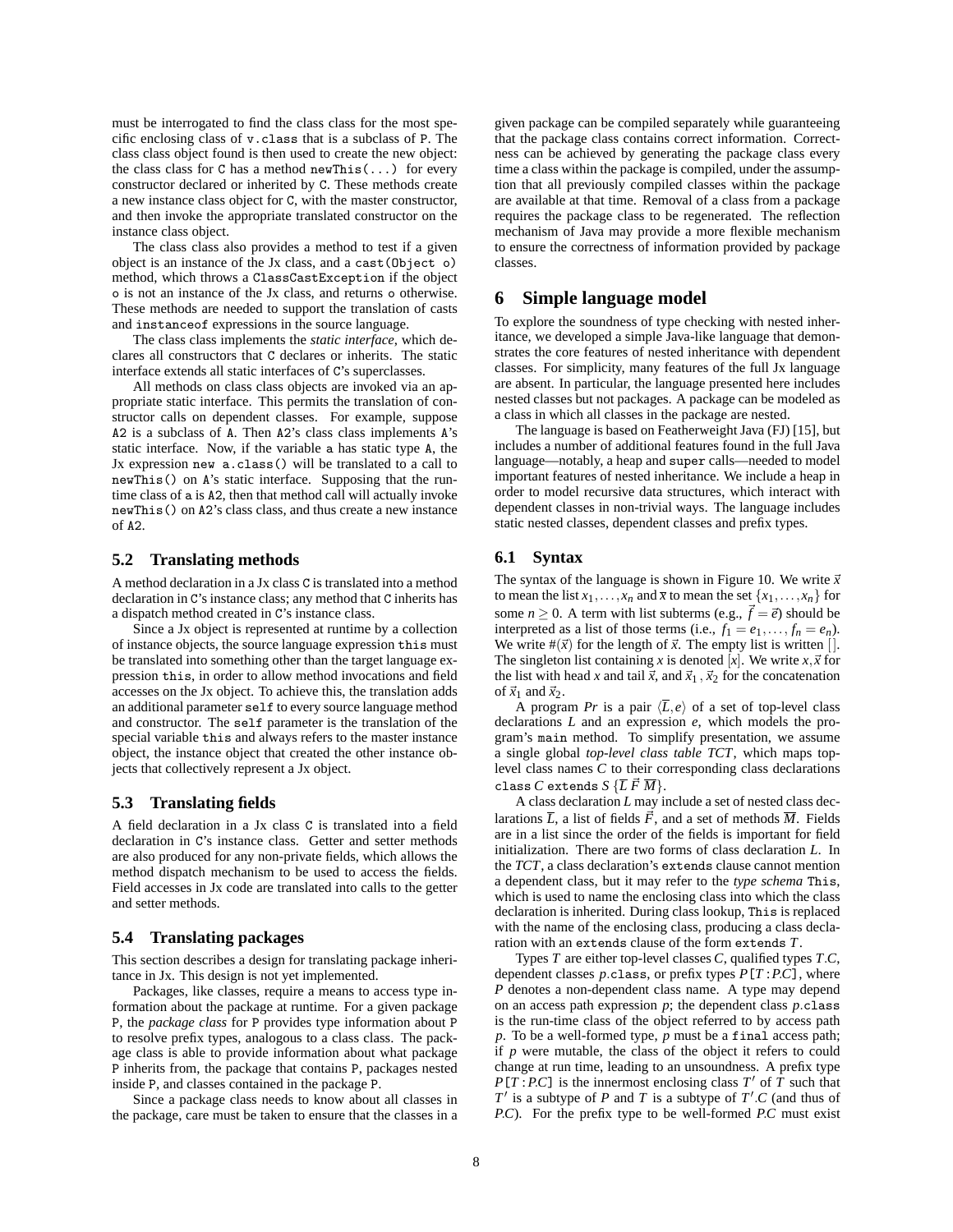# **Syntax:**

| programs                                     | $Pr$ ::= $\langle \overline{L}, e \rangle$                                                                                                                                           |
|----------------------------------------------|--------------------------------------------------------------------------------------------------------------------------------------------------------------------------------------|
| class declarations                           | L ::= class C extends $S\{\overline{L}\ \overline{F}\ \overline{M}\}\$                                                                                                               |
| type schemas<br>types                        | $\mid \texttt{ class }C \texttt{ extends }T \text{ } \{\overline{L}\ \vec{F}\ \overline{M}\}$<br>$S$ ::= $C$   S.C   This   $P[S:PC]$<br>$T$ := $C$   $T.C$   $p.class$<br> P[T:P.C] |
| simple nested classes $P, Q$ ::= $C$   $P.C$ |                                                                                                                                                                                      |
| field declarations                           | $F$ := [final] $T f = e$                                                                                                                                                             |
| method declarations                          | $M$ ::= T $m(\vec{T} \vec{x})$ {e}                                                                                                                                                   |
| access paths                                 | $p ::= v   p.f$                                                                                                                                                                      |
| base values                                  | b ::= $\ell_P$   null                                                                                                                                                                |
| values                                       | $v ::= b \mid x$                                                                                                                                                                     |
| expressions                                  | $e$ : $p$                                                                                                                                                                            |
|                                              | final $T x = e_1$ ; $e_2$<br>$  p.f =_{[final]} e_1; e_2$<br>  p.m( $\vec{v}$ )<br>  $v.\texttt{super}_{P}.m(\vec{v})$<br>  new T as $x \{ \vec{f} = \vec{e} \}$                     |
| objects                                      | $o$ := $P \{ \overline{f} = \overline{\ell_P} \}$                                                                                                                                    |

typing environments  $\Gamma$  ::= 0 |  $\Gamma, x : T$ 

#### **Evaluation contexts:**

| evaluation contexts                            | $E$                 | ::= [·]    |
|------------------------------------------------|---------------------|------------|
| final $TE x = e_1$ ; $e_2$                     |                     |            |
| final $T x = E$ ; $e$                          |                     |            |
| $E.f$                                          | $E.f = e_1$ ; $e_2$ |            |
| $ b.f = E$ ; $e_2$                             |                     |            |
| $ E.m(\vec{b}) $                               |                     |            |
| new $TE$ as $x \{ \vec{f} = \vec{e} \}$        |                     |            |
| type eval contexts                             | $TE$                | ::= $TE.C$ |
| $ P[TE:PC]$                                    |                     |            |
| full eval contexts                             | $N$                 | ::= null.f |
| final $TE$ [null] $x = e_1$ ; $e_2$            |                     |            |
| null.f = b; e                                  |                     |            |
| null.m(\vec{b})                                |                     |            |
| null.support.m(\vec{b})                        |                     |            |
| new $TE$ [null] as $x \{ \vec{f} = \vec{e} \}$ |                     |            |

# **Type interpretation:**

$$
exact-class(\ell_P.class) = P
$$
  
exact-class(P[T:P.C]) = prefix(P, exact-class(T),  
exact-class(T),PC)

 *runtime-class*(*C*) = *C*  
\n *runtime-class*(*T*.*C*) =  *runtime-class*(*T*).*C*  
\n *runtime-class*(
$$
\ell_P
$$
.class) = *P*  
\n *runtime-class*( $\ell_T$ .*T*.*C*)] = *prefix*( $P$ ,  *runtime-class*(*T*),  
\n *runtime-class*( $T$ ).*P*.*C*)

 $\mathit{prefix}(P, P_0, P'.C, P.C) = P'$  $\mathit{prefix}(P, P_0, T, P.C) = \mathit{prefix}(P, P_0, (\emptyset, P_0, T), P.C)$  $(T \neq P'.C$  for any  $P'$ )

# **Class lookup:**

$$
classes(\Gamma, T_0, P) = \overline{L_s}
$$
  
\n
$$
\overline{CT(\Gamma, T_0, C)} = C \text{ ext } P \{\overline{L} \overline{F} \overline{M}\}
$$
 (CT-OUTER)  
\n
$$
\overline{CT(\Gamma, T_0, C)} = C \text{ ext } P \{\overline{L_s} \bullet \overline{L} \{T_0/T \text{his}\} \overline{F} \overline{M}\}
$$
 (CT-OUTER)  
\n
$$
C \text{ ext } T_s \{\overline{L} \overline{F} \overline{M}\} \in classes(\Gamma, T, T)
$$
  
\n
$$
classes(\Gamma, T_0, T_s) = \overline{L_s}
$$
  
\n
$$
\overline{CT(\Gamma, T_0, T, C)} = C \text{ ext } T_s \{\overline{L_s} \bullet \overline{L} \{T_0/T \text{his}\} \overline{F} \overline{M}\}
$$
 (CT-NEST)  
\n
$$
exact-class(T) = P
$$
  
\n
$$
classes(\Gamma, T_0, P) = \overline{L}
$$
  
\n
$$
\overline{CT(\Gamma, T_0, T)} = - \text{ ext } P \{\overline{L} \bullet 0\}
$$
 (CT-RUNTIME)  
\n
$$
P[T : PC] \notin dom(exact-class) \quad classes(\Gamma, T_0, P) = \overline{L}
$$
  
\n
$$
\overline{CT(\Gamma, T_0, P[T : PC])} = - \text{ ext } P \{\overline{L} \bullet 0\}
$$
  
\n
$$
p.class \notin dom(exact-class)
$$
  
\n
$$
\Gamma \vdash p \text{ final } P
$$
  
\n
$$
classes(\Gamma, T_0, P) = \overline{L}
$$
 (CT-DEF)  
\n
$$
\overline{CT(\Gamma, T_0, p.class)} = - \text{ ext } P \{\overline{L} \bullet 0\}
$$
 (CT-DEF)

**Member class inheritance:**

$$
\overline{L}_1 \bullet \overline{L}_2 = \bigcup_{C \in \text{dom}(\overline{L}_1 \cup \overline{L}_2)} \overline{L}_1(C) \bullet \overline{L}_2(C)
$$

$$
\overline{L}(C_i) = \begin{cases} L_i & \text{if } L_i = C_i \text{ ext } T_i \ \{\overline{L}_i \ \overline{F}_i \ \overline{M}_i\} \\ absent & \text{otherwise} \end{cases}
$$
\n
$$
C \text{ ext } T_1 \ \{\overline{L}_1 \ \overline{F}_1 \ \overline{M}_1\} \bullet C \text{ ext } T_2 \ \{\overline{L}_2 \ \overline{F}_2 \ \overline{M}_2\} =
$$
\n
$$
C \text{ ext } T_2 \ \{\overline{L}_1 \bullet \overline{L}_2 \ \overline{F}_2 \ \overline{M}_2\}
$$

 $C$  ext  $T_1$   $\{\overline{L}_1 \ \overline{F}_1 \ \overline{M}_1\} \bullet absent = C$  ext  $T_1$   $\{\overline{L}_1 \bullet \emptyset\}$ 

$$
\mathit{absent} \bullet C \mathrel{\mathbf{ext}} T_2 \{\overline{L}_2 \ \overline{F}_2 \ \overline{M}_2\} = C \mathrel{\mathbf{ext}} T_2 \{\overline{L}_2 \ \overline{F}_2 \ \overline{M}_2\}
$$

# **Final access paths:**

$$
\frac{\vdash P \text{ wf}}{\vdash \ell_P \text{ final } P} \tag{F-LOC}
$$

$$
\frac{\Gamma \vdash T \text{ wf}}{\Gamma \vdash \text{null final } T}
$$
 (F-NULL)

$$
\frac{x: T \in \Gamma}{\Gamma \vdash x \text{ final } T} \tag{F-VAR}
$$

$$
\frac{\Gamma \vdash p \text{ final } T \quad \text{ftype}(\Gamma, T, f_i) = \text{final } T_i}{\Gamma \vdash p.f_i \text{ final } T_i\{p/\text{this}\}} \tag{F-GET}
$$

$$
\frac{\Gamma \vdash p \text{ final } T \quad exact-class(T) = P \quad exact-class(T') = P}{\Gamma \vdash p \text{ final } T'}
$$
\n(F-RUNTIME)

Figure 10: Syntax and class lookup functions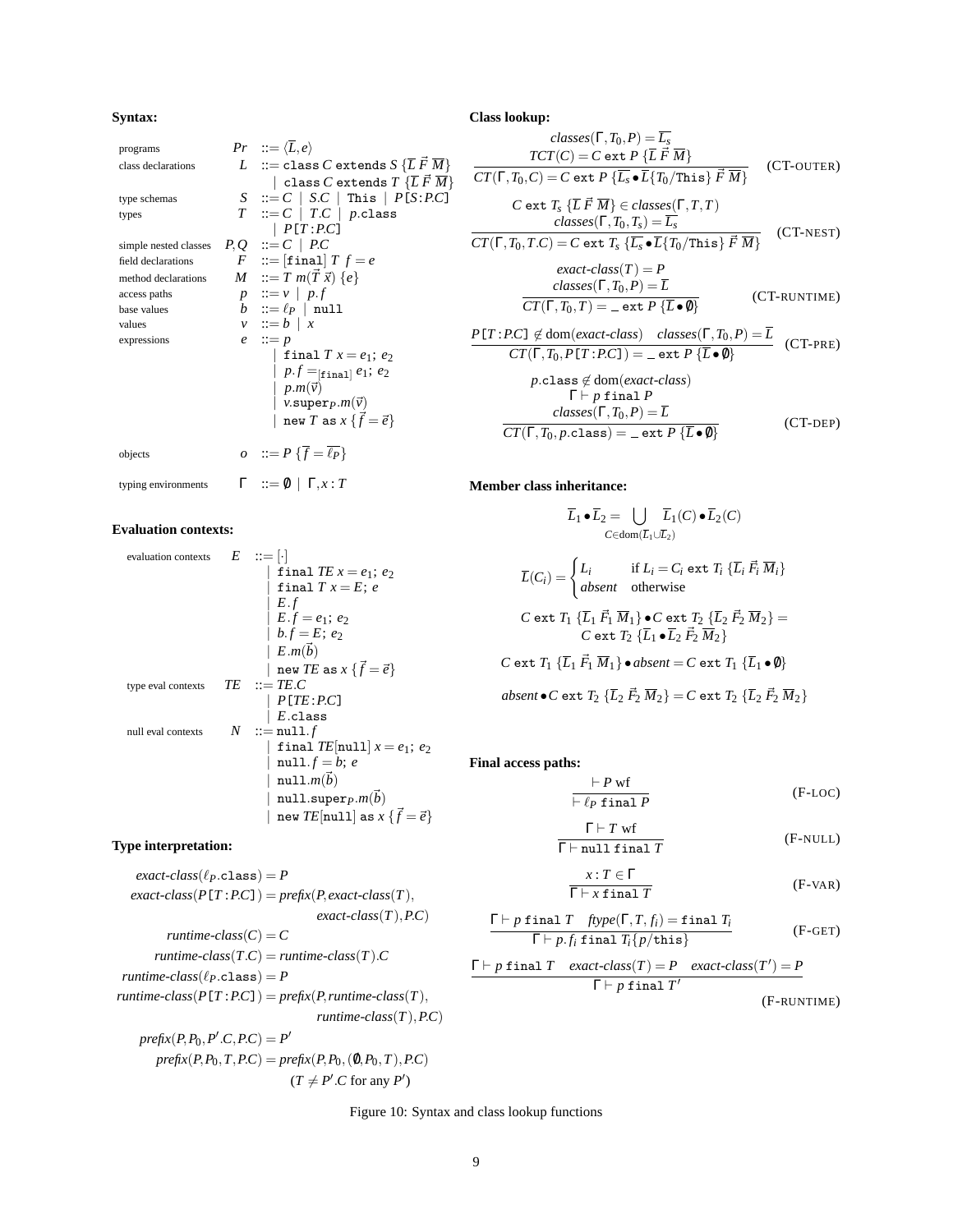**Superclasses:**

$$
\frac{CT(\Gamma,T,T)=C \text{ ext }T_s\;\{\overline{L}\;\vec{F}\;\overline{M}\}}{\text{super}(\Gamma,T)=T_s}
$$

**Nested classes:**

$$
classes(\Gamma, T_0, \text{Object}) = \emptyset
$$
  

$$
\underbrace{CT(\Gamma, T_0, T) = C \text{ ext } T' \{ \overline{L} \overline{F} \ \overline{M} \}}_{classes(\Gamma, T_0, T) = \overline{L}}
$$

## **Fields:**

$$
fields(\Gamma, T_0, \text{Object}) = []
$$
\n
$$
CT(\Gamma, T_0, T) = C \text{ ext } T_s \{\overline{L} \overline{F} \overline{M}\}
$$
\n
$$
(T, T_0, T) = T'
$$
\n
$$
fields(\Gamma, T_0, T') = \overline{F'}
$$
\n
$$
fields(\Gamma, T_0, T) = \overline{F'}, \overline{F}
$$
\n
$$
fields(\Gamma, T, T) = [\text{final}] \overline{T} \overline{f} = \overline{e}
$$
\n
$$
ftype(\Gamma, T, f_i) = [\text{final}] \overline{T} \overline{f} = \overline{e}
$$
\n
$$
find(\Gamma, T, f_i) = e_i
$$
\n
$$
fields(\Gamma, T, T) = [\text{final}] \overline{T} \overline{f} = \overline{e}
$$
\n
$$
find(\Gamma, T, T) = [\text{final}] \overline{T} \overline{f} = \overline{e}
$$
\n
$$
frames(\Gamma, T) = \overline{f}
$$

## **Methods:**

$$
CT(\Gamma, T_0, T) = C \text{ ext } T_s \{\overline{L} \overline{F} \overline{M}\}
$$
  
\n
$$
T_r m(\overline{T} \overline{x}) \{e\} \in \overline{M}
$$
  
\nmethod $(\Gamma, T_0, T, m) = T_r m(\overline{T} \overline{x}) \{e\}$   
\n
$$
CT(\Gamma, T_0, T) = C \text{ ext } T_s \{\overline{L} \overline{F} \overline{M}\}
$$
  
\n
$$
T_r m(\overline{T} \overline{x}) \{e\} \notin \overline{M}
$$
  
\n
$$
(\Gamma, T_0, T) = T'
$$
  
\n
$$
method(\Gamma, T_0, T', m) = M
$$
  
\nmethod $(\Gamma, T_0, T, m) = M$   
\nmethod $(0, T_0, T, m) = T_r m(\overline{T} \overline{x}) \{e\}$   
\nmethod $(T_0, T, m) = (\overline{x}, e)$   
\nmethod $(\Gamma, T_0, T, m) = T_r m(\overline{T} \overline{x}) \{e\}$   
\nmethod $(\Gamma, T_0, T, m) = T_r m(\overline{T} \overline{x}) \{e\}$   
\n
$$
mtype(\Gamma, T_0, T, m) = (\overline{x} \cdot \overline{T}) \rightarrow T_r
$$

**Operational semantics:**

 *runtime-class*(*T*) = *P*  
\n
$$
\langle H, \text{final } T \ x = b; e \rangle \longrightarrow \langle H, e\{b/x\} \rangle
$$
\n(R-LET)

$$
\frac{H(\ell_P) = P\{\overline{f} = \overline{b}\}}{\langle H, \ell_P, f_i \rangle \longrightarrow \langle H, b_i \rangle} \tag{R-GET}
$$

$$
H(\ell_P) = P\{\overline{f} = \overline{b}\}
$$
  
\n
$$
H' = H[\ell_P := P\{f_1 = b_1, \dots, f_i = b'_i, \dots, f_n = b_n\}]
$$
  
\n
$$
\langle H, \ell_P. f_i = [\text{final}] \ b'_i; e \rangle \longrightarrow \langle H', e \rangle
$$
 (R-SET)

$$
\frac{mbody(P, P, m) = (\vec{x}, e)}{\langle H, \ell_P.m(\vec{b}) \rangle \longrightarrow \langle H, e\{\ell_P/\text{this}, \vec{b}/\vec{x}\}\rangle}
$$
 (R-CALL)

$$
\frac{(\mathbf{0}, P, Q) = Q' \quad \text{mbody}(P, Q', m) = (\vec{x}, e)}{\langle H, \ell_P. \text{super}_{Q}.m(\vec{b}) \rangle \longrightarrow \langle H, e\{\ell_P/\text{this}, \vec{b}/\vec{x}\}\rangle} \quad (\text{R-SUPER})
$$

 *runtime-class*(*T*) = *P*  
\n*frames*(0, *P*) = 
$$
\vec{f}'
$$
  
\n $\vec{f} \subseteq \vec{f}'$   
\n $\ell_P \notin \text{dom}(H)$   
\n $H' = H[\ell_P = P \{\vec{f}' = \text{null}\}]$   
\n $e'_i = e_i \{\ell_P/x\} \text{ if } f_i \in \vec{f}$   
\n $e'_i = \text{finit}(0, P, f_i) \{\ell_P/\text{this}\} \text{ if } f_i \in \vec{f}' - \vec{f}$   
\n $e'' = \ell_P \cdot \vec{f}' = \text{final } e' ; \ell_P$   
\n $\langle H, \text{new } T \text{ as } x \{\vec{f} = \vec{e}\} \rangle \longrightarrow \langle H', e'' \rangle$  (R-NEW)

$$
\frac{\langle H, e \rangle \longrightarrow \langle H', e' \rangle}{\langle H, E[e] \rangle \longrightarrow \langle H', E[e'] \rangle} \tag{R-CONG}
$$

$$
\langle H, E[N] \rangle \longrightarrow \langle H, \text{null} \rangle \tag{R-NULL}
$$

## **Dispatch ordering:**

$$
ord(\Gamma, T) = \vec{T}
$$
  
\n
$$
\overline{(\Gamma, T, T_i)} = \vec{T}_{i+1}
$$
  
\n
$$
ord(\Gamma, \text{Object}) = [\text{Object}]
$$
  
\n
$$
ord(\Gamma, T.C) = ord(\Gamma, T).C, ord(\Gamma, super(\Gamma, T.C))
$$
  
\n
$$
ord(\Gamma, T) = T, ord(\Gamma, super(\Gamma, T))
$$
  
\nwhere  $T \neq \text{Object}$  and  
\n
$$
T \neq T'.C \text{ for any } T'
$$

*ord*( $\Gamma$ ,*T*).*C* is the list of *T'*.*C* such that  $T' \in ord(\Gamma, T)$ and  $\Gamma \vdash T'.C$  wf

Figure 11: Member lookup functions and operational semantics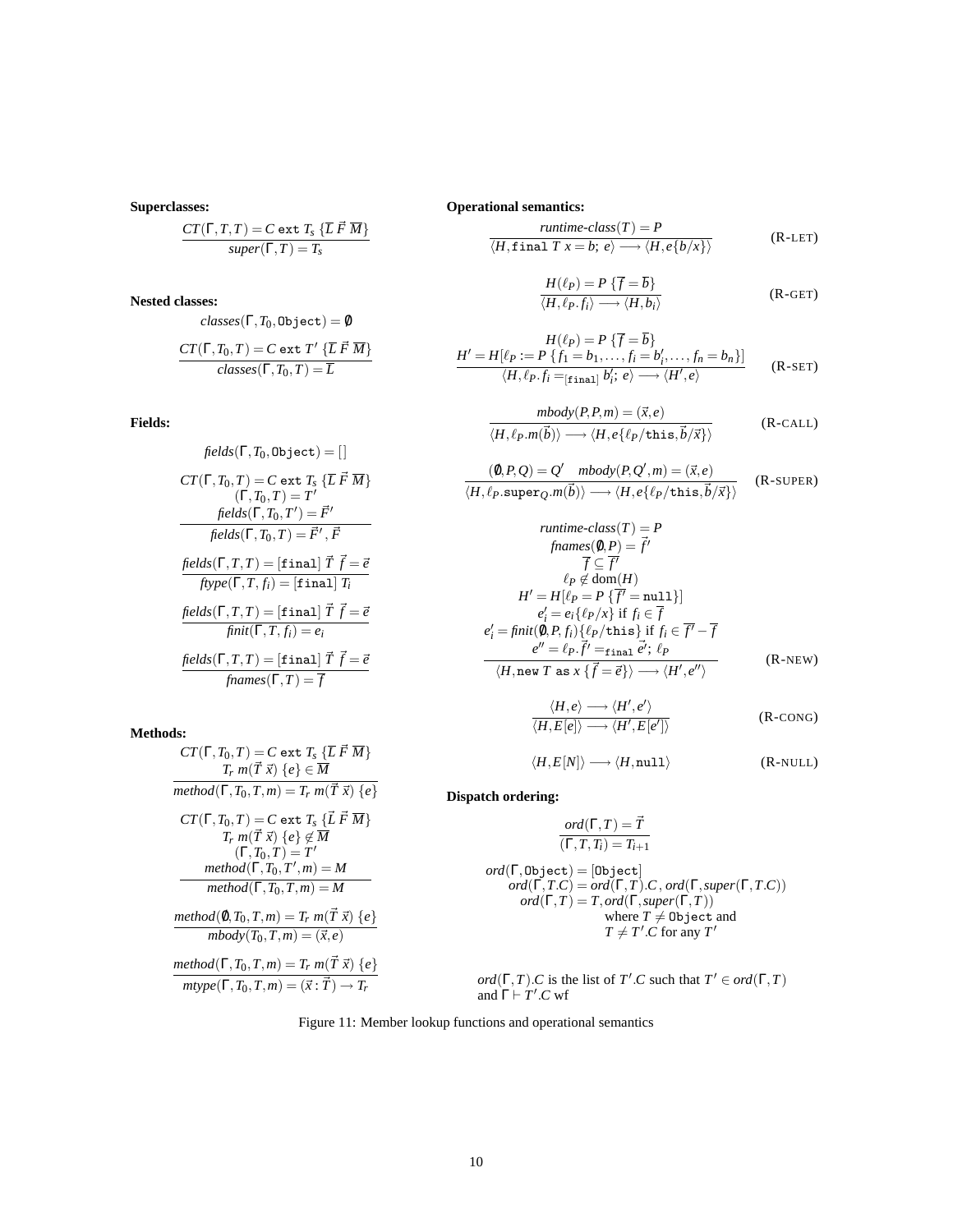and *T* must be a dependent class or another prefix type. This definition of prefix type differs from the description given in Section 3; the change simplifies the semantics. Although the prefix type syntax can name only the immediately enclosing class of *T*, further enclosing classes can be named by prefixing the prefix type  $(e.g., A[A.B[x.class:A.B.C]:A.B]).$ 

Fields *F* may declared final or non-final. All field declarations include an initializer expression. The syntax for methods *M* is similar to that of Java.

Expressions *e* are similar to Java expressions of the same form. Access paths  $p$  are either field accesses  $p.f$  or values *v*, which include base values *b* and variables *x*. Base values *b* are either memory locations  $\ell_P$  of type  $P$  or null. Locations are not valid surface syntax, although they appear during evaluation. All variables *x*, including formal parameters and the special variable this, are final and are initialized at their declaration. The declaration final  $T x = e_1$ ;  $e_2$  initializes x to  $e_1$ , then evaluates  $e_2$ .

Fields and methods are accessed only through final access paths *p*. Field assignments may optionally be annotated with the keyword final, permitting assignment to final fields when initializing an object. These final assignments are not allowed in the surface syntax. Methods dispatch to the method body in the most specific superclass of the receiver, as described in Section 4.2. A method implemented by a superclass of *P* may be invoked with the expression  $v.\text{super}_{P}.m(\vec{v})$ . In the surface syntax, *v* must be this, but *v* can take on arbitrary values during evaluation as substitutions occur. To simplify dispatch, a super call is marked with the name of the class lexically *P* containing the call.

Allocation is performed with the new operator. The calculus does not include constructors. Instead, the new operator has an *inline constructor body* that may initialize zero or more fields of the new object. The field initializers may refer to the new object through the variable *x*. Fields not assigned in the inline constructor body are initialized with their default initializers. Field initialization order is left undefined; fields are initialized to null by default. Access to an uninitialized field is treated as a null dereference. A heap *H* maps locations  $\ell_P$  to objects  $o$ , which are simple records annotated with their class type.

For any term *t*, value *v*, and variable *x* we write  $t\{v/x\}$ for the capture-free substitution of  $v$  for  $x$  in  $t$ . As is standard practice, α-equivalent terms are identified. We write *FV*(*t*) for the set of free variables in *t*.

## **6.2 Class lookup**

Classes are defined in a fixed top-level class table *TCT* that maps all top-level class names *C* to class declarations *L*. We extend the top-level class table *TCT* to a function *CT*, shown in Figure 10. *CT* returns class declarations not only for toplevel class names, but for arbitrary types. Member lookup and subtyping are defined using *CT*.

In addition to the type to lookup, *CT* has two more parameters. Because the language has dependent classes, the *CT* function takes an environment  $\Gamma$  that maps variables to types. Γ is a finite *ordered* list of *x*:*T* pairs in the order in which they came into scope. To be well-formed, an environment  $\Gamma$  may contain at most one pair *x* :*T* for a given *x*.

In addition to returning a class declaration for a type, *CT* also interprets the extends clause of the class declaration, replacing any occurrences of This with the actual enclosing class. This type is passed as the second argument to *CT*. Thus,  $CT(\Gamma, T_0, T)$  returns the interpreted class declaration for *T* in an environment  $\Gamma$  where  $T_0$  is substituted into the extends clause of member classes of the class declaration. To save space, we write *C* ext *T*  $\{\overline{L} \vec{F} \ \overline{M}\}\$ to represent class *C* extends  $T \{\overline{L} \vec{F} \,\overline{M}\}.$ 

Classes inherit member classes of the base class into the body of the derived class. The set  $\overline{L}_1 \bullet \overline{L}_2$ , defined in Figure 10, merges the class bodies of identically named classes in  $\overline{L}_1$  and  $\overline{L}_2$ , creating class declarations for implicit classes when needed. Classes in  $\overline{L}_1$ —classes inherited from the base class—are overridden by classes in  $\overline{L}_2$ —nested classes of the derived class. Fields and methods of classes defined in a base class are *not* copied when the nested class is inherited into the subclass; they can be found by the member lookup functions defined in Figure 11.

The function *classes*(Γ,*T*0,*T*) defined in Figure 11 returns the set of member classes of  $T$  with  $T_0$  substituted for This in the extends clause of the member classes.

The rules CT-OUTER and CT-NEST define the *CT* function for top-level classes *C* and nested classes *T*.*C*, respectively, using the top-level class table *TCT*. The three rules CT-RUNTIME, CT-PRE, and CT-DEP return class declarations for dependent classes and prefix types. In these rules, the *CT* function returns for type *T* an *anonymous class declaration* whose superclass is a simple class type  $P$  bounding  $T$ .<sup>3</sup> Member classes are copied down into the anonymous class declaration as with top-level and nested classes.

In each rule, the type  $T_0$  is substituted for This in the extends clauses of nested classes. For  $L = C$  ext  $S \{\overline{L} \vec{F} \,\overline{M}\},$ we define  $L\{T_0/\text{This}\}$  as *C* ext  $S\{T_0/\text{This}\}$   $\{\overline{L} \ \overline{F} \ \overline{M}\}$ , and we define  $S\{T_0/\text{This}\}\$  as:

$$
C\{T_0/\text{This}\} = C
$$
  
\n
$$
S.C\{T_0/\text{This}\} = S\{T_0/\text{This}\}.C
$$
  
\n
$$
\text{This}\{T_0/\text{This}\} = T_0
$$
  
\n
$$
P[S:PC]\{T_0/\text{This}\} = prefix(P, P', P', PC)
$$
  
\n
$$
\text{where } S\{T_0/\text{This}\} = P'
$$
  
\n
$$
P[S:PC]\{T_0/\text{This}\} = P[T:PC]
$$
  
\n
$$
\text{where } S\{T_0/\text{This}\} = T \neq P'
$$
  
\nfor any P'

The function *prefix* is defined in Figure 10 and is used to ensure the type produced by the substitution is well-formed.

The rule CT-RUNTIME defines class lookup for types whose exact run-time class can be determined statically. The partial function *exact*-*class*, defined in Figure 10, returns a simple class type *P* for these types. *exact*-*class* is only defined only for dependent classes and prefix types containing access paths of the form  $\ell_P$ .class. Since these types are not valid surface syntax CT-RUNTIME is not used when type-checking the program, but is needed to prove the type system sound.

The rule CT-PRE defines class lookup for prefix types *P*[*T* :*P*.*C*] whose run-time class is *not* statically known. An anonymous class declaration whose superclass is *P* is returned.

Similarly, the rule CT-DEP defines class lookup for dependent classes *p*.class whose run-time class is *not* statically known by returning an anonymous class declaration whose superclass is the declared type of *p*.

The judgment  $\Gamma \vdash p$  final *T*, defined in Figure 10, is used to check that an access path has type *T* and is immutable. The

<sup>3</sup>Anonymous class declarations should not be confused with Java anonymous classes.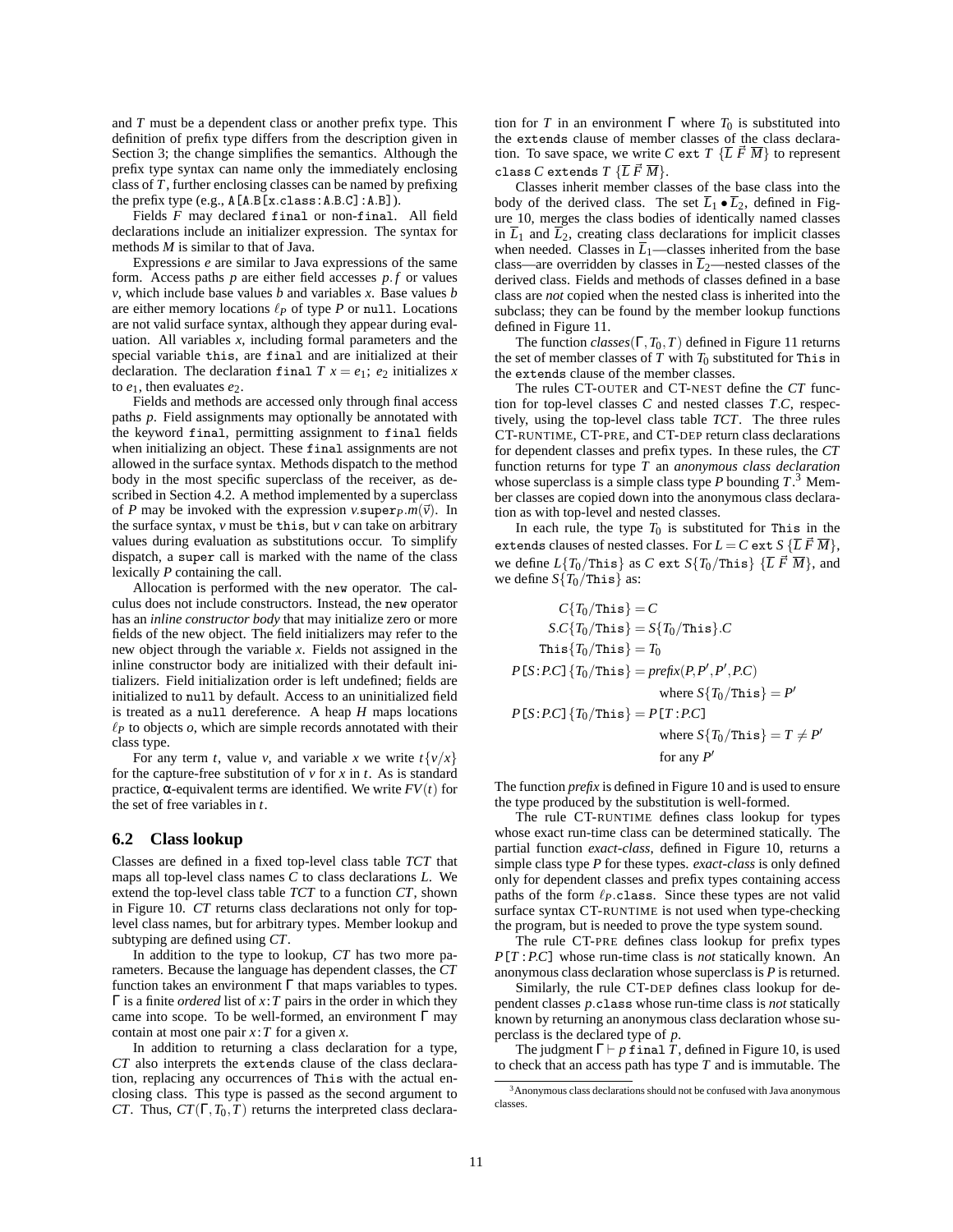$$
\frac{super(\Gamma, T) = T'}{\Gamma \vdash T \leq T'} \qquad \qquad (\leq\text{-extends})
$$

$$
\frac{\Gamma \vdash T \leq T'}{\Gamma \vdash T.C \leq T'.C}
$$
 (≤-NEST)

$$
\frac{exact\text{-}class(T) = P \quad exact\text{-}class(T') = P}{\Gamma \vdash T \leq T'} \quad (\leq\text{-RUNTIME})
$$

#### Figure 12: Subtyping

rules for  $\Gamma \vdash p$  final *T* and for  $CT(\Gamma, T_0, T)$  are mutually recursive (via the definition *ftype*, defined in Figure 11). For a dependent class *p*.class to be well-formed, the static type of *p* must be a simple type *P*; this restriction is sufficient to ensure the definition of *CT* for dependent classes is well-founded. As in [27], we wish to ensure that no type information is lost when typing a final access path so that we can tightly bound *p*.class. Consequently, there is no subsumption rule that can be used to prove  $\Gamma \vdash p$  final *T*. Rules F-LOC and F-VAR bound the types of locations and local variables, respectively. F-LOC requires that the type of the location  $\ell_p$  be well-formed according to the rules in Figure 13. Rule F-NULL states that the null value may have any type. Rule F-GET uses the *ftype* function to retrieve the type of the field. The target of a field access in a final access path must be final. Finally, the rule F-RUNTIME permits two types with the same run-time class (if statically known) to be considered to have the same type.

## **6.3 Method and field lookup**

Method and field lookup functions are defined in Figure 11. The functions are defined using the linearization of superclasses described informally in Section 3. The ordering,  $ord(\Gamma, T)$ , is defined so that classes that *T* overrides occur before  $\overline{T}$ 's declared superclass, *super*( $\Gamma$ , $\overline{T}$ ). The function is used to iterate through the superclasses to locate the mostspecific method or field definition.

In Figure 11, the function  $\frac{fields(\Gamma, T_0, T)}{T_0}$  returns all fields declared in class  $T_0$  or superclasses of  $T_0$ , iterating through superclasses of  $T_0$  using the function, beginning with  $T$ . Auxiliary functions *ftype*, *finit*, and *fnames* are defined from *fields* to return the type of a given field, the initializer of a field, and the set of all field names for a given class, respectively. The function  $method(\Gamma, T_0, T, m)$  returns the most-specific method declaration for method *m*, iterating through the superclasses of *T*0, beginning with *T*. Functions *mbody* and *mtype* return the method body and method type, respectively, for a method.

#### **6.4 Operational semantics**

The operational semantics of the language are given in Figure 11. The semantics are defined using a reduction relation  $\longrightarrow$  that maps a configuration of a heap *H* and expression *e* to a new configuration. A heap *H* is a function from memory locations  $\ell_P$  to objects  $P \{ \overline{f} = \overline{\ell_{P'}} \}$ . The notation  $\langle H, e \rangle \longrightarrow \langle H', e' \rangle$  means that expression *e* and heap *H* step to expression  $e'$  and heap  $H'$ . The initial configuration for program  $\langle TCT, e \rangle$  is  $\langle \emptyset, e \rangle$ . Final configurations are of the form  $\langle H, \ell_P \rangle$  or  $\langle H, \text{null} \rangle$ .

The reduction rules are mostly straightforward. R-CALL and R-SUPER use the *mbody* function defined in Figure 10 to locate the most specific implementation of *m*. Recall that super calls are annotated with the name of lexically enclosing class containing the call. R-SUPER uses the function, defined in Figure 11 to start the search for the method body at the nextmost specific method after the lexically enclosing class *Q*.

For a new *T* as *x* expression, R-NEW allocates an object of the run-time class *P* of type *T*. The rule initializes all fields of the new object to null and then steps to a sequence of field assignments to initialize the expression, and finally evaluates to the location of the newly allocated object. The field assignments are annotated with the keyword final to indicate that it is permitted to assign to final fields. Since final assignments are not permitted in the surface syntax, final fields may only be assigned once. The field initializers  $\vec{e}$  appearing explicitly in the new expression are evaluated with the new location substituted for *x*. The other fields of the object are initialized using the default initializers  $\vec{e}$ <sup>'</sup> with the new location substituted for this.

The run-time class of *T* is computed using the function *runtime-class*, defined in Figure 10. For prefix types  $P[T']$ : *P*.*C*], *runtime*-*class* uses the *prefix* function to compute the run-time class of the prefix type by iterating through the superclasses of  $T'$  until a class overriding  $P.C$  is found; the container of this class is the run-time class of the prefix type.

Order of evaluation is captured by an evaluation context  $E$  (an expression with a hole  $[\cdot]$ ) and the congruence rule R-CONG. The rule R-NULL propagates a dereference of a null pointer out through the evaluation contexts, simulating a Java NullPointerException.

# **6.5 Static semantics**

The static semantics of the language are defined by rules for subtyping, type well-formedness, typing, and conformance.

#### **Subtyping**

The subtyping relation is the smallest reflexive, transitive relation consistent with the rules in Figure 12. Rule  $\leq$ -EXTENDS says that a class is a subtype of its declared superclass. The subtyping relationships for dependent classes and prefix types are covered by  $\leq$ -EXTENDS. Rule  $\leq$ -NEST says that a nested class *C* in *T* is a subclass of the class *C* in  $T'$  that it overrides. Finally, rule ≤-RUNTIME states that two types are subtypes of each other if their run-time classes are equal.

#### **Type well-formedness**

Since types may depend on variables, we define type wellformedness in Figure 13 with respect to an environment Γ, written  $\Gamma \vdash T$  wf. A non-dependent type is well-formed if a class declaration for it can be located through the *TCT*. A dependent class *p*.class is well-formed if *p* is final and has a simple non-dependent class type *P*. A prefix type *P*[*T* :*P*.*C*] is well-formed if its subterms are well-formed and if *T* is an *exact type* and is also a subtype of *P*.*C*. The last requirement ensures the run-time class of the type can be determined.

A type is *exact* if it is a dependent class or a prefix type. The subtyping rules ensure that no type can be proved a subtype of an exact type. This restriction ensures that a variable of type *p*.class can be assigned only values with the same run-time class as the object referred to by *p*. The restriction does not limit expressiveness since non-exact prefix types can be desugared to either exact prefix types or to non-prefix types.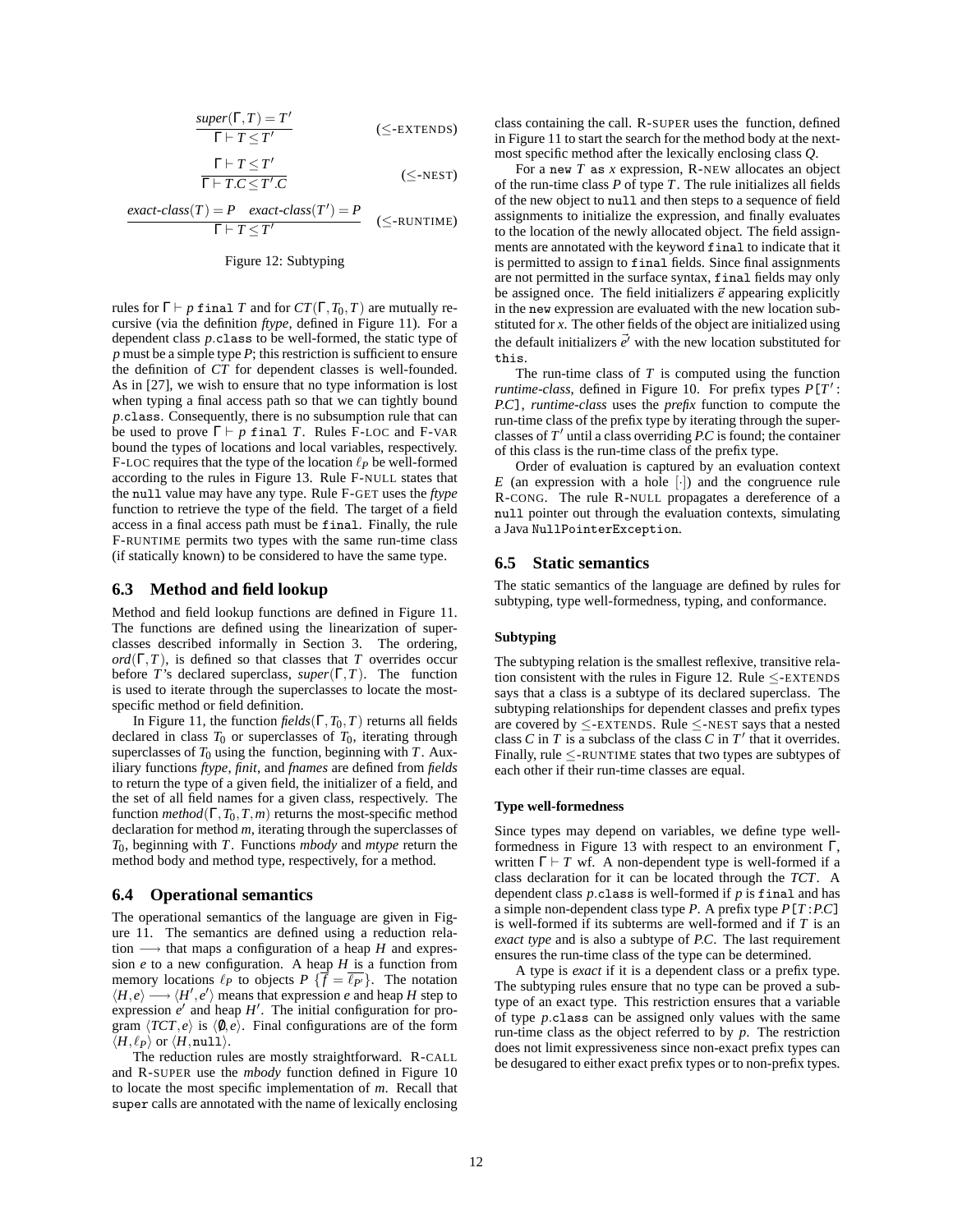*runtime-class*(
$$
T
$$
) =  $P$  +  $T$  wf +  $P$  wf  
+  $\ell_P$  :  $T$  (T-LOC)

$$
\frac{\Gamma \vdash T \text{ wf}}{\Gamma \vdash \text{null}:T}
$$
 (T-NULL)

$$
\frac{x: T \in \Gamma}{\Gamma \vdash x: T}
$$
 (T-VAR)

$$
\Gamma \vdash e : T \quad \Gamma, x : T \vdash e' : T' \quad \Gamma \vdash T \text{ wf} \quad \Gamma \vdash T' \text{ wf} \quad x \notin \text{dom}(\Gamma)
$$
\n
$$
\Gamma \vdash \text{final } T \ x = e; \ e' : T'
$$
\n
$$
\Gamma \vdash p \text{ final } T \quad \text{ftype}(\Gamma, T, f_i) = [\text{final}] \ T_i
$$
\n
$$
\Gamma \vdash p \text{ final } T \quad \text{ftype}(\Gamma, T, f_i) = [\text{final}] \ T_i
$$
\n
$$
\Gamma \vdash \text{GEF}
$$

$$
\Gamma \vdash p.f_i : T_i\{p/\text{this}\}\
$$
\n
$$
\Gamma \vdash p \text{ final } T
$$
\n
$$
\Gamma \vdash e : T_i\{p/\text{this}\}\
$$
\n
$$
ftype(\Gamma, T, f_i) = [\text{final}] T_i
$$
\n
$$
\frac{\Gamma \vdash e' : T'}{\Gamma \vdash p.f_i = [\text{final}] e; e' : T'}
$$
\n(T-SET)

$$
\Gamma \vdash p \text{ final } T
$$
\n
$$
mtype(\Gamma, T, T, m) = (\vec{x} : \vec{T}) \to T'
$$
\n
$$
\Gamma \vdash \vec{v} : \vec{T} \{ p/\text{this}, \vec{v}/\vec{x} \}
$$
\n
$$
\Gamma \vdash p.m(\vec{v}) : T' \{ p/\text{this}, \vec{v}/\vec{x} \}
$$
\n
$$
(T-CALL)
$$

$$
\Gamma \vdash P \text{ wf}\Gamma \vdash v_0 : P
$$

$$
mtype(\Gamma, P, super(P), m) = (\vec{x} : \vec{T}) \rightarrow T'
$$
  
\n
$$
\Gamma \vdash \vec{v} : \vec{T} \{v_0 / \text{this}, \vec{v}/\vec{x}\}
$$
  
\n
$$
\Gamma \vdash v_0.\text{super}_{P}.m(\vec{v}) : T' \{v_0 / \text{this}, \vec{v}/\vec{x}\}
$$
 (T-SUPER)

$$
ftype(\Gamma, T, \overline{f}) = \overline{T}
$$
  
\n
$$
\Gamma, x : T \vdash \overline{e} : \overline{T} \{x/\text{this}\}
$$
  
\n
$$
\Gamma \vdash \text{new } T \text{ as } x \{ \overline{f} = \overline{e} \} : T
$$
 (T-NEW)

$$
\frac{\Gamma \vdash p \text{ final } P}{\Gamma \vdash p : p \text{.class}} \tag{T-DEF}
$$

$$
\frac{\Gamma \vdash e : T \quad \Gamma \vdash T \leq T'}{\Gamma \vdash e : T'}
$$
 (T- $\le$ )

#### Figure 14: Static semantics

$$
\frac{C \in \text{dom}(TCT)}{\Gamma \vdash C \text{ wf}}
$$
 (WF-OUTER)  

$$
\Gamma \vdash T \text{ wf}
$$

$$
classes(\Gamma, T, T) = \overline{L_s}
$$
\n
$$
C \text{ ext } T_s \{\overline{L} \overline{F} \overline{M}\} \in \overline{L_s}
$$
\n
$$
\Gamma \vdash T.C \text{ wf}
$$
\n(WF-NEST)

$$
\frac{\Gamma \vdash p \text{ final } P}{\Gamma \vdash p \text{.class wf}} \qquad (WF\text{-DEP})
$$

$$
\frac{\Gamma \vdash P.C \text{ wf} \quad \Gamma \vdash T \text{ wf} \quad \text{is-exact}(T) \quad \Gamma \vdash T \leq P.C}{\Gamma \vdash P[T:P.C] \text{ wf}}
$$

(WF-PRE)

$$
is\text{-}exact(T) = \begin{cases} false & \text{if } T = C \vee T = T'.C\\ true & \text{otherwise} \end{cases}
$$

Figure 13: Type well-formedness

## **Typing**

The typing rules are shown in Figure 14. The typing context consists of an environment Γ. The typing judgment  $\Gamma \vdash e : T$ is used to type-check expressions.

Rules T-NULL and T-VAR are standard. The rule T-LOC allows a location of type *P* to be used as a member of any type *T* where *runtime-class* $(T) = P$ . This rule helps to ensure types are preserved across the evaluation of a new expression.

The rule T-LET type-checks a local variable initialization expression. The declared type *T* must be well-formed in the environment  $\Gamma$ . The expression  $e'$  following the declaration is type-checked with the new variable in scope. The type of *e* <sup>0</sup> must be well-formed in the *original* environment to ensure that its type does not depend on the new variable, which is not in scope outside of  $e'$ .

Rules T-GET and T-SET use the *ftype* function to retrieve the type of the field. The target of a field access or assignment must be a final path, permitting substitution to be performed on the field type: occurrences of this in the field type are replaced with the actual target *p*. Rule T-SET permits assignment to final fields, but only for assignments annotated with final. This enables final fields to be initialized, but not assigned to arbitrarily.

Rules T-CALL and T-SUPER are used to check calls. The function *mtype* returns the method's type. The method type may depend on this or on its parameters  $\vec{x}$ , which are considered part of the method type. The receiver must be final to permit substitution for argument and return types dependent on this. The arguments are also substituted into the type.

Rule T-NEW is used to check a new expression. The fields used in the inline constructor body must be declared in the class being allocated and the initializers must have the appropriate types. Since the initializers use *x* to refer to the newly allocated object, *x* is substituted for this in the field types.

Rule T-DEP allows any final access path with a simple nested class type to take on a dependent type. Finally, rule  $T \leq$  is the usual subsumption rule for subtyping.

#### **Declarations**

To initiate type-checking, declarations are checked as shown in Figure 15. The program is checked with rule OK-PROGRAM, which checks every class in the *TCT* and typechecks the "main" expression *e* in an empty environment.

Rule OK-CLASS type-checks a class declaration of the form *C* ext *S*  $\{\overline{L} \ \overline{F} \ \overline{M}\}$ , nested within a class *P*, where *P* is possibly  $\varepsilon$  (i.e.,  $C$  is top-level). Type-checking recurses on all member declarations including nested classes. The rule also checks member classes and methods for conformance with the corresponding declarations in their superclass. To ensure no other type can be proved a subtype of a dependent class or of a prefix type, it is required that a class cannot be declared to extend the type schema This or any prefix of This. This requirement is enforced by substituting this.class for the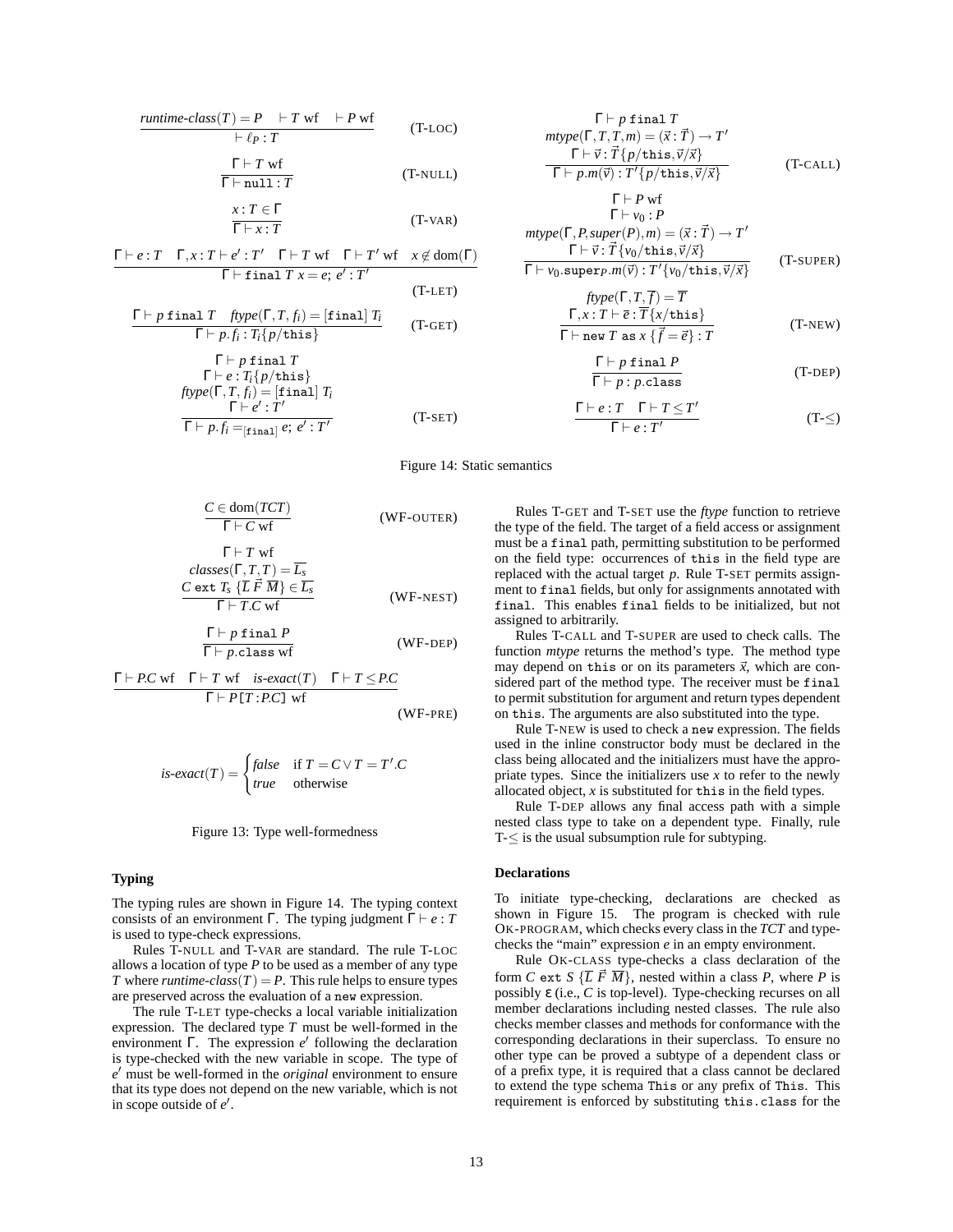$$
\frac{\vdash L \text{ ok in } \varepsilon \quad \vdash e:T}{\vdash \langle \overline{L}, e \rangle \text{ ok}} \qquad \qquad \text{(OK-PROGRAM)}
$$
\n
$$
\frac{\vdash L \text{ ok in } P.C}{\vdash \overline{K} \text{ ok in } P.C}
$$
\n
$$
\frac{\vdash \overline{B} \text{ ok in } P.C}{\vdash \overline{M} \text{ ok in } P.C}
$$
\n
$$
\text{classes}(0, S\{P/\text{This}\}, S\{P/\text{This}\}) = \overline{L_s}
$$
\n
$$
\left(C \in \text{dom}(\overline{L}) \land C \in \text{dom}(\overline{L_s})
$$
\n
$$
\Rightarrow \vdash L(C) \text{ in } P.C \text{ overrides class of } S\{P/\text{This}\}
$$
\n
$$
\vdash \overline{M} \text{ in } P.C \text{ overrides method of } S\{P/\text{This}\}
$$
\n
$$
\text{his: } P \vdash S\{\text{this:class}/\text{This}\} \text{ of } \overline{L} \overline{F} \overline{M}\} \text{ ok in } P
$$
\n
$$
\vdash C \text{ ext } S\{\overline{L} \overline{F} \overline{M}\} \text{ ok in } P \qquad \text{(OK-CLASS)}
$$
\n
$$
\text{super}(\{\text{this}: P_s\}, \text{this:class}.C) = \overline{I_s}
$$
\n
$$
\text{classes}(0, S\{P/\text{This}\}, S\{P/\text{This}\}) = \overline{L_s}
$$

$$
\begin{aligned}\n\left(C \in \text{dom}(\overline{L}) \land C \in \text{dom}(\overline{L_s}) \\
&\Rightarrow \vdash L(C) \text{ in } P.C \text{ overrides class of } S\{P/\text{This}\} \\
&\quad \vdash \overline{M} \text{ in } P.C \text{ overrides method of } P_s.C \\
&\quad \text{this}: P \vdash S\{\text{this.class}/\text{This}\} \leq T_s \\
&\quad \vdash C \text{ ext } S\{\overline{L} \overline{F} \overline{M}\} \text{ in } P \text{ overrides class of } P_s\n\end{aligned}
$$

(OV-CLASS)

$$
\frac{\text{this}: P \vdash T \text{ wf } \text{ this}: P \vdash e : T}{\vdash [\text{final}] \, T \, f = e \, \text{ok in } P} \tag{OK-FIED}
$$

this: 
$$
P, x_1 : T_1, \ldots, x_{i-1} : T_{i-1} \vdash T_i
$$
 wf  
\nthis:  $P, \vec{x} : \vec{T} \vdash T_0$  wf  
\nthis:  $P, \vec{x} : \vec{T} \vdash e : T_0$   
\n $\vdash T_0$   $m(\vec{T} \ \vec{x}) \ \{e\}$  ok in P\n(CK-METHOD)

$$
mtype(0, P, P_s, m) = (\vec{x} : \vec{T}') \to T'_0
$$
  
\n
$$
\Rightarrow \vec{T}' = \vec{T} {\vec{x}}' / \vec{x} \land T'_0 = T_0 {\vec{x}}' / \vec{x}
$$
  
\n
$$
P \vdash T_0 m(\vec{T} \vec{x}) \{e\} \text{ overrides method of } P_s
$$
 (OV-METHOD)

Figure 15: Checking declarations

schema This in the superclass *S*; and checking that this type is well-formed and not an exact type.

Rule OV-CLASS checks that a class declaration conforms to any class declarations it overrides. When overriding a class with superclass  $T_s$ , it is required that the new superclass  $S\{\text{this.class}/\text{This}\}\$  be a subtype of  $T_s$  in the typing environment this : *P*. This restriction differentiates nested class overriding from arbitrary multiple inheritance.

Rule OK-FIELD states that in the body of class *P*, a field declaration of the form  $\left[\text{final}\right] T f = e$  type-checks if the type *T* is well-formed and the initializer *e* type-checks in an environment where this has type *P*. For simplicity, we assume a field named *f* is declared at most once in the program, and we assume all methods and nested classes are uniquely named up to overriding.

Rule OK-METHOD checks that each parameter type *Ti* is well-formed in an environment that includes only this and the parameters to the left of  $T_i$ . The method body must have the same type as the declared return type. As in Java, method types are invariant; OV-METHOD enforces this requirement.

## **6.6 Soundness**

Our soundness proof is structurally similar to the proof of soundness for Featherweight Java (FJ) [15]. The proof uses the standard technique of proving subject reduction and progress lemmas [35]. The key lemmas are stated here. The complete proof is in the appendix.

#### **Subject reduction**

Because expressions in our language are evaluated in a heap, to state the subject reduction lemma, we first define a welltypedness condition for heaps and for configurations  $\langle H, e \rangle$ .

**Definition 6.1** (Well-typed heaps) A heap *H* is *well-typed* if for any memory location  $\ell_P \in \text{dom}(H)$ ,

- $H(\ell_P) = P \{ \overline{f} = \overline{\ell_{P'}} \},\$
- $ftype(0, P, \overline{f}) = \overline{T}$ ,
- $\bullet \ \vdash \overline{\ell_{P'}} : \overline{T} {\{\ell_{P}/\texttt{this}\}}$ , and
- $\overline{\ell_{P'}} \subseteq \text{dom}(H)$

**Definition 6.2** (Well-formed configurations) A configuration  $\langle H, e \rangle$  is *well-formed* if *H* is well-typed and for any location  $\ell_P$  free in *e*,  $\ell_P \in \text{dom}(H)$ .

The subject reduction lemma states that a step taken in the evaluation of a well-formed configuration results in a wellformed configuration.

**Lemma 6.3** (Subject reduction) Suppose  $\vdash e : T$ ,  $\langle H, e \rangle$  is well-formed, and  $\langle H, e \rangle \longrightarrow \langle H', e' \rangle$ . Then  $\vdash e':T$  and  $\langle H', e' \rangle$ is well-formed.

#### **Progress**

The progress lemma states that for any well-formed configuration  $\langle H, e \rangle$ , either *e* is a base value  $\ell_P$  or null, or  $\langle H, e \rangle$  can make a step according to the operational semantics.

**Lemma 6.4** (Progress) If  $\vdash e : T$ ,  $\vdash T$  wf,  $\langle H, e \rangle$  is wellformed, then either  $e = b$  or there is a configuration  $\langle H', e' \rangle$ such that  $\langle H, e \rangle \longrightarrow \langle H', e' \rangle$ .

#### **Soundness**

Finally, we define the normal form of a configuration, define well-formedness for programs, and state the soundness theorem.

**Definition 6.5** (Normal forms) A configuration  $\langle H, e \rangle$  is in *normal form* if there is no  $\langle H', e' \rangle$  such that  $\langle H, e \rangle \longrightarrow \langle H', e' \rangle$ .

**Definition 6.6** A program  $Pr = \langle TCT, e \rangle$  is *well-formed* if  $\vdash$ *TCT* ok and  $\emptyset \vdash e$ : *T* for some *T* such that  $\emptyset \vdash T$  wf.

**Theorem 6.7** (Soundness) Given a well-formed program  $Pr = \langle TCT, e \rangle$ , if the configuration  $\langle 0, e \rangle$  is well-formed and  $\vdash e : T$ , and if  $\langle H', e' \rangle$  is a normal form such that  $\langle 0, e \rangle \longrightarrow^*$  $\langle H', e' \rangle$ , then *e*' is either a location  $\ell_P \in \text{dom}(H')$  or null and  $\vdash e'$ : *T*.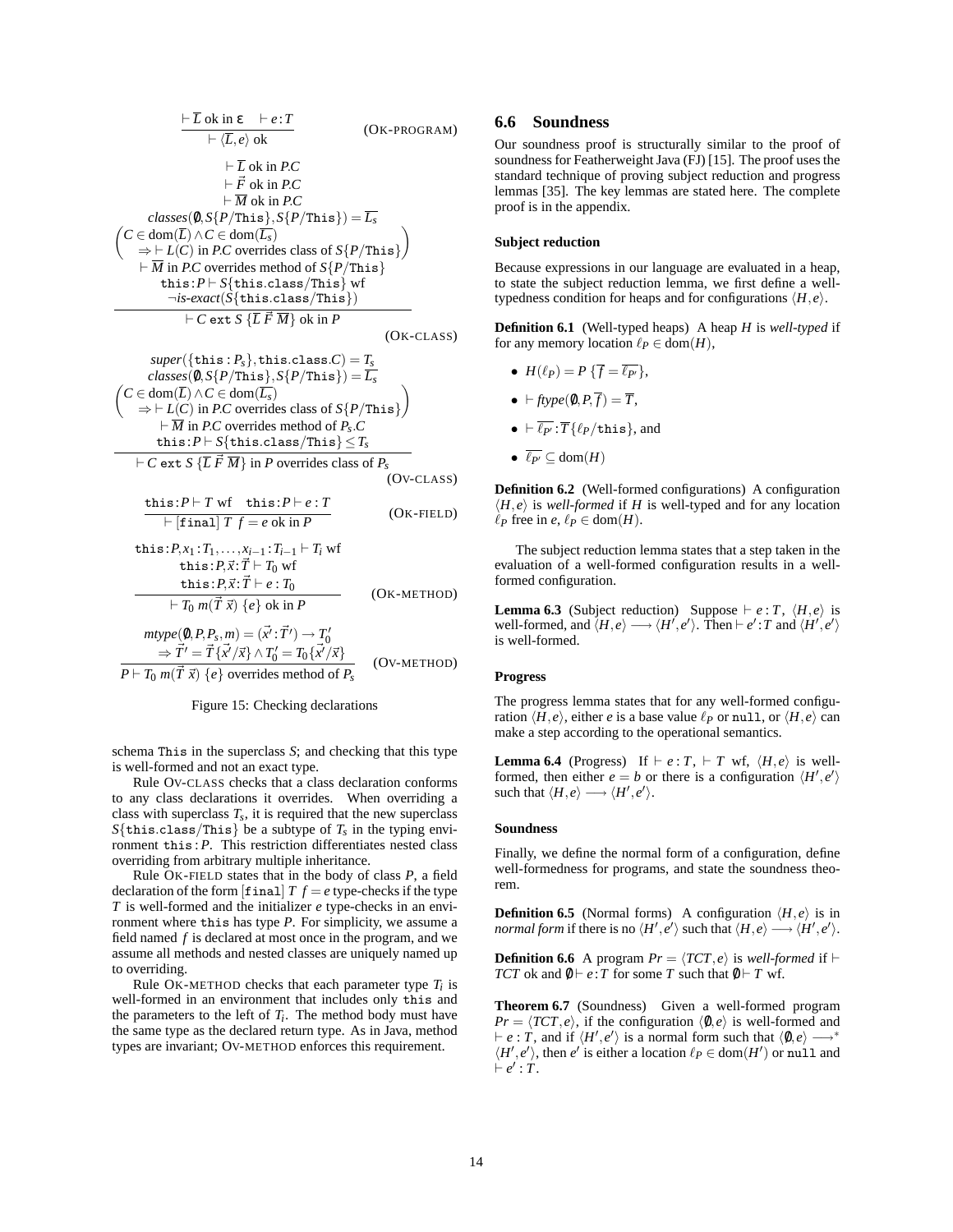# **7 Related work**

Over the past decade a number of mechanisms have been proposed to provide object-oriented languages with additional extensibility. Nested inheritance uses ideas from many of these other mechanisms to create a flexible and largely transparent mechanism for code reuse.

## **Virtual classes**

Nested inheritance is related to virtual types and virtual classes. Virtual types were originally developed for the language Beta [20, 21], primarily as a mechanism for generic programming rather than for extensibility. Later work proposed virtual types as a means of providing genericity in Java [33].

Nested classes in Jx are similar, but not identical, to virtual classes. Unlike virtual classes, nested classes in Jx are attributes of their enclosing class, not attributes of *instances* of their enclosing class. Suppose class A has a nested class B and that a1 and a2 are references to instances of possibly distinct subclasses of A. The virtual classes a1.B and a2.B are distinct classes. In contrast, the Jx types a1.class.B and a2.class.B may be considered equivalent if it can be proved, either statically or at run-time, that a1 and a2 refer to instances of the same class.

Virtual types are not statically safe because they permit method parameter types to change covariantly with subtyping, rather than contravariantly. Beta and other languages with virtual types insert run-time checks when a method invocation cannot be statically proved sound. Dependent classes in Jx provide the expressive power of covariant method parameter types without introducing unsoundness. Recent work on typesafe variants of virtual types has limited method parameter types to be invariant [34] and used *self types* [4] as discussed below.

Nested inheritance supports a form of virtual superclasses; nested classes may extend other nested classes referred to by This, providing mixin-like functionality. The language Beta does not support virtual superclasses, but gbeta [8] does.

As discussed in Section 3, nested inheritance does not support generic types. A nested class may only be declared a subtype of another type (via the class's extends clause), not *equal* to another type. Generic types may be used to provide genericity, which is already supported in Java through parameterized types. To ensure inheritance relationships can be determined statically, a virtual type in Beta may be inherited from only if it is *final bound*. Since nested classes in Jx are static, Jx does not permit inheritance from dependent classes, ensuring a static inheritance hierarchy.

Igarashi and Pierce [14] model the semantics of virtual types and several variants in a typed lambda-calculus with subtyping and dependent types.

The work most closely related to nested inheritance is Odersky et al.'s language Scala [26, 37], which supports scalable extensibility through a statically safe virtual type mechanism and path-dependent types similar to Jx's dependent classes. However, Scala's path dependent type *p*.type is a singleton type containing only the value named by access path *p*; our *p*.class is not a singleton: new x.class(...), for instance, creates a new object of type x.class distinct from the object referred to by *p*. This difference gives Jx more flexibility, while preserving type soundness. Scala has no analogue to prefix types.

Scala permits extensions to be composed through mixins. Jx supports mixin-like functionality via virtual superclasses.

With nested inheritance, several mixins can be applied at once to a collection of nested classes by overriding the base class (or base package) of their container. In contrast, Scala requires the programmer to explicitly name the superclass of each individual mixin when it is applied.

#### **Family polymorphism**

Ernst [9] introduces the term *family polymorphism* to describe polymorphism that allows reuse of groups of mutually dependent classes, that is a *family* of classes. The basic idea is to use an object as a repository for a family of classes. Virtual classes of the same object are considered part of the same family. The language gbeta [8], as well as Scala [26], described above, provides family polymorphism using a dependent type system that prevents the confusion of classes from different families. Nested inheritance is a limited form of family polymorphism. In the original formulation, each *object* defines a distinct family consisting of its nested classes. With nested inheritance, since nested classes are associated with an enclosing class rather than with an instance of the enclosing class, each *class* defines a distinct family. Thus, nested inheritance permits only a finite number of families. However, consider the case of a class A with nested class B and references a1 and a2 of type A. If a1.class and a2.class cannot be shown statically to have the same type, then  $a1.c1$ ass.B and a2.class.B may be considered to be of distinct families, although at run-time they may be of the same family. Jx allows objects to be passed between the two families by casting a1.class to a2.class or vice versa. This added flexibility enables greater reuse. Moreover, using prefix types, a family need not be identified solely be a single object. In gbeta, an explicit representative of the family must be passed around. It lacks an analogy to prefix types, which enable a member of a family to unambiguously identify that family.

Delegation layers [29] use virtual classes and delegation to provide family polymorphism, solving many of the problems of mixin layers. With normal inheritance and virtual classes, when a method is not implemented by a class, the call is dispatched to the superclass. With delegation, the superclass view of an object may be implemented by another *object*. Methods are dispatched through a chain of delegate objects rather than through the class hierarchy. Delegation layers provide much of the same power as nested inheritance. Since delegates are associated with objects at run-time rather than at compile-time, delegation allows objects to be composed more flexibly than with mixins or with nested inheritance. However, no formal semantics has been given for delegation layers, and because delegation layers rely on virtual classes, they are not statically type-safe.

#### **Higher-order hierarchies**

Nested inheritance is similar to Ernst's higher-order hierarchies [10]. Like nested inheritance, higher-order hierarchies support family polymorphism. Additionally, when a subclass A2 overrides a nested class B of A2's base class A, the overriding class A2.B inherits from A.B. However, unlike nested inheritance, there is no subtyping relationship between A.B and A2.B. By ensuring A2.B is a subtype of A.B, nested inheritance permits more code reuse. Like nested inheritance, the inheritance hierarchy can be modified by overriding the superclass of a nested class.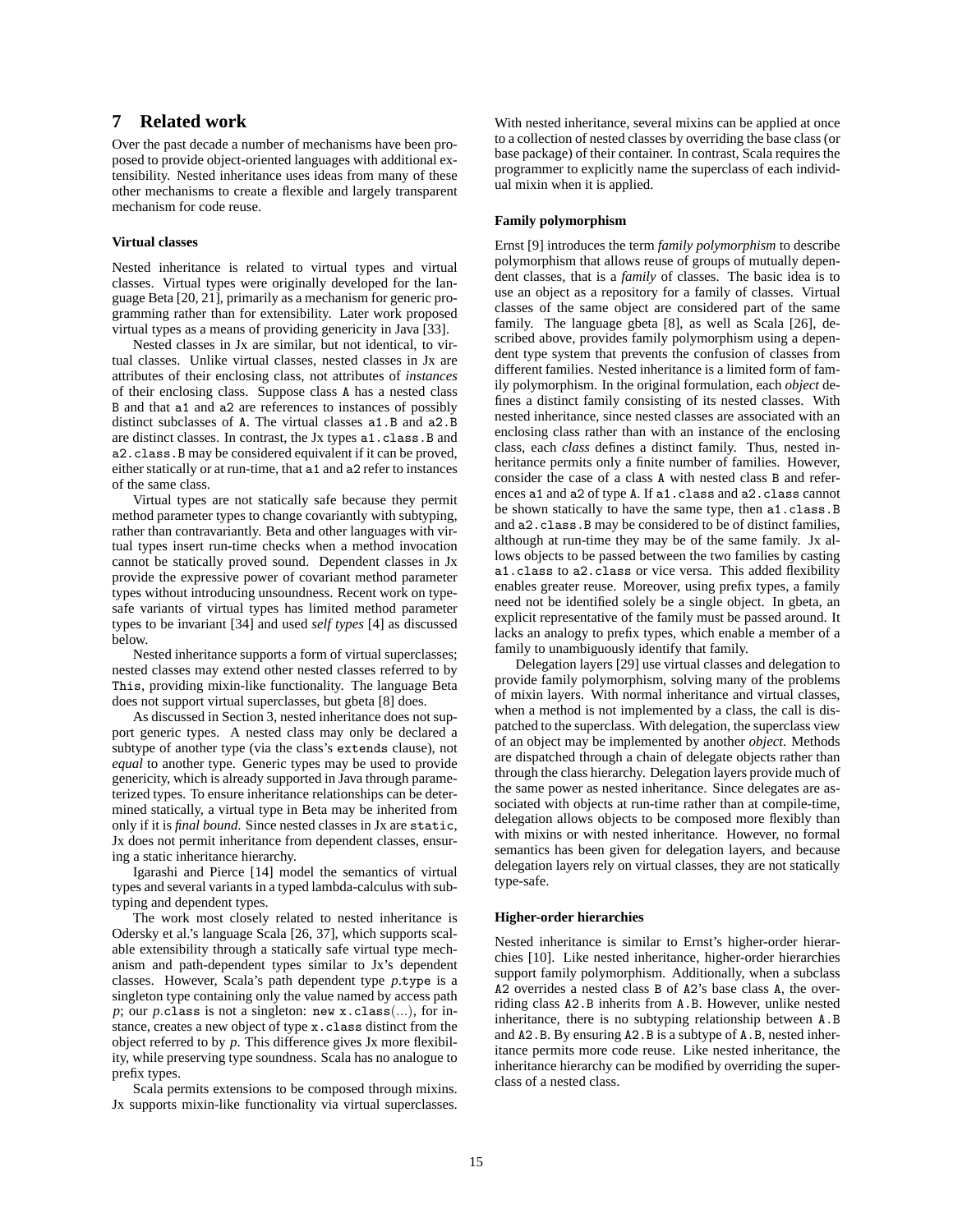#### **Other nested types**

Nested classes originated with Simula [7].

Igarashi and Pierce [16] present a formalization of Java's inner classes, using Featherweight Java [15]. An instance of a Java inner class holds a reference to its enclosing instance. If inner classes are permitted in Jx, a translation similar to Igarashi and Pierce's can be applied, where if inner class C has an immediately enclosing instance of class P, then the translation of C has a final field of type P[this.class].

Odersky and Zenger [28] propose nested types, which combine the abstraction properties of ML-style modules with support, through encoding, for object-oriented constructs like virtual types, self types, and covariant families of classes.

#### **Self types and matching**

Bruce et al. [5, 3] introduce *matching* as an alternative to subtyping in an object oriented language. With matching, the *self type*, or MyType, can be used in a method signature to represent the run-time class of the method's receiver. To permit MyType to be used for method parameters, type systems with MyType decouple subtyping and subclassing. In Poly-TOIL and LOOM, a subclass *matches* its base class but is not a subtype. Although there is no explicit notion of matching in our type system, the rules for subtyping and type equivalence given here have a similar effect. The *p*.class construct provides similar functionality to MyType, but is more flexible since it permits this.class to escape the body of its class by assigning this.class into another variable or returning a value of that type from a method.

#### **Mixins**

A *mixin* [2, 11], also known as an *abstract subclass*, is a class parameterized on its superclass. Mixins are able to provide uniform extensions, such as adding new fields or methods, to a large number classes. Recent work has extended Java with mixin functionality [22, 1]. Because nested inheritance as described here has no type parametricity, it cannot provide a mixin that can be applied to many different, unrelated classes, Nested inheritance does, however, provides mixin-like functionality by allowing the superclass of an existing base class to be changed or fields and methods to be added by overriding the class's superclass through extension of the superclass's container. Additionally, nested inheritance allows the implicit subclasses of the new base class to be instantiated without writing any additional code. Mixins have no analogous mechanism.

Mixin layers [31] are a generalization of mixins to multiple classes. A mixin layer is a design pattern for implementing a group of interrelated mixin classes and extending them while preserving their dependencies. Mixin layers do not provide family polymorphism. Delegation layers [29], described above, were designed to overcome this limitation through a new language mechanism.

#### **Open classes**

An *open class* [6] is a class to which new methods can be added without needing to edit the class directly, or recompile code that depends on the class. Nested inheritance is also able to add new methods to a class without the need for recompilation of clients of the class, provided that the class is nested in a container that can be extended, and that clients of the class

refer to it using dependent types. Nested inheritance provides additional extensibility that open classes do not, such as the "virtual" behavior of constructors. An important difference is that open classes *modify* existing class hierarchies. The original hierarchy and the modified hierarchy cannot coexist within the same program. Nested inheritance creates a new class hierarchy by extending the container of the classes in the hierarchy, permitting use of the original hierarchy in conjunction with the new one.

#### **Aspect-oriented programming**

Aspect-oriented programming (AOP) [18, 17] is concerned with the management of *aspects*, functionality that crosscuts standard modular boundaries. Nested inheritance provides aspect-like extensibility, in that an extension to a container may implement functionality that cuts across the class boundaries of the nested classes. Like open classes, aspects modify existing class hierarchies, preventing the new hierarchy from being used alongside the old.

# **8 Conclusions**

Nested inheritance is an expressive yet unobtrusive mechanism for writing highly extensible frameworks. It provides the ability to inherit a collection of related classes while preserving the relationships among those classes, and it does so without sacrificing type safety or imposing new run-time checks. The use of dependent classes and prefix types enables reusable code to unambiguously yet flexibly refer to components on which it depends. Nested inheritance is fundamentally an inheritance mechanism rather than a parameterization mechanism, which means that every name introduced by a component becomes a possible implicit hook for future extension. Therefore extensible code does not need to be burdened by explicit parameters that attempt to capture all the ways in which it might be extended later.

We formalized the essential aspects of nested inheritance in an object calculus with an operational semantics and type system, and were able to show that this type system is sound. Thus extensibility is obtained without sacrificing compile-time type safety.

Our experience with implementing extensible frameworks gives us confidence that nested inheritance will prove useful. We defined a language Jx that incorporates the nested inheritance mechanism and implemented a prototype compiler for the core mechanisms of this language. The translation implemented by this compiler does not duplicate inherited code. The next step is clearly to complete the Jx implementation; we look forward to using it to build the next version of Polyglot.

# **Acknowledgments**

Michael Clarkson and Jed Liu participated in early design discussions. Matthew Fluet, Michael Clarkson, Jens Palsberg, and the anonymous reviewers provided thorough and insightful comments.

This research was supported in part by ONR Grant N00014-01-1-0968, NSF Grants 0208642 and 0133302, and an Alfred P. Sloan Research Fellowship. Nathaniel Nystrom was supported by an Intel Foundation Ph.D. Fellowship. The U.S. Government is authorized to reproduce and distribute reprints for Government purposes, notwithstanding any copyright annotation thereon. The views and conclusions here are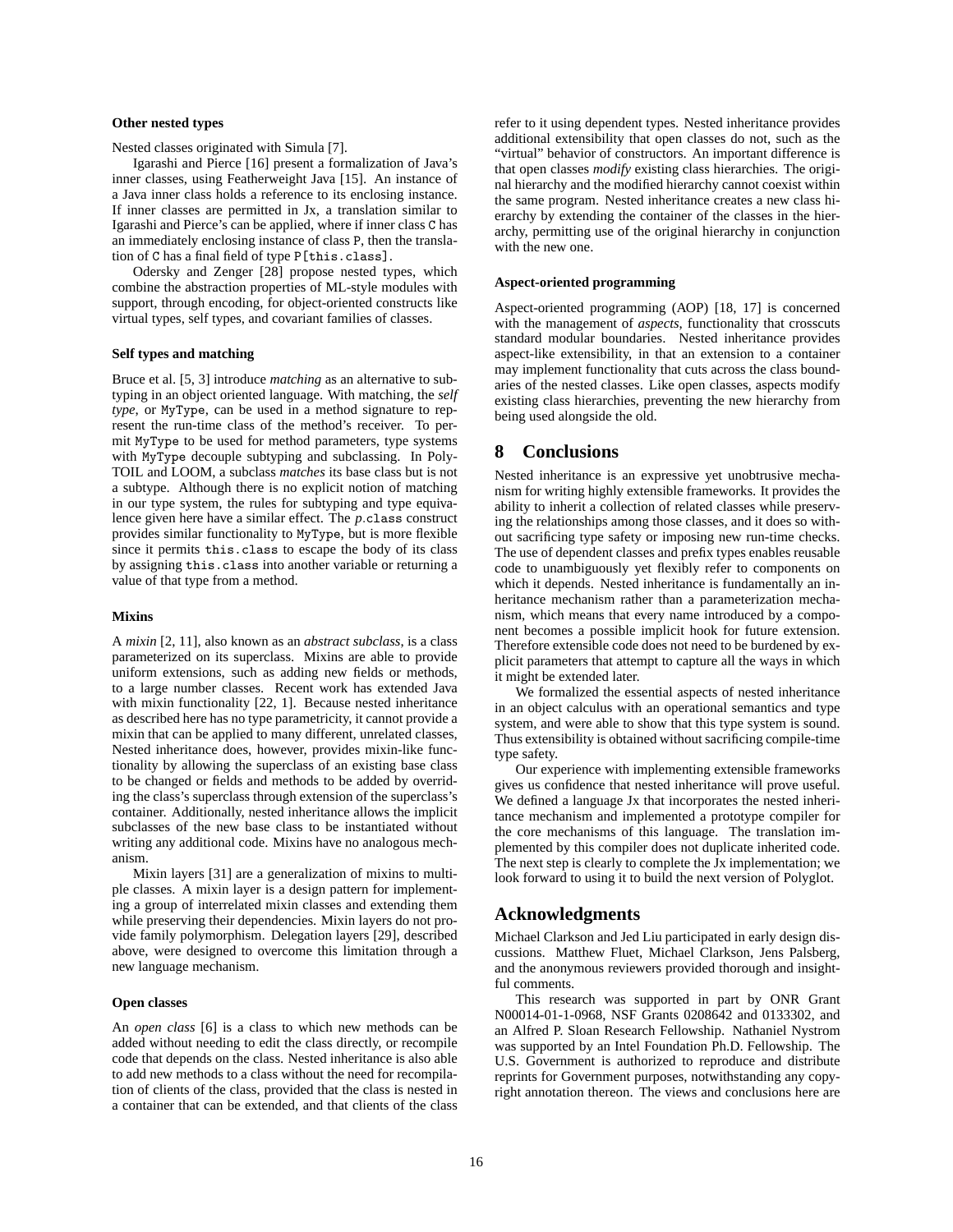those of the authors and do not necessarily reflect those of ONR, the Navy, or the NSF.

## **References**

- [1] Davide Ancona, Giovanni Lagorio, and Elena Zucca. Jam: A smooth extension of Java with mixins. In *Proc. ECOOP '00*, LNCS 1850, pages 154–178, Cannes, France, 2000.
- [2] Gilad Bracha and William Cook. Mixin-based inheritance. In Norman Meyrowitz, editor, *Proc. OOPSLA '90*, pages 303–311, Ottawa, Canada, 1990. ACM Press.
- [3] Kim B. Bruce, Adrian Fiech, and Leaf Petersen. Subtyping is not a good "match" for object-oriented languages. In *Proceedings of 11th European Conference on Object-Oriented Programming (ECOOP'97)*, number 1241 in Lecture Notes in Computer Science, pages 104– 127, Jyväskylä, Finland, June 1997. Springer-Verlag.
- [4] Kim B. Bruce, Martin Odersky, and Philip Wadler. A statically safe alternative to virtual types. In *European Conference on Object-Oriented Programming (ECOOP)*, number 1445 in Lecture Notes in Computer Science, pages 523–549, Brussels, Belgium, July 1998. Springer-Verlag.
- [5] Kim B. Bruce, Angela Schuett, and Robert van Gent. PolyTOIL: A type-safe polymorphic object-oriented language. In *European Conference on Object-Oriented Programming (ECOOP)*, number 952 in Lecture Notes in Computer Science, pages 27–51. Springer-Verlag, 1995.
- [6] Curtis Clifton, Gary T. Leavens, Craig Chambers, and Todd Millstein. MultiJava: Modular open classes and symmetric multiple dispatch for Java. In *OOPSLA 2000 Conference on Object-Oriented Programming, Systems, Languages, and Applications, Minneapolis, Minnesota*, volume 35(10), pages 130–145, 2000.
- [7] O.-J. Dahl et al. The Simula 67 common base language. Publication No. S-22, Norwegian Computing Center, Oslo, 1970.
- [8] Erik Ernst. *gbeta a Language with Virtual Attributes, Block Structure, and Propagating, Dynamic Inheritance*. PhD thesis, Department of Computer Science, University of Aarhus, Århus, Denmark, 1999.
- [9] Erik Ernst. Family polymorphism. In *Proceedings of the 15th European Conference on Object-Oriented Programming (ECOOP)*, LNCS 2072, pages 303–326, Heidelberg, Germany, 2001. Springer-Verlag.
- [10] Erik Ernst. Higher-order hierarchies. In *Proceedings of the 17th European Conference on Object-Oriented Programming (ECOOP)*, volume 2743 of *Lecture Notes in Computer Science*, pages 303–329, Heidelberg, Germany, July 2003. Springer-Verlag.
- [11] Matthew Flatt, Shriram Krishnamurthi, and Matthias Felleisen. Classes and mixins. In *Proc. 25th ACM Symp. on Principles of Programming Languages (POPL)*, pages 171–183, San Diego, California, 1998.
- [12] Erich Gamma, Richard Helm, Ralph Johnson, and John Vlissides. *Design Patterns: Elements of Reusable Object-Oriented Software*. Addison Wesley, Reading, MA, 1994.
- [13] James Gosling, Bill Joy, Guy Steele, and Gilad Bracha. *The Java Language Specification*. Addison Wesley, 2nd edition, 2000. ISBN 0-201-31008-2.
- [14] Atsushi Igarashi, Benjamin Pierce, and Philip Wadler. Foundations for virtual types. In *Proceedings of the Thirteenth European Conference on Object-Oriented Programming (ECOOP'99)*, number 1628 in Lecture Notes in Computer Science, pages 161–185. Springer-Verlag, June 1999.
- [15] Atsushi Igarashi, Benjamin Pierce, and Philip Wadler. Featherweight Java: A minimal core calculus for Java and GJ. *ACM Transactions on Programming Languages and Systems*, 23(3):396–450, 2001.
- [16] Atsushi Igarashi and Benjamin C. Pierce. On inner classes. *Information and Computation*, 177(1):56–89, August 2002.
- [17] Gregor Kiczales, Erik Hilsdale, Jim Hugunin, Mik Kersen, Jeffrey Palm, and William G. Griswold. An overview of AspectJ. In *Proceedings of European Conference on Object-Oriented Programming (ECOOP'01)*, volume 2072 of *Lecture Notes in Computer Science*, pages 327–353, Berlin, Heidelberg, and New York, 2001. Springer-Verlag.
- [18] Gregor Kiczales, John Lamping, Anurag Mendhekar, Chris Maeda, Cristina Videira Lopes, Jean-Marc Loingtier, and John Irwin. Aspect-oriented programming. In *Proceedings of 11th European Conference on Object-Oriented Programming (ECOOP'97)*, number 1241 in Lecture Notes in Computer Science, pages 220–242, Jyväskylä, Finland, June 1997. Springer-Verlag.
- [19] B. Liskov et al. CLU reference manual. In Goos and Hartmanis, editors, *Lecture Notes in Computer Science*, volume 114. Springer-Verlag, Berlin, 1981.
- [20] O. Lehrmann Madsen, B. Møller-Pedersen, and K. Nygaard. *Object Oriented Programming in the BETA Programming Language*. Addison-Wesley, June 1993.
- [21] Ole Lehrmann Madsen and Birger Møller-Pedersen. Virtual classes: A poweful mechanism for object-oriented programming. In *Proc. OOPSLA '89*, pages 397–406, October 1989.
- [22] Sean McDirmid, Matthew Flatt, and Wilson C. Hsieh. Jiazzi: New-age components for old-fashioned Java. In *Proc. OOPSLA '01*, October 2001.
- [23] Robin Milner, Mads Tofte, and Robert Harper. *The Definition of Standard ML*. MIT Press, Cambridge, MA, 1990.
- [24] Andrew C. Myers, Lantian Zheng, Steve Zdancewic, Stephen Chong, and Nathaniel Nystrom. Jif: Java information flow. Software release. Located at http://www.cs.cornell.edu/jif, July 2001–2003.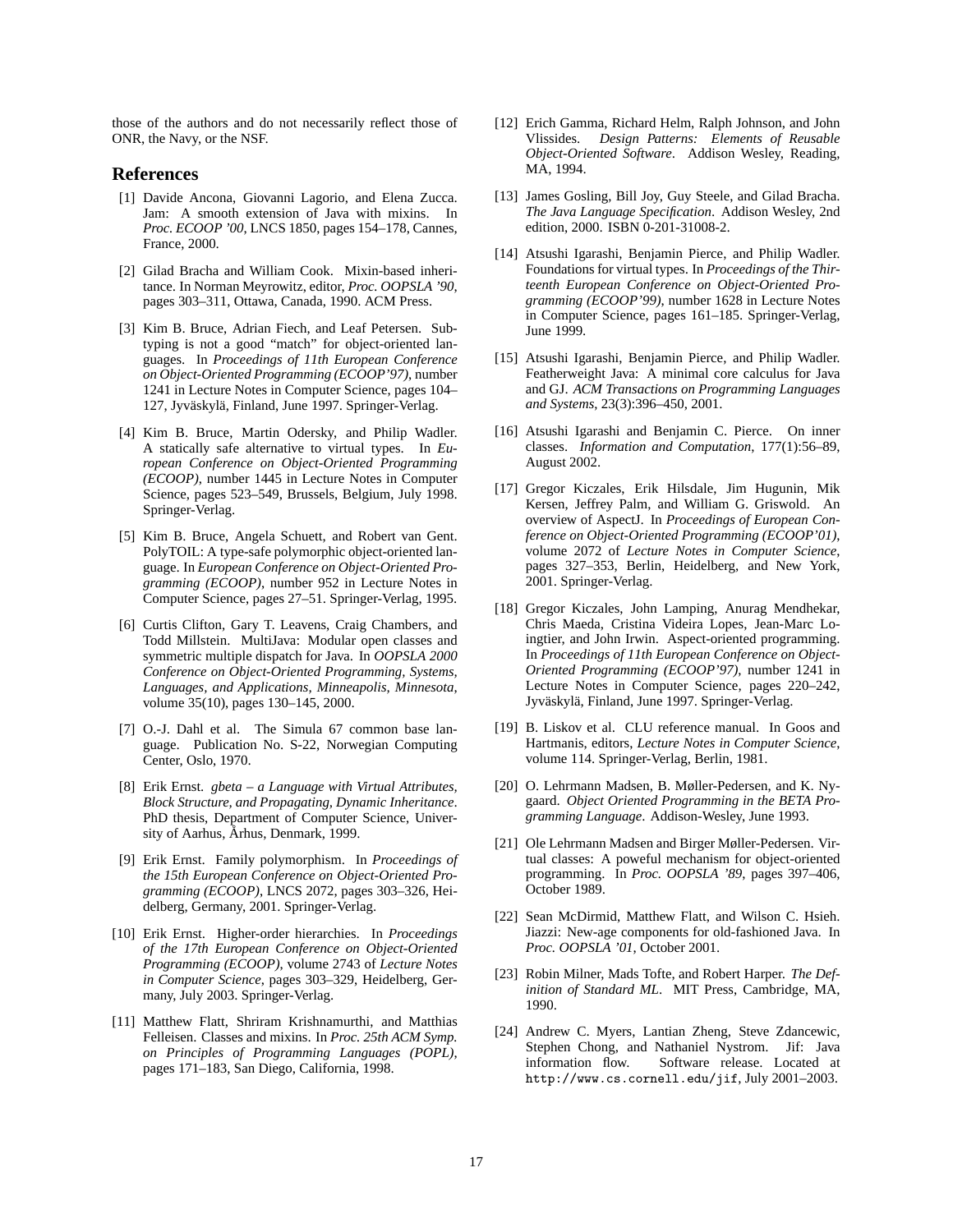- [25] Nathaniel Nystrom, Michael Clarkson, and Andrew C. Myers. Polyglot: An extensible compiler framework for Java. In Görel Hedin, editor, *Compiler Construction*, *12th International Conference, CC 2003*, number 2622 in Lecture Notes in Computer Science, pages 138–152, Warsaw, Poland, April 2003. Springer-Verlag.
- [26] Martin Odersky, Philippe Altherr, Vincent Cremet, Burak Emir, Sebastian Maneth, Stéphane Micheloud, Nikolay Mihaylov, Michel Schinz, Erik Stenman, and Matthias Zenger. An overview of the Scala programming language, June 2004. http://scala.epfl.ch/ docu/files/ScalaOverview.pdf.
- [27] Martin Odersky, Vincent Cremet, Christine Röckl, and Matthias Zenger. A nominal theory of objects with dependent types. In *Proceedings of 17th European Conference on Object-Oriented Programming (ECOOP 2003)*, number 2743 in Lecture Notes in Computer Science, pages 201–224. Springer-Verlag, July 2003.
- [28] Martin Odersky and Christoph Zenger. Nested types. In *8th Workshop on Foundations of Object-Oriented Languages (FOOL)*, 2001.
- [29] Klaus Ostermann. Dynamically composable collaborations with delegation layers. In *Proceedings of the 16th European Conference on Object-Oriented Programming (ECOOP)*, volume 2374 of *Lecture Notes in Computer Science*, pages 89–110, Malaga, Spain, 2002. Springer- ´ Verlag.
- [30] John C. Reynolds. User-defined types and procedural data structures as complementary approaches to data abstraction. In Stephen A. Schuman, editor, *New Direc-*

*tions in Algorithmic Languages*, pages 157–168. Institut de Recherche d'Informatique et d'Automatique, Le Chesnay, France, 1975. Reprinted in [**?**], pages 13–23.

- [31] Yannis Smaragdakis and Don Batory. Implementing layered design with mixin layers. In Eric Jul, editor, *Proceedings ECOOP'98*, pages 550–570, Brussels, Belgium, 1998.
- [32] B. Stroustrup. *The C++ Programming Language*. Addison-Wesley, 1987.
- [33] Kresten Krab Thorup. Genericity in Java with virtual types. In *Proceedings of the European Conference on Object-Oriented Programming (ECOOP)*, number 1241 in Lecture Notes in Computer Science, pages 444–471. Springer-Verlag, 1997.
- [34] Mads Torgerson. Virtual types are statically safe. In *5th Workshop on Foundations of Object-Oriented Languages (FOOL)*, January 1998.
- [35] Andrew K. Wright and Matthias Felleisen. A syntactic approach to type soundness. *Information and Computation*, 115(1):38–94, 1994.
- [36] Matthias Zenger and Martin Odersky. Extensible algebraic datatypes with defaults. In *Proc. 6th ACM SIG-PLAN International Conference on Functional Programming (ICFP)*, Firenze, Italy, September 2001.
- [37] Matthias Zenger and Martin Odersky. Independently extensible solutions to the expression problem. Technical Report IC/2004/33, École Polytechnique Fédérale de Lausanne, March 2004.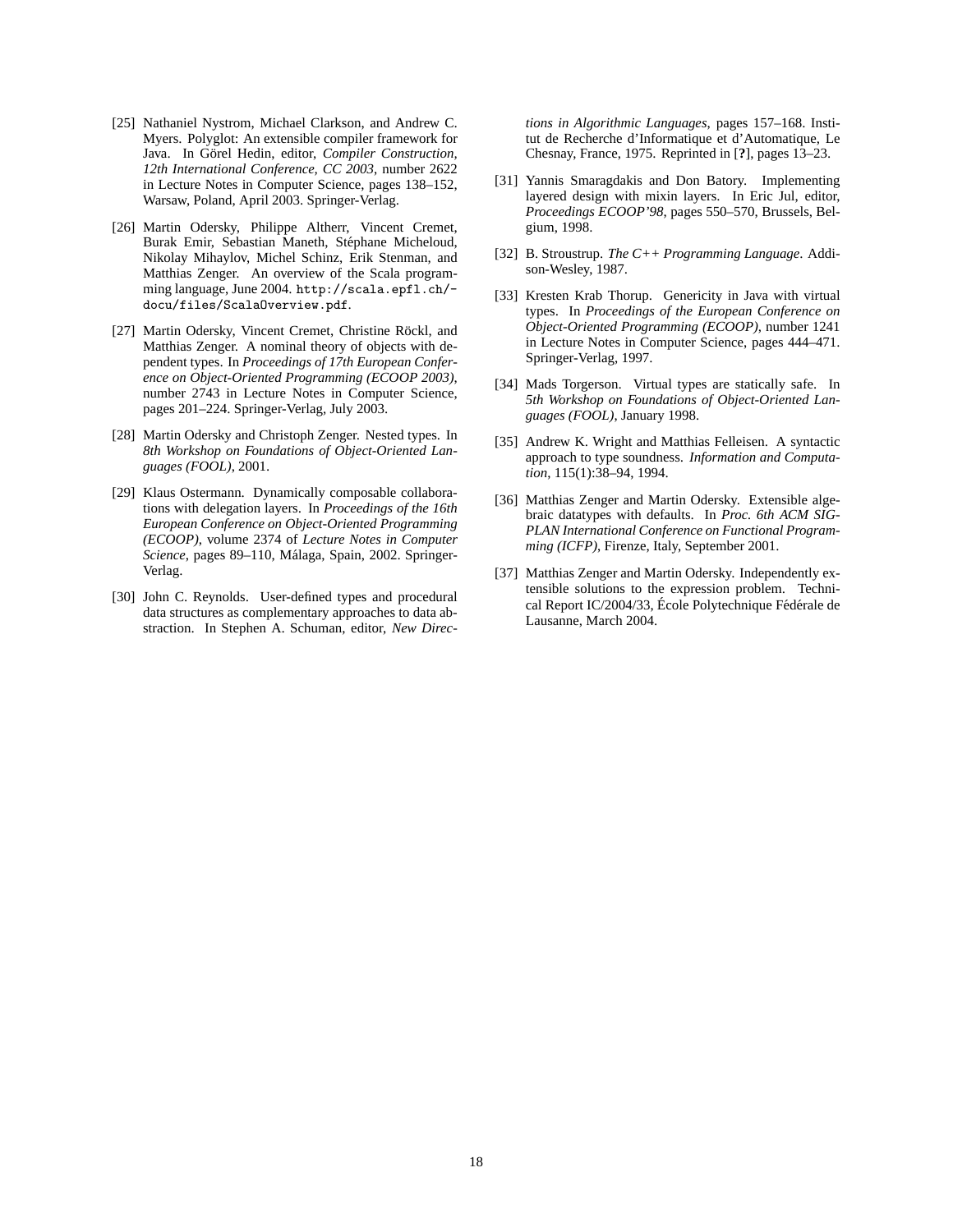# **A Soundness proof**

Our soundness proof is structurally similar to the proof of soundness for Featherweight Java (FJ) [15]. The proof uses the standard technique of proving subject reduction and progress lemmas [35]. The key lemmas are stated here. The complete proof is in the appendix.

## **A.1 Canonical derivations**

Several of the inference rules admit infinite derivations. For instance, it is possible to have an infinite sequence of instances of the subsumption rule T-≤, using the reflexivity of subtyping. To ensure that induction on derivations is well-founded, we define *canonical derivations* for each of the typing judgments by restricting derivations in following ways:

- Reflexivity of  $\leq$  is not used in the derivation.
- No use of T- $\leq$  can have as a premise a derivation ending in T- $\leq$ .
- No use of F-RUNTIME with conclusion  $\Gamma \vdash p$  final *T* can have the same judgment as its premise.
- No use of F-RUNTIME can have as a premise a derivation ending in F-RUNTIME.

Induction on canonical derivations is well-founded. For the remainder of the proof, we assume derivations are canonical. By restricting the type-checking algorithm to canonical derivations, the type-checking is decidable.

#### **A.2 Conformance**

To prove the subject reduction lemma, we need to ensure that the signature information retrieved from the class table *CT* was type-checked. We first define the natural extension of *TCT* to all non-dependent types *P*.

## **Definition ??**

$$
TCT^*(C) = TCT(C)
$$
  
\n
$$
TCT^*(P) = C_t \text{ ext } S_t \{ \overline{L_t} \ \overline{F_t} \ \overline{M_t} \}
$$
  
\n
$$
C \text{ ext } S \{ \overline{L} \ \overline{F} \ \overline{M} \} \in \overline{L_t}
$$
  
\n
$$
TCT^*(PC) = C \text{ ext } S \{ \overline{L} \ \overline{F} \ \overline{M} \}
$$

**Lemma A.1** (Nested classes checked) If  $P = Q.C$  with  $Q$  possibly  $\varepsilon$  and  $P \in \text{dom}(TCT^*)$ , then  $\vdash TCT^*(P)$  ok in  $Q$ .

*Proof.* The proof is simple, by induction on the structure of  $P$ .  $\Box$ 

The next two lemmas state that a method body or field initializer has the proper type. These lemmas follow almost immediately from Lemma A.1.

**Lemma A.2** (Method conformance) If  $mtype(0, P, Q, m) = (\vec{x} : \vec{T}) \rightarrow T'$ , and  $mbody(P, Q, m) = (\vec{x}, e)$ , then there is a P' not before Q in  $ord(0, P)$  where  $\vdash P \leq P'$  such that this:  $P', \vec{x} : \vec{T} \vdash e : T'.$ 

*Proof.* The proof is by induction on the derivation of *mbody*(*P*,*Q*,*m*). In the base case, assume  $CT(\emptyset, Q, Q) = C$  ext  $T_s \{ \overline{L} \ \overline{F} \ \overline{M} \}$ and *T'*  $m(\vec{T} \ \vec{x}) \ \{e\} \in \overline{M}$ . Since  $\overline{M}$  is not empty,  $Q \in \text{dom}(TCT^*)$ . Thus by Lemma A.1, if  $Q = Q'.C (Q'$  possibly  $\varepsilon$ ), then  $\vdash TCT^*(Q)$  ok in  $Q'$ . It follows immediately that  $\vdash T'$  m( $\vec{T} \ \vec{x}$ )  $\{e\}$  ok in Q, and thus this:  $Q, \vec{x} : \vec{T} \vdash e : T'$ . To complete the base case, observe that  $\vdash P \leq Q$  since  $Q \in ord(0, P)$ .

For the induction case, assume  $CT(\emptyset, Q, Q) = C$  ext  $T_s \{ \overline{L} \ \overline{F} \ \overline{M} \}$  and  $T' \ m(\overline{T} \ \overline{x}) \{ e \} \notin \overline{M}$ . and  $(\emptyset, P, Q) = Q'$ . and  $mbody(P,Q',m) = (\vec{x},e)$ . By the induction hypothesis, there is a *P*<sup>'</sup> not before  $\hat{Q}'$  in  $ord(0,P)$  where  $\vdash P \leq P'$  such that this: $P', \vec{x} : \vec{T} \vdash e : T'$ . Since  $P'$  follows  $Q$  in  $ord(0, P)$ , the case holds.  $\Box$ 

The field conformance lemma and its proof are similar to the method conformance lemma.

**Lemma A.3** (Field conformance) If  $ftype(0, P, f) = T$ , and  $finit(0, P, f) = e$ , then there is a  $P' \in ord(0, P)$  where  $\vdash P \leq P'$  such that this:  $P' \vdash e : T$ .

*Proof.* Similar to the proof of Lemma A.2.  $\Box$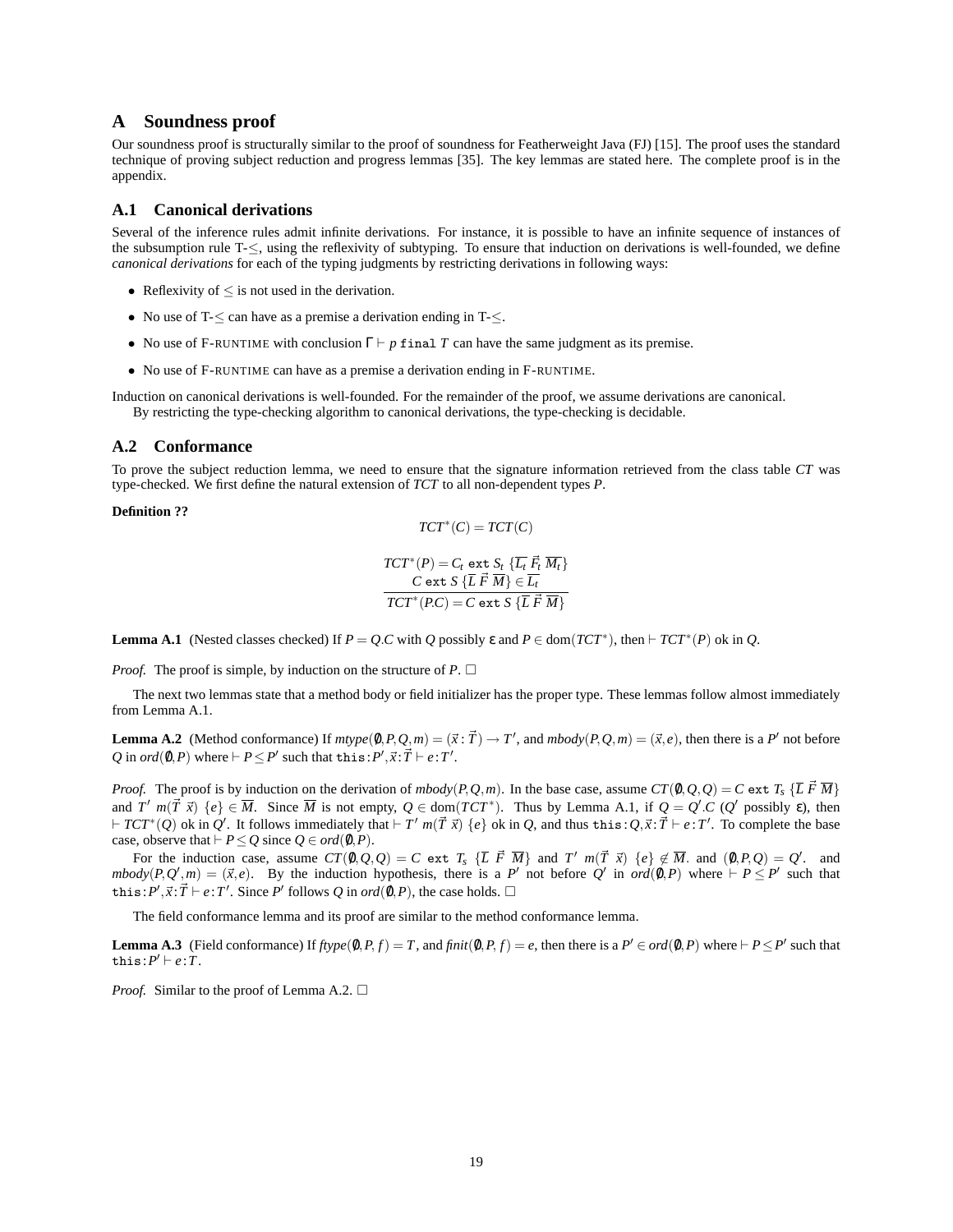## **A.3 Type equivalence and subtyping**

Dependent classes and prefix types permit two types to contain exactly the same sets of values. For instance the types  $\ell_{A'}$  class and  $A[\ell'_{A',B}$  class: A.B] may each contain only values of run-time class A'. We consider these types to be equivalent as follows.

**Definition A.4** Two types *T* and *T'* are *equivalent*, written  $T \approx T'$ , if they are related by the smallest reflexive, symmetric, transitive closure of the following rules:

$$
\frac{T \approx T'}{T.C \approx T'.C}
$$
  
exact-class(T) = P exact-class(T') = P  

$$
T \approx T'
$$
  

$$
T \approx T'
$$
  

$$
P[T'.PC] \approx P[T':PC]
$$

We extend the definition of equivalent types to class declarations and sets of class declarations.

**Definition A.5** We write  $L \approx L'$  if  $L = C$  ext  $T_s$   $\{\overline{L} \ \vec{F} \ \overline{M}\}$  and  $L' = C$  ext  $T_s'$   $\{\overline{L'} \ \vec{F} \ \overline{M}\}$  and  $T_s \approx T_s'$  and  $\overline{L} \approx \overline{L'}$ , where  $\overline{L} \approx \overline{L'}$  if *L* ∈ *L* if and only if there is an *L*<sup> $\prime$ </sup> ∈  $\overline{L}$ <sup>*T*</sup> such that *L* ≈ *L*<sup> $\prime$ </sup>.

Next, we prove several preliminary facts about equivalent types, equivalent classes and subtyping, which are needed for the subject reduction proof.

**Lemma A.6** If  $\overline{L_1} \approx \overline{L'_1}$ , then  $\overline{L_1} \bullet \overline{L_2} \approx \overline{L'_1} \bullet \overline{L'_2}$ .

*Proof.* By induction of the member class inheritance rules in Figure 10.  $\Box$ 

**Lemma A.7** If  $T_1 \approx T_1'$  and  $T_2 \approx T_2'$ , then

- (i)  $classes(\Gamma, T_2, T_1) \approx classes(\Gamma, T'_2, T'_1).$
- (ii)  $super(\Gamma, T_1) \approx super(\Gamma, T'_1)$ .
- (iii)  $\text{fields}(\Gamma, T_1, T_1) = \text{fields}(\Gamma, T_1', T_1').$

*Proof.* The proof is by induction on the derivation of  $CT(\Gamma, T_2, T_1)$ .

*Case* CT-OUTER:

Then  $T_1 = C$  and  $T_1' = C$ .

By CT-OUTER, if  $CT(\Gamma, T_2, C) = C$  ext  $P \{ \overline{L_s} \bullet \overline{L} \{ T_2 / \text{This} \} \overline{F} \overline{M} \}$ , then  $TCT(C) = C$  ext  $P \{ \overline{L} \overline{F} \overline{M} \}$  and  $classes(\Gamma, T_2, P) = \overline{L_s}.$ 

By the induction hypothesis, *classes*( $\Gamma$ ,  $T'_{2}$ ,  $P$ ) =  $\overline{L'_{s}}$ , where  $\overline{L'_{s}} \approx \overline{L_{s}}$ .

Thus, we can derive  $CT(\Gamma, T'_2, C) = C$  ext  $P \{\overline{L'_s} \bullet \overline{L} \{T'_2 / \text{This}\} \overline{F} \ \overline{M}\}.$ 

By Lemma A.6,  $\overline{L_s} \bullet \overline{L} \{ T_2 / \text{This} \} \approx \overline{L_s'} \bullet \overline{L} \{ T_2' / \text{This} \}.$ 

(i), (ii), and (iii) easily follow.

*Case* CT-NEST:

Then  $T_1 = T_0.C$  and  $T_1' = T_0'.C$ , where  $T_0 \approx T_0'.$ 

By CT-NEST  $CT(\Gamma, T_2, T_0.C) = C$  ext  $T_s \{\overline{L_s} \bullet \overline{L} \{T_2 / \text{This}\}\ \vec{F} \ \overline{M}\}$ , where  $C$  ext  $T_s \{\overline{L} \ \vec{F} \ \overline{M}\} \in classes(\Gamma, T_0, T_0)$ , and  $classes(\Gamma, T_2, T_s) = \overline{L_s}.$ 

By the induction hypothesis,  $classes(\Gamma, T_0, T_0) \approx classes(\Gamma, T'_0, T'_0)$ . Thus, there is a declaration *C* ext  $T'_s \{ \overline{L'} \vec{F} \ \overline{M} \} \in$ classes  $(\Gamma, T'_0, T'_0)$  such that  $T_s \approx T'_s$  and  $\overline{L} \approx \overline{L'}$ . Also by the induction hypothesis, classes  $(\Gamma, T_2, T_s) \approx \text{classes}(\Gamma, T'_2, T'_s)$ . Thus, by CT-NEST, we can derive  $CT(\Gamma, T'_2, T'_0.C) = C$  ext  $T'_s \left\{ \overline{L'_s} \bullet \overline{L'} \{ T'_2 / \text{This} \} \right\} \vec{F} \ \overline{M} \right\}$ ,

By Lemma A.6,  $\overline{L_s} \bullet \overline{L} \{ T_2 / \text{This} \} \approx \overline{L_s'} \bullet \overline{L} \{ T_2' / \text{This} \}.$ 

(i), (ii), and (iii) easily follow.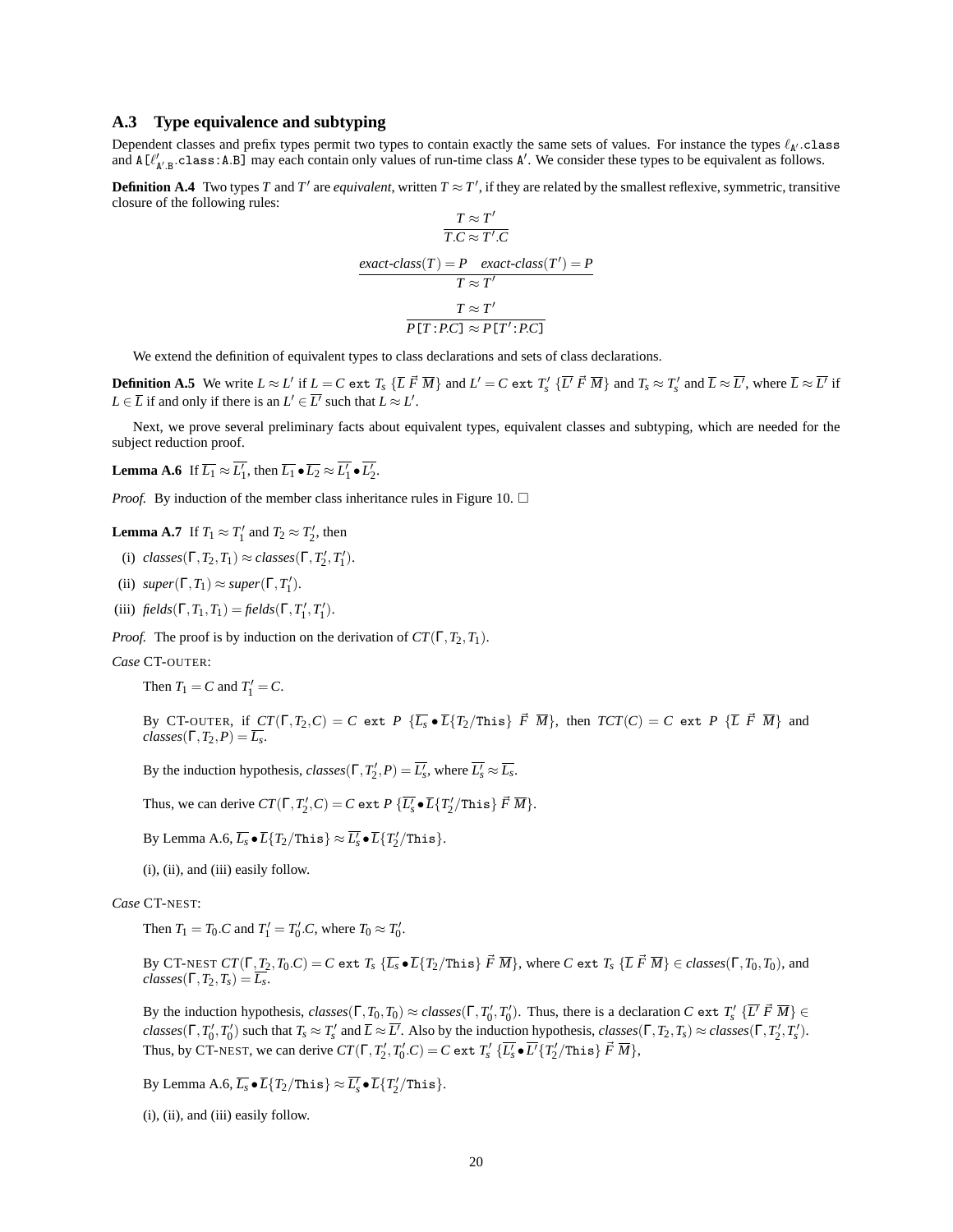*Case* CT-RUNTIME:

Then there is a *P* such that  $exact\text{-}class(T_1) = P = exact\text{-}class(T_2)$ . By CT-RUNTIME,  $CT(\Gamma, T_2, T_1) = \text{-}ext P \{ \overline{L} \bullet \text{ } S = \text{-}ext P \}$ 0} where *classes*(Γ,  $T_2$ ,  $P$ ) =  $\overline{L}$ . By the induction hypothesis, *classes*(Γ,  $T'_2$ ,  $P$ ) =  $\overline{L'} \approx \overline{L}$ . Thus, we can derive  $CT(\Gamma, T'_2, T'_1) = \text{ or } P \{\overline{L'} \bullet \emptyset\}.$ 

By Lemma A.6,  $\overline{L}\bullet \emptyset \approx \overline{L'}\bullet \emptyset.$ 

(i), (ii), and (iii) easily follow.

*Case* CT-DEP:

Then  $T_1 = p$ .class and  $T'_1 = p'$ .class.

Since  $\Gamma \vdash p$  final *P*,  $\Gamma \vdash p'$  final *P*, By CT-DEP,  $CT(\Gamma, T_2, T_1) = \bot$  ext  $P(\bar{L} \bullet \emptyset)$  where  $classes(\Gamma, T_2, P) = \bar{L}$ . By the induction hypothesis,  $classes(\Gamma, T'_2, P) = \overline{L'} \approx \overline{L}$ . Thus, we can derive  $CT(\Gamma, T'_2, T'_1) = -ext P {\overline{L'}} \cdot \emptyset$ .

By Lemma A.6,  $\overline{L}\bullet \emptyset \approx \overline{L'}\bullet \emptyset.$ 

(i), (ii), and (iii) easily follow.

*Case* CT-PRE:

Then  $T_1 = P[T_{1x} : P.C]$  and  $T_1' = P[T_{1x}': P.C]$  where  $T_{1x} \approx T_{1x}'$ .

By CT-PRE,  $CT(\Gamma, T_2, T_1) = \emptyset$  ext  $P \{ \overline{L} \bullet \emptyset \}$  where  $classes(\Gamma, T_2, P) = \overline{L}$ . By the induction hypothesis,  $\textit{classes}(\Gamma, T_2', P) = \overline{L'} \approx \overline{L}$ . Thus, we can derive  $CT(\Gamma, T_2', T_1') = \texttt{1} \text{ ext } P \{ \overline{L'} \bullet \emptyset \}.$ 

By Lemma A.6,  $\overline{L}\bullet \emptyset \approx \overline{L'}\bullet \emptyset.$ 

(i), (ii), and (iii) easily follow.

 $\Box$ 

**Lemma A.8** If  $T_1 \approx T_1'$  and  $T_2 \in ord(\Gamma, T_1)$ , then there is a  $T_2'$  such that  $T_2 \approx T_2'$  and  $T_2' \in ord(\Gamma, T_1')$ .

*Proof.* The proof is by induction on the definition of *ord*(Γ,*T*1).

 $Case T_1 = \text{Object:}$ 

Then  $T_2 = 0$ bject and  $T_2 \in ord(\Gamma, T_1')$  trivially.

*Case*  $T_1 = T_{1x} . C$ :

Then  $T'_1 = T'_{1x}$ .C.

If  $T_2 \in ord(\Gamma, T_{1x})$ .C, then  $T_2 = T_{2x}$ .C for some  $T_{2x}$  and  $\Gamma \vdash T_{2x}$ .C wf and  $T_{2x} \in ord(\Gamma, T_{1x})$ . Therefore,  $T_2' = T_{2x}'$ .C and, by the induction hypothesis,  $T'_{2x} \in ord(\Gamma, T'_{1x})$ . Thus,  $T'_{2} \in ord(\Gamma, T'_{1})$ .

Otherwise,  $T_2 \in ord(\Gamma, super(\Gamma, T_1))$ . By Lemma A.7,  $super(\Gamma, T_1) \approx super(\Gamma, T'_1)$ , and by the induction hypothesis  $T_2' \in ord(\Gamma, super(\Gamma, T_1')).$ 

*Otherwise*:

If  $T_1 = T_2$ , then take  $T_2' = T_1'$ .

Otherwise,  $T_2 \in ord(\Gamma, super(\Gamma, T_1))$ . By Lemma A.7,  $super(\Gamma, T_1) \approx super(\Gamma, T'_1)$ , and by the induction hypothesis  $T_2' \in ord(\Gamma, super(\Gamma, T_1')).$ 

 $\Box$ 

**Lemma A.9** If  $\Gamma \vdash T_1' \leq T_1$ , then there is a  $T_2 \approx T_1$  such that  $T_2 \in ord(\Gamma, T_1')$ . Moreover, if  $T_1' = P_1'$  and  $T_1 = P_1$ , then  $T_2 = T_1 = P_1$ .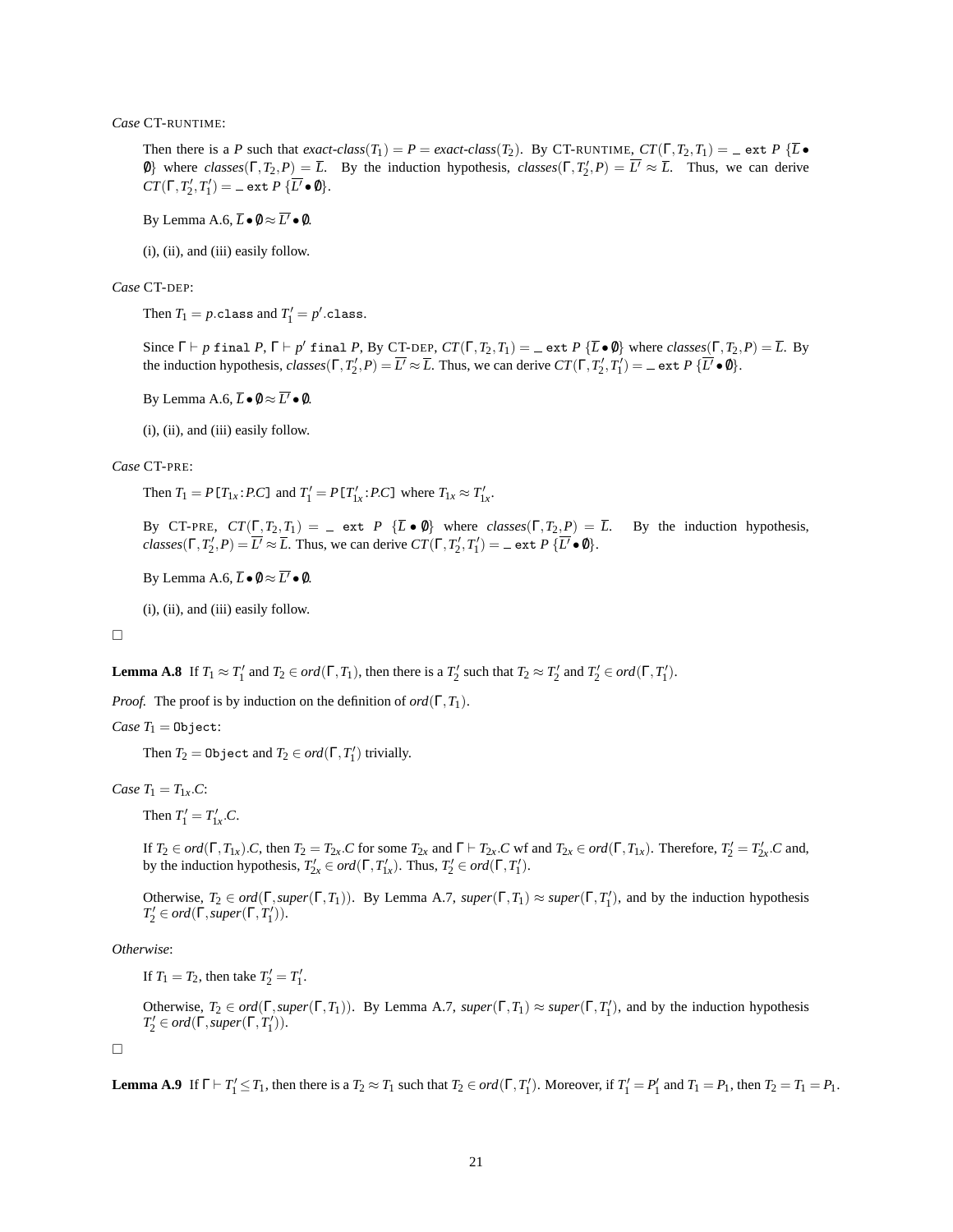*Proof.* The proof is by induction on the derivation of  $\Gamma \vdash T_1' \leq T_1$ . The reflexive case holds trivially. The transitive case holds by the induction hypothesis.

*Case* ≤-EXTENDS:

Then  $super(\Gamma, T'_1) = T_1$  and  $T_1 \in ord(\Gamma, T'_1)$  trivially. If  $T'_1 = P'_1$  and  $T_1 = P_1$ , then  $T_2 = T_1 = P_1$  trivially.

*Case* ≤-NEST:

Then  $T_1 = T.C$  and  $T_1' = T'.C$  where  $\Gamma \vdash T' \leq T$ .

By the induction hypothesis there is a  $T'' \in ord(\Gamma, T')$  such that  $T'' \approx T$ . Thus,  $T_2 = T''$ . C and  $T_2 \in ord(\Gamma, T')$ . C. and hence  $T_2 \in ord(\Gamma, T_1^7)$ .

If  $T'_1 = P'$ . *C* and  $T_1 = P.C$ , then by the induction hypothesis,  $T'' = T = P$  and thus  $T_2 = P.C = T_1$ .

*Case* ≤-RUNTIME:

Then  $T_1' \approx T_1$ , and the first part of the lemma holds by Lemma A.8. In this case,  $T_1$  and  $T_1'$  cannot be simple nondependent class types so the second part holds vacuously.

 $\Box$ 

**Lemma A.10** If  $\Gamma \vdash T'_1 \leq T_1$  and  $T_2 \in ord(\Gamma, T_1)$ , then there is a  $T'_2$  such that  $T_2 \approx T'_2$  and  $T'_2 \in ord(\Gamma, T'_1)$ .

*Proof.* The proof is by induction on the derivation of  $\Gamma \vdash T'_1 \leq T_1$ . The reflexive case holds trivially. The transitive case holds by the induction hypothesis.

*Case* ≤-EXTENDS:

Then  $CT(\Gamma, T_1', T_1') = C$  ext  $T_1 \{ \overline{L} \vec{F} \ \overline{M} \}.$ 

If  $T_2 \in ord(\Gamma, T_1)$ , then  $T_2 \in ord(\Gamma, T'_1)$  since  $T'_1 \neq 0$ bject and  $ord(\Gamma, T'_1)$  contains  $ord(\Gamma, super(\Gamma, T'_1))$ .

*Case* ≤-NEST:

Then  $T_1 = T.C$  and  $T_1' = T'.C$  where  $\Gamma \vdash T' \leq T$ .

Suppose  $T_2 \in ord(\Gamma, T_1)$ . Either  $T_2 \in ord(\Gamma, T)$ .*C* or  $T_2 \in ord(\Gamma, super(\Gamma, T.C))$ .

If  $T_2 \in ord(\Gamma, T)$ .*C*, then  $T_2 = T_3$ .*C* for some  $T_3 \in ord(\Gamma, T)$ . By the inductive hypothesis, there is a  $T'_3$  such that  $T_3' \in ord(\Gamma, T')$ , and so  $T_2' = T_3'.C \in ord(\Gamma, T')$ . *C* and so  $T_2' \in ord(\Gamma, T_1')$ .

Otherwise,  $T_2 \in ord(\Gamma, super(\Gamma, T_1))$ . By Lemma A.9, there is a  $T_3 \approx T_1$  such that  $T_3 \in ord(\Gamma, T_1')$ . Therefore, there is a type  $T \approx super(\Gamma, T_3) \approx super(\Gamma, T_1)$  such that  $T \in ord(\Gamma, T_1')$ . By Lemma A.8, there is a  $T_2' \approx T_2$  in  $ord(\Gamma, T)$ . But by the definition of *ord*, every element of  $ord(\Gamma, T)$  is in  $ord(\Gamma, T_1')$ , so  $T_2' \in ord(\Gamma, T_1')$ .

*Case* ≤-RUNTIME:

Then there is a *P* such that  $\text{exact-class}(T_1) = P$  and  $\text{exact-class}(T_1') = P$ . The case holds by Lemma A.8.

 $\Box$ 

**Lemma A.11** If  $\Gamma \vdash T' \leq T$ , and  $ftype(\Gamma, T, f_i) = [\text{final}]\ T_i$ , then  $ftype(\Gamma, T', f_i) = [\text{final}]\ T_i$ .

*Proof.* Assume  $\Gamma \vdash T' \leq T$ , and  $ftype(\Gamma, T, f_i) = [\text{final}]T_i$ . Then it must be the case that for some type  $T_d \in ord(\Gamma, T)$ , the judgment  $CT(\Gamma, T, T_d) = C_d$  ext  $T_{sd}$   $\{\overline{L_d} \ \vec{F_d} \ \overline{M_d}\}$  occurs in the derivation of  $\textit{ftype}(\Gamma, T, f_i) = \texttt{final } T_i$ , and final  $T_i$   $f_i = e_i$  is in  $\vec{F_d}$ .

By Lemma A.10, there is a  $T'_d$  such that  $T_d \approx T'_d$  and  $T'_d \in ord(\Gamma, T')$ . By Lemma A.7,  $ftype(\Gamma, T'_d, f_i) = [\text{final}]T_i$ , and since  $T'_d \in ord(\Gamma, T')$ , we have *ftype* $(\Gamma, T', f_i) = [\text{final} \ T_i]$ , as required.  $\Box$ 

We also define a weaker notion of set inclusion for sets of class declarations, which is needed for certain substitution results. Informally, we write  $\overline{L_1} \subseteq \overline{L_2}$  if for every class *C* that is declared in  $\overline{L_1}$ , there is a class by the same name declared in  $\overline{L_2}$ .

**Definition A.12** We write  $\overline{L_1} \in \overline{L_2}$  if for each  $L_1 = C$  ext  $T_1$   $\{\overline{L'_1} \ \vec{F}_1 \ \overline{M_1}\}$  in  $\overline{L_1}$  there is an  $L_2 = C$  ext  $T_2$   $\{\overline{L'_2} \ \vec{F}_2 \ \overline{M_2}\}$  in  $\overline{L_2}$  such that  $\overline{L'_1} \Subset \overline{L'_2}$ .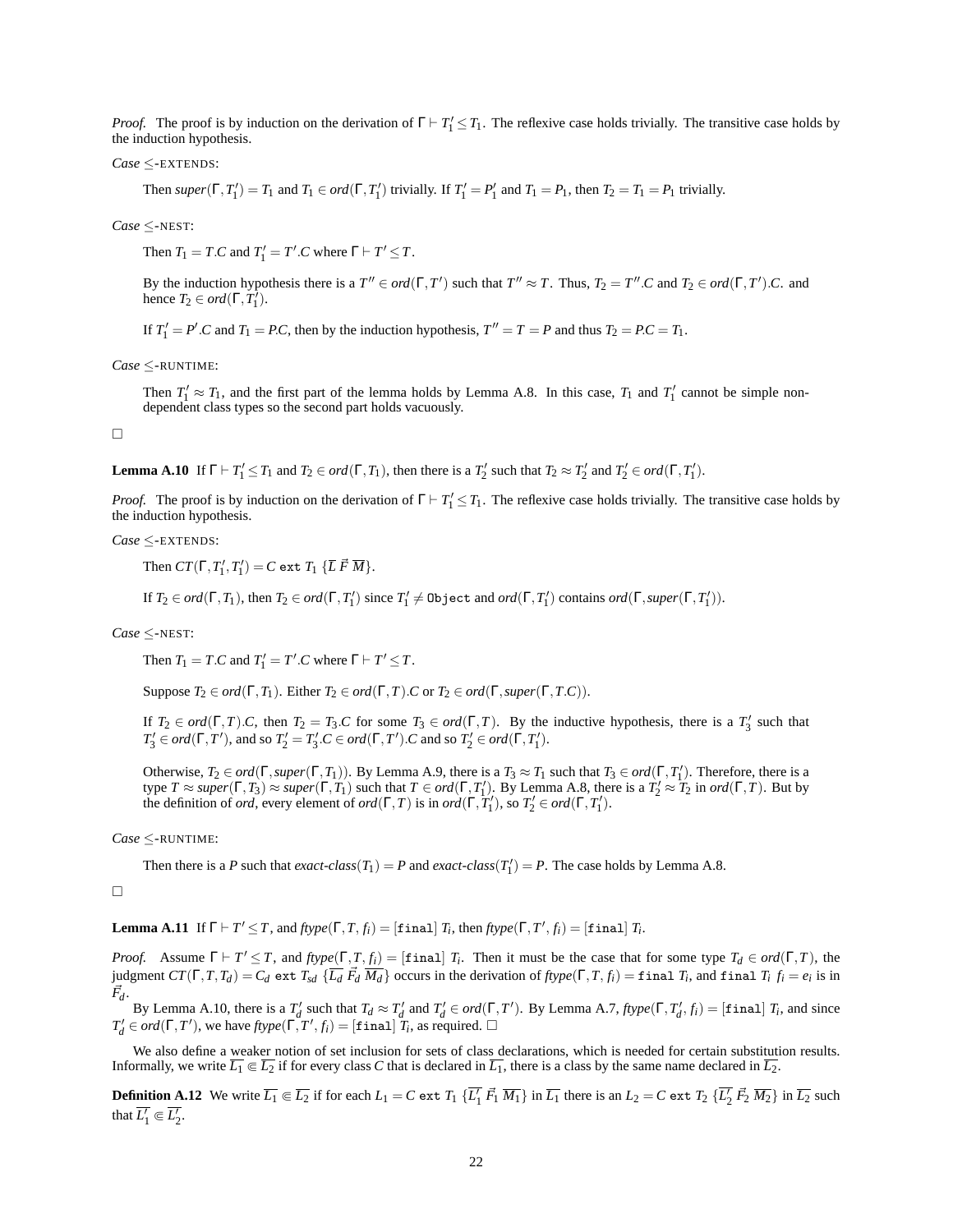The next two lemmas state that the  $\in$  relation is closed under member class inheritance, and that the set of member classes is covariant with respect to subtyping.

**Lemma A.13** If  $\overline{L_1} \subseteq \overline{L'_1}$  and  $\overline{L_2} \subseteq \overline{L'_2}$ , then  $\overline{L_1} \bullet \overline{L_2} \subseteq \overline{L'_1} \bullet \overline{L'_2}$ .

*Proof.* By induction of the member class inheritance rules in Figure 10.  $\Box$ 

The following lemma states that if a type has a nested class *C*, then its subtypes also have a nested class *C*.

**Lemma A.14** If  $\Gamma \vdash T' \leq T$ , and *classes*( $\Gamma, T_0, T$ ) =  $\overline{L}$ , and *classes*( $\Gamma, T_0, T'$ ) =  $\overline{L'}$ , then  $\overline{L} \Subset \overline{L'}$ .

*Proof.* By induction on the derivation of  $\Gamma \vdash T' \leq T$ . The reflexive case holds trivially. The transitive case holds by the induction hypothesis.

Assume *classes*( $\Gamma$ ,  $T_0$ ,  $T$ ) =  $\overline{L}$  and *classes*( $\Gamma$ ,  $T_0$ ,  $T'$ ) =  $\overline{L}'$  and  $\Gamma$   $\vdash$   $T' \leq T$ 

*Case* ≤-EXTENDS:

 $super(\Gamma, T') = T$ , that is  $CT(\Gamma, T', T') = C$  ext  $T \{ \overline{L} \vec{F} \ \overline{M} \}$ . Lemma A.13 and inspection of all of the class table rules shows that  $\overline{L} \Subset \overline{L'}$ .

*Case* ≤-NEST:

 $T = T_1.C$  and  $T' = T_1'.C$  and  $\Gamma \vdash T_1' \le T_1.$ 

Let classes( $\Gamma, T_1, T_1$ ) =  $\overline{L_1}$  and classes( $\Gamma, T_1', T_1'$ ) =  $\overline{L_1'}$ . By CT-NEST, if  $CT(\Gamma, T_0, T) = C$  ext  $T_s$  { $\overline{L_C}$   $\overline{F_C}$   $\overline{M_C}$ }, then C ext  $T_s \{\overline{L_C} \ \vec{F_C} \ \overline{M_C}\} \in \overline{L_1}$ . Note that  $\overline{L} = \overline{L_s} \bullet \overline{L_C} \{T_0 / \text{This}\}$ , where classes  $(\Gamma, T_0, T_s) = \overline{L_s}$ .

By the inductive hypothesis,  $\overline{L_1} \in \overline{L'_1}$ , and so there is some class C ext  $T'_s \{ \overline{L'_C} \ \overline{F'_C} \ \overline{M'_C} \} \in \overline{L'_1}$  such that  $\overline{L_C} \in \overline{L'_C}$ . Note that  $\overline{L'} = \overline{L'_s} \bullet \overline{L'_C} \{ T_0 / \text{This} \},$  where  $classes(\Gamma, T_0, T'_s) = \overline{L'_s}$ .

Now,  $\overline{L_s} \bullet \overline{L_C} \{ T_0 / \text{This} \} \Subset \overline{L_s'} \bullet \overline{L_C'} \{ T_0 / \text{This} \}$  and  $\overline{L_C} \Subset \overline{L_C'}$ , and so  $\overline{L} \Subset \overline{L'}$ .

*Case* ≤-RUNTIME:

 $\textit{exact-class}(T) = \textit{exact-class}(T')$ , and so by CT-RUNTIME,  $\textit{super}(\Gamma, T) = \textit{super}(\Gamma, T')$ . It is thus easy to see that  $classes(\Gamma, T_0, T) \subseteq classes(\Gamma, T_0, T')$  (and also *classes*( $\Gamma, T_0, T') \subseteq classes(\Gamma, T_0, T)$ ).

 $\Box$ 

# **A.4 Type schemas**

During class lookup, any occurrence of the type schema This appearing in an extends clause of a nested class will be substituted with a subtype of the enclosing class. The resulting type should be well-formed. The following two lemmas are needed to prove this.

**Lemma A.15** If  $\Gamma \vdash T_0 \leq P$ , and loc(*T*<sub>0</sub>) = 0, and this:  $P \in \Gamma$ , then  $\Gamma \vdash S$ {this.class/This}  $\leq Q$  implies  $\Gamma \vdash S$ {*T*<sub>0</sub>/This}  $\leq Q$ .

*Proof.* By structural induction on *S*. Assume  $\Gamma \vdash S\{\text{this.class}/\text{This}\} \leq Q$ .

 $Case S = D$ :

Trivial.

 $Case S = S'.D:$ 

Follows from induction hypothesis and ≤-NEST.

 $Case S = This$ :

Then  $S\{\text{this.class/This}\} = \text{this.class}$  and  $S\{T_0/\text{This}\} = T_0$ . If  $\Gamma \vdash \text{this.class} \leq Q$ , then  $\Gamma \vdash P \leq Q$ . Thus,  $\Gamma \vdash T_0 \leq P$  implies by transitivity  $\Gamma \vdash T_0 \leq Q$ .

*Case*  $S = P'[S':P'.C]$ :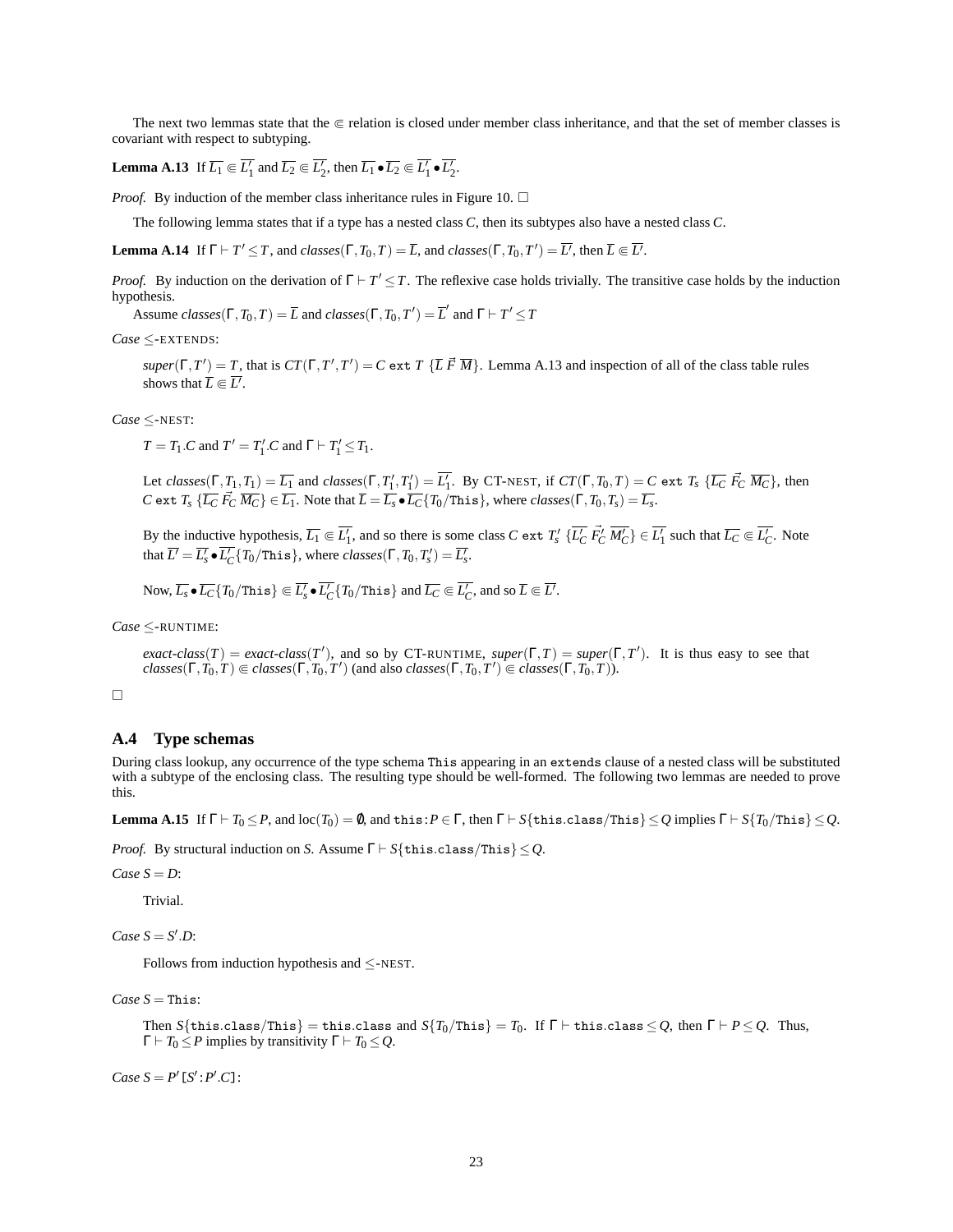If *S'* is This-free, then *S*{this.class/This} =  $S\{T_0/T$ his} and the case holds trivially.

Since  $\Gamma \vdash S\{\texttt{this.class}/\texttt{This}\} \leq Q$ , we have  $\Gamma \vdash P' \leq Q$ .

If *is-exact*(*T*<sub>0</sub>), then if  $\Gamma \vdash S\{T_0/\text{This}\} \leq P'$  by  $\leq$ -EXTENDS and CT-PRE. By transitivity,  $\Gamma \vdash S\{T_0/\text{This}\} \leq Q$ .

Since  $\Gamma \vdash S\{\texttt{this.class}/\texttt{This}\}$  wf, we have  $\Gamma \vdash S'\{\texttt{this.class}/\texttt{This}\} \leq P'.C.$ 

By the induction hypothesis,  $\Gamma \vdash S' \{ T_0 / \text{This} \} \le P' . C$ . Thus, there is a type of the form  $P'' . C$  in  $ord(\Gamma, S' \{ T_0 / \text{This} \})$ where  $\Gamma \vdash P'' \le P'$ . Thus,  $S\{T_0/\text{This}\} = prefix(P', S'\{T_0/\text{This}\}, S'\{T_0/\text{This}\}, P'.C) = P''$  exists. By transitivity, since  $\Gamma \vdash P'' \leq P', \, \Gamma \vdash P'' \leq Q.$ 

 $\Box$ 

**Lemma A.16** Assume  $\Gamma \vdash T_0 \leq P$  and this :  $P \in \Gamma$ , and *classes*( $\Gamma$ ,  $S$ {this.class/This}, $S$ {this.class/This}) =  $\overline{L}$  and  $classes(\Gamma, S\{T_0/\text{This}\}, S\{T_0/\text{This}\}) = \overline{L'}$ . Then  $\overline{L} \in \overline{L'}$ . That is, if there is a class declaration for *C* in  $\overline{L}$ , there is also a class declaration for *C* in  $\overline{L'}$ .

*Proof.* Follows from Lemma A.15, and Lemma A.14.  $\Box$ 

Now, we can show that a type produced by substituting for a type schema is well-formed.

**Lemma A.17** If this :  $P \in \Gamma$  and  $\Gamma \vdash S$ {this.class/This} wf, then for any  $T_0$  such that for any  $\Gamma \vdash T_0$  wf and  $\Gamma \vdash T_0 \leq P$ ,  $\Gamma \vdash S\{T_0/\text{This}\}$  wf.

*Proof.* By structural induction on *S*.

 $Case S = C$ 

Trivial since  $S\{\text{this.class}/\text{This}\} = S\{T_0/\text{This}\}.$ 

 $Case S = S'.C:$ 

Then  $S\{T_0/\text{This}\} = S'\{T_0/\text{This}\}\$ *.C*. By the induction hypothesis,  $\Gamma \vdash S'\{T_0/\text{This}\}$  wf.

 $Γ ⊢ S{this.class/This}$  wf, there is a class declaration for *C* in *classes*(Γ,  $S{$  {this.class/This},  $S{$  {this.class/This}).

By Lemma A.16, there is a class declaration for *C* in  $classes(\Gamma, S'\{T_0/\text{This}\}, S'\{T_0/\text{This}\}).$ 

Thus, by WF-NEST,  $\Gamma \vdash S\{T_0/\text{This}\}$  wf.

 $Case S = This:$ 

Trivial since  $S\{T_0/\text{This}\} = T_0$ .

 $Case S = Q[S':Q.C]:$ 

Then  $S\{T_0/\text{This}\} = Q[S'\{T_0/\text{This}\} : Q.C]$  By the induction hypothesis,  $\Gamma \vdash S'\{T_0/\text{This}\}$  wf.

Let  $T' = S'\{T_0/\text{This}\}$ . There are two cases.

If  $T' = Q'$  for some  $Q'$ , then  $S{T_0/\text{This}} = prefix(Q, Q', Q', Q, C)$ . We need to show that this type exists and is well-formed. Since  $\Gamma \vdash S\{\texttt{this.class}/\texttt{This}\}$  wf, by WF-PRE,  $\Gamma \vdash S'\{\texttt{this.class}/\texttt{This}\} \leq \mathcal{Q}.\mathcal{C}$ ; and therefore by

Lemma A.15,  $\Gamma \vdash Q' \leq Q.C$ .

By Lemma A.10,  $Q.C \in ord(\Gamma, Q')$ ; therefore *prefix*( $Q, Q', Q', Q.C$ ) exists and is well-formed.

• Otherwise, since  $T' \neq Q'$  for any  $Q'$ , we have  $S\{T_0/T\text{his}\} = Q[T':Q.C]$ . Since  $\Gamma \vdash S\{\texttt{this.class}/\texttt{This}\}$  wf, by WF-PRE,  $\Gamma \vdash S'\{\texttt{this.class}/\texttt{This}\} \leq \mathcal{Q}.\mathcal{C}$ ; and therefore by Lemma A.15,  $\Gamma \vdash T' \leq Q.C$ . It then follows from WF-PRE that  $\Gamma \vdash S \{T_0 / \text{This}\}$  wf.

 $\Box$ 

We can then show that the *super* function returns a well-formed type; and from this lemma we can conclude that if a type is well-formed, all of its supertypes are well-formed also.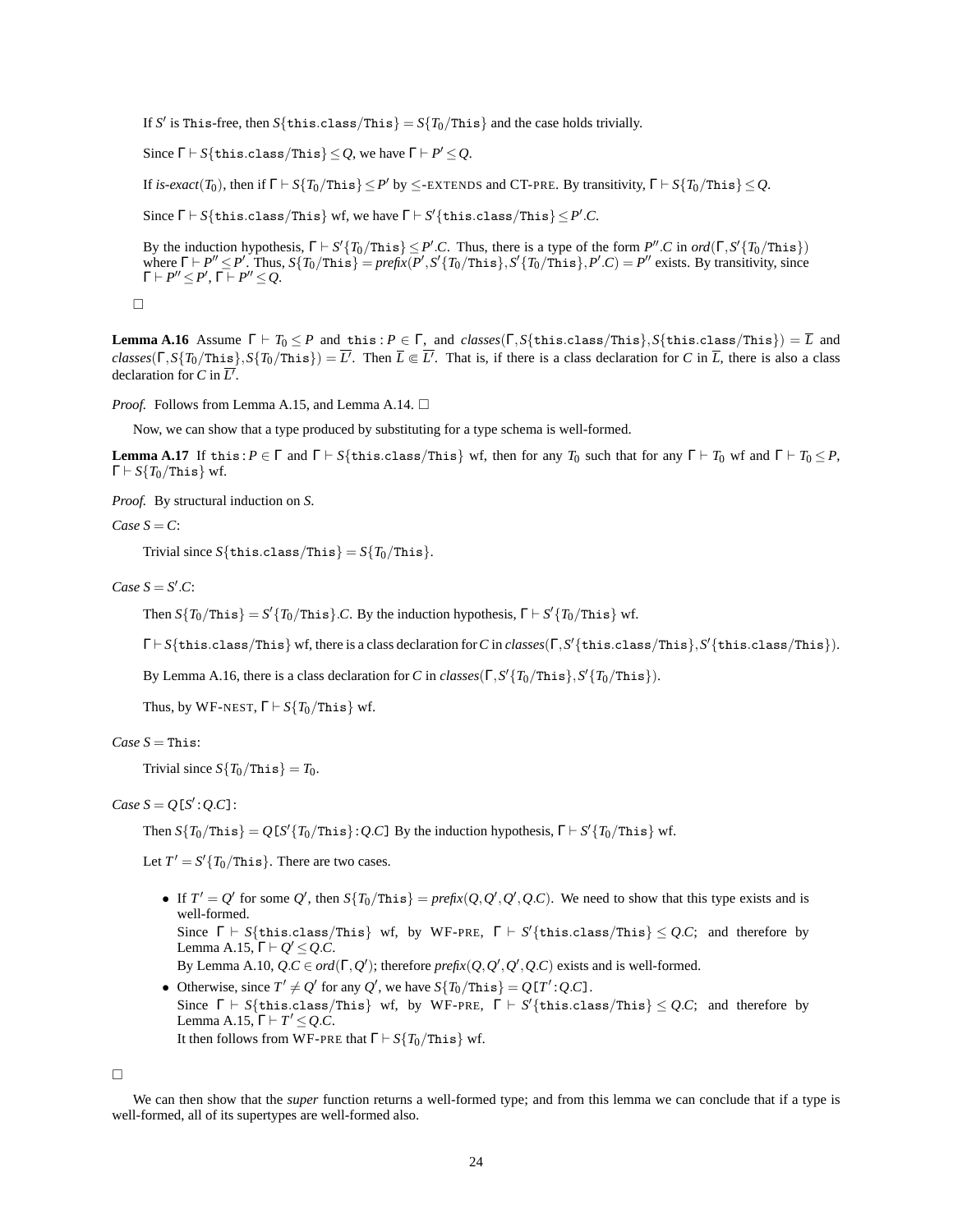**Lemma A.18** If  $\Gamma \vdash T$  wf and *super*( $\Gamma, T$ ) =  $T_s$ , then  $\Gamma \vdash T_s$  wf.

*Proof.* By Lemma A.1, each class declaration in *TCT*<sup>∗</sup>, including those of nested classes, is checked with OK-CLASS. This rule requires that if *C* ext *S* { $\overline{L}$   $\overline{F}$   $\overline{M}$ } is a class declaration in the body of *P*, then this:  $P \vdash S$ {this.class/This} wf. It follows immediately from Lemma A.17 that any class declaration returned by  $CT$  has a well-formed immediate superclass.  $\Box$ 

**Lemma A.19** If  $\Gamma \vdash T$  wf and if  $\Gamma \vdash T \leq T'$ , then  $\Gamma \vdash T'$  wf.

*Proof.* By induction on the derivation of  $\Gamma \vdash T \leq T'$ , using Lemma A.18 for the  $\leq$ -EXTENDS case.  $\Box$ 

## **A.5 Typing environments**

To prove subject reduction, we first need to prove several substitution lemmas. Since we have dependent types, variables that appear in types, as well as those in expressions, may be substituted. We define substitution on well-formed typing environments Γ as follows.

## **Definition A.20**

$$
\emptyset\{b/x\} = \emptyset
$$
  
( $\Gamma, x : T$ ){ $b/x$ } =  $\Gamma$   
( $\Gamma, y : T$ ){ $b/x$ } =  $\Gamma$ { $b/x$ },  $y : T$ { $b/x$ }

We also introduce a few lemmas that will be useful for proving subject reduction.

**Lemma A.21** (Weakening) If  $x \notin \text{dom}(\Gamma)$ , then for any  $T'$ , if  $\Gamma \vdash e : T$ , then  $\Gamma, x : T' \vdash e : T$ .

*Proof.* Simple proof by induction on the derivation of  $\Gamma \vdash e : T$ .  $\Box$ 

**Lemma A.22** (Path weakening) If  $x \notin \text{dom}(\Gamma)$ , then for any  $T'$ , if  $\Gamma \vdash p$  final *T*, then  $\Gamma, x : T' \vdash p$  final *T*.

*Proof.* Simple proof by induction on the derivation of  $\Gamma \vdash p$  final  $T \square$ 

**Lemma A.23** (Subtyping weakening) If  $x \notin dom(\Gamma)$ , then for any  $T'$ , if  $\Gamma \vdash T_1 \leq T_2$ , then  $\Gamma, x : T' \vdash T_1 \leq T_2$ .

*Proof.* Simple proof by induction on the derivation of  $\Gamma \vdash T_1 \leq T_2$ .  $\Box$ 

## **A.6 Substitution**

Next, we prove several substitution lemmas. Because the language includes dependent classes and prefix types, the proof requires more complex substitution lemmas than the proof of soundness for FJ in [15]. There is a substitution lemma for most of the judgments in the semantics.

The next few lemmas are preliminaries to the substitution lemmas. They state some useful properties about types in empty type environments.

**Lemma A.24** For a base value *b*, if  $\vdash$  *b*: *T* then  $\vdash$  *T* wf.

*Proof.* Consider the derivation of  $\vdash b$ : *T*. The last rule used in such a derivation is one of T-LOC, T-NULL or T- $\leq$ . The first two of these rules require that  $\vdash T$  wf. For the last rule, T- $\leq$ , well-formedness follows from Lemma A.19.  $\Box$ 

**Lemma A.25** If  $\vdash$  *T* wf and *exact-class*(*T*) = *P*, then *super*(0,*T*) = *P*.

*Proof.* Trivial by examination of  $\leq$ -EXTENDS and CT-RUNTIME.  $\Box$ 

**Lemma A.26** If  $\vdash P$  wf and  $\vdash Q$  wf, and  $Q \in ord(0, P)$ , then  $\vdash P \leq Q$ .

*Proof.* Assume  $O \in ord(\mathbf{0}, P)$ . The proof is by induction on the definition of  $O \in ord(\mathbf{0}, P)$ .

*Case*  $P = 0$ *bject:* 

Trivial since  $ord(0, \text{Object}) = [\text{Object}]$ .

*Case*  $P = P'$ .*C*: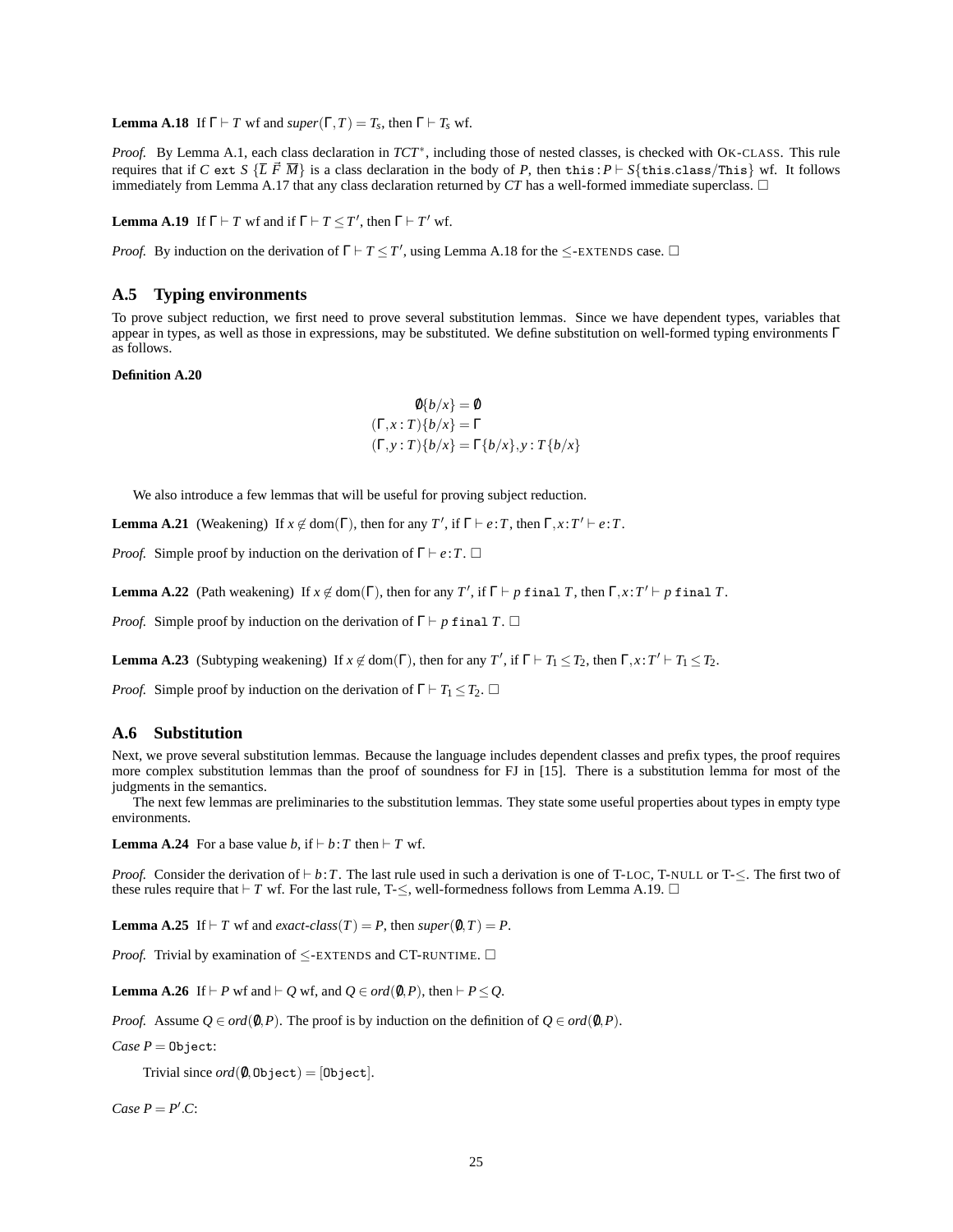Then  $ord(\emptyset, P) = ord(\emptyset, P') \cdot C$ ,  $ord(\emptyset, super(\emptyset, P))$ .

There are two cases:

If  $Q \in ord(0, P')$ .C, then  $Q = Q'$ .C and  $Q' \in ord(0, P')$ . By the induction hypothesis,  $\vdash P' \leq Q'$ , and by  $\leq$ -NEST,  $\vdash \widetilde{P}$ .  $C \leq Q$ .  $C$ , or equivalently  $\vdash \widetilde{P} \leq Q$ .

If  $Q \in ord(0, super(0, P))$ , then by the induction hypothesis,  $\vdash super(0, P) \leq Q$ , and thus  $\vdash P \leq Q$  by  $\leq$ -EXTENDS and transitivity.

*Otherwise*:

Then  $ord(\emptyset, P) = P$ ,  $ord(\emptyset, super(\emptyset, P))$ .

If *Q* is in *ord*(0,*P*), then either  $Q = P$  and the case holds by reflexivity; or,  $Q \in ord(0, super(0,P))$ . By the induction hypothesis,  $\vdash super(0, P) \leq Q$ , and thus  $\vdash P \leq Q$  by  $\leq$ -EXTENDS and transitivity.

 $\Box$ 

**Lemma A.27** If  $T = Q[T':Q.C]$ ,  $\vdash T$  wf, and *exact-class* $(T) = P$ , then  $\vdash P \leq Q$ .

*Proof.* Assume  $T = Q[T':Q.C]$ . Since  $\vdash T$  wf,  $\vdash T' \leq Q.C$ . Then exact-class(T) = prefix(Q, exact-class(T'), exact-class(T'), Q.C) where *exact-class* $(T^{\prime}) = P^{\prime}$ .

Since *T* is well-formed, by WF-PRE, *T'* is well-formed and  $\vdash T' \leq Q.C$ . By Lemma A.25, *super*(0,*T'*) = *P'*. Since *is-exact*(*T'*), ≤-NEST cannot apply, so for  $\vdash T' \leq Q.C$ , it must be that  $\vdash P' \leq Q.C$ . Moreover, by Lemma A.9,  $Q.C$  is in *ord*(0,*P'*).

By the definition of prefix, P.C is the first type of the form  $Q'$ .C in ord $(0, P')$ . Thus, since  $Q$ .C  $\in \text{ord}(0, P')$ , either  $P = Q$ , or P.C occurs before Q.*C* in  $ord(\emptyset, P')$ . If the former, then  $\vdash P \leq Q$  by reflexivity. If the latter, than there is a type  $T''$  such that *P.C* occurs before Q.C in  $ord(0, T'')$ .C. Therefore, P occurs before  $\overline{Q}$  in  $ord(0, T'')$ . Since P.C is the first type of the form  $Q'$ .C in  $ord(0, P')$ , it must be that *P* is the first element of *ord*(0,*T*<sup>*n*</sup>). Thus  $T^{\widetilde{n}} = P$ , and therefore  $\vdash P \leq Q$ .  $\Box$ 

The following two lemmas show that class table rules and subtyping judgments for simple classes do not depend on the variable context.

**Lemma A.28** If  $CT(\Gamma, P_0, P) = C$  ext  $T_s \{ \overline{L} \overline{F} \overline{M} \}$  then  $CT(\emptyset, P_0, P) = C$  ext  $T_s \{ \overline{L} \overline{F} \overline{M} \}$ .

*Proof.* By induction on  $CT(\Gamma, P_0, P) = C$  ext  $T_s \{ \overline{L} \overline{F} \ \overline{M} \}$ . The inductive hypothesis is that for all  $CT(\Gamma, P'_0, P')$  occurring in the derivation of  $CT(\Gamma, P_0, P)$ , we have  $CT(\emptyset, P'_0, P')$ , and moreover, that if  $C'$  ext  $T'_s \{ \overline{L'} \overline{F'} \overline{M'} \} \in classes(\Gamma, P_0, P)$ , then  $T'_s$  is a simple class.

*Case* CT-OUTER, CT-NEST:

 $CT(\emptyset, P_0, P)$  follows from inductive hypothesis; for all C' ext  $T_s' \{ \overline{L'} \overline{F'} \overline{M'} \} \in \overline{L_s} \bullet \overline{L} \{ P_0 / \text{This} \}$ , we must have  $T_s'$  a simple class, because of the inductive hypothesis, and the fact that a simple class  $P_0$  is substituted for This.

*Case* CT-RUNTIME, CT-DEP, CT-PRE:

Impossible.

 $\Box$ 

**Lemma A.29** If  $\Gamma \vdash P \leq P'$  then  $\emptyset \vdash P \leq P'$ 

*Proof.* Proof is by induction on  $\Gamma \vdash P \leq P'$ .

*Case* ≤-EXTENDS:

 $super(\Gamma, P) = P'$ . Result follows from Lemma A.28.

*Case* ≤-NEST:

Follows from inductive hypothesis.

*Case* ≤-RUNTIME:

No simple class is in dom(*exact*-*class*), and so this case is impossible.

 $\Box$ 

The next lemma states that the *ord* function is closed under substitution.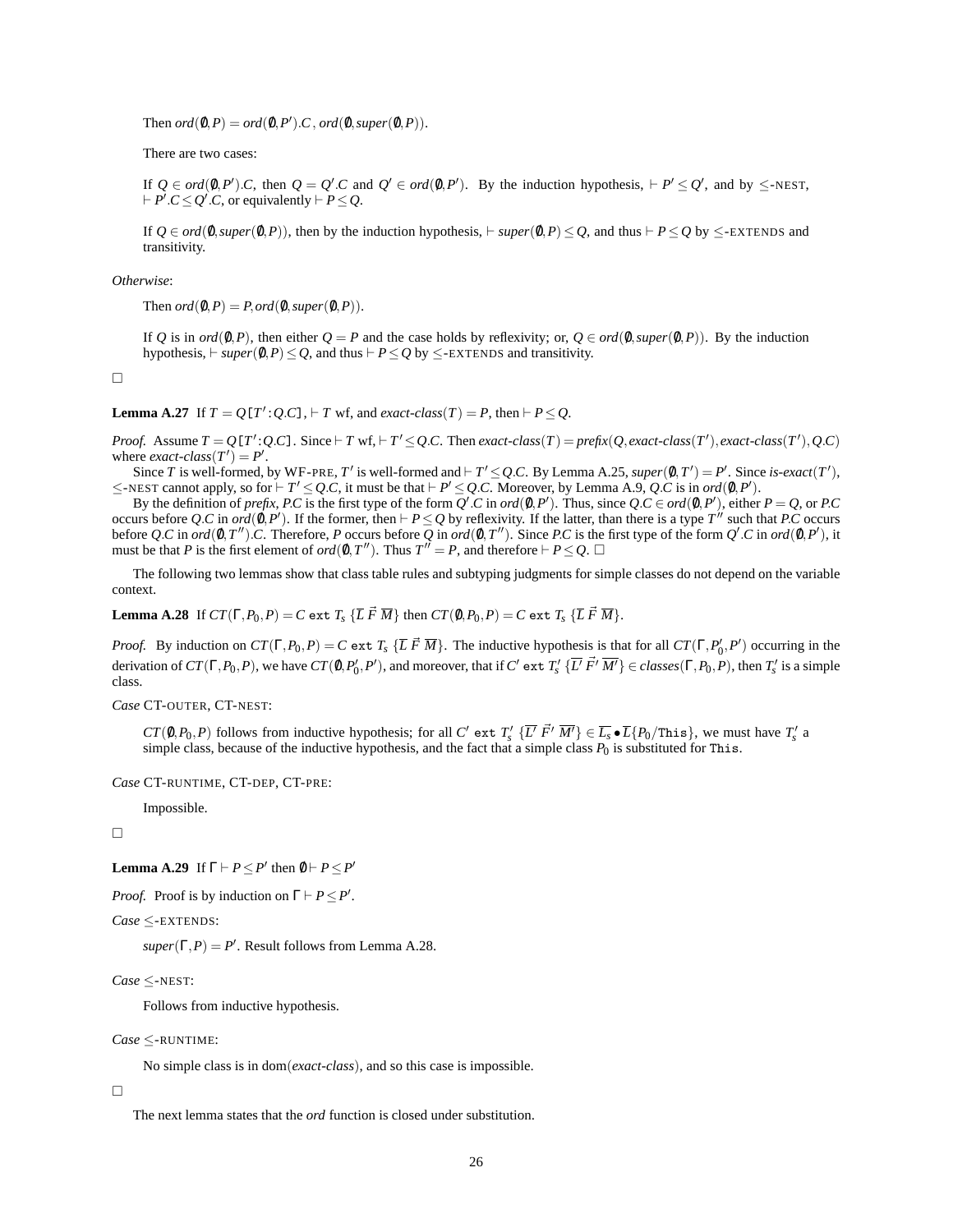**Lemma A.30** If  $x: T_x \in \Gamma$  and  $\vdash b: T_x$ , and  $T_0 \in ord(\Gamma, T_1)$  and  $\Gamma\{b/x\} \vdash super(\Gamma\{b/x\}, T_1\{b/x\}) \leq (super(\Gamma, T_1))\{b/x\}$ , then there is a *T* such that  $T \approx T_0 \{b/x\}$  and  $T \in ord(\Gamma \{b/x\}, T_1 \{b/x\})$ .

*Proof.* Assume  $x: T_x \in \Gamma$  and  $\vdash b: T_x$ , and  $\Gamma\{b/x\} \vdash super(\Gamma\{b/x\}, T_1\{b/x\}) \leq (super(\Gamma, T_1))\{b/x\}$ . Proof is by induction of the definition of *ord*(Γ,*T*<sub>1</sub>). Inductive hypothesis is that for all  $T_0 \in ord(\Gamma, T_1)$ , there is a *T* such that  $T \approx T_0 \{b/x\}$  and  $T \in$ *ord*( $\Gamma\{b/x\}$ ,  $T_1\{b/x\}$ ).

*Case*  $T_1 = 0$ bject:

If  $T_0 \in \text{ord}(\Gamma, T_1)$ , then it must be the case that  $T_0 = 0$ bject, and so  $T_0\{b/x\} = 0$ bject ∈ [Object] = *ord*( $\Gamma\{b/x\}$ ,  $T_1\{b/x\}$ ).

*Case*  $T_1 = T'_1.C$ :

 $ord(\Gamma, T_1) = ord(\Gamma, T_1').C$ ,  $ord(\Gamma, super(\Gamma, T_1'.C))$ , so either  $T_0 = T_0'.C$  and  $T_0' \in ord(\Gamma, T_1'),$  or  $T_0 \in ord(\Gamma, super(\Gamma, T_1)).$ 

If  $T_0 = T'_0$  *C* and  $T'_0 \in ord(\Gamma, T'_1)$ , then by the inductive hypothesis there is a *T*' such that  $T' \approx T'_0 \{b/x\}$  and  $T' \in ord(\Gamma\{b/x\}, T'_1\{b/x\})$ . Now,  $T'.C \approx T_0\{b/x\}$  and  $T'.C \in ord(\Gamma\{b/x\}, T'_1\{b/x\})$ .  $C = ord(\Gamma\{b/x\}, T'_1\{b/x\})$ , as required.

If  $T_0 \in ord(\Gamma, super(\Gamma, T_1))$ , then by the inductive hypothesis, there is a *T'* such that  $T' \approx T_0\{b/x\}$ and  $T' \in ord(\Gamma\{b/x\}, super(\Gamma, T_1)\{b/x\})$ . By Lemma A.10, there is a *T* such that  $T' \approx T$  and  $T \in$ *ord*(Γ{*b*/*x*}, *super*(Γ{*b*/*x*}, *T*<sub>1</sub>{*b*/*x*})). By transitivity, *T* ≈ *T*<sub>0</sub>{*b*/*x*}, as required.

*Case*  $T_1 \neq T.C$  and  $T_1 \neq 0$ bject:

 $ord(\Gamma, T_1) = T_1$ *, ord* $(\Gamma, super(\Gamma, T_1))$ *, so either*  $T_0 = T_1$ *, or*  $T_0 \in ord(\Gamma, super(\Gamma, T_1))$ .

If  $T_0 = T_1$ , then  $T_0\{b/x\} = T_1\{b/x\}$  and so  $T_0\{b/x\} \in ord(\Gamma\{b/x\}, T_1\{b/x\}) = T_1\{b/x\}$ ,  $ord(\Gamma, super(\Gamma, T_1\{b/x\}))$ , as required.

If  $T_0 \in ord(\Gamma, super(\Gamma, T_1))$ , then by the inductive hypothesis, there is a *T*' such that  $T' \approx T_0\{b/x\}$ , and  $T' \in ord(\Gamma\{b/x\}, super(\Gamma, T_1)\{b/x\})$ . By Lemma A.10, there is a *T* such that  $T' \approx T$  and  $T \in$ *ord*(Γ{*b*/*x*}, *super*(Γ{*b*/*x*}, *T*<sub>1</sub>{*b*/*x*})). By transitivity,  $T \approx T_0$ {*b*/*x*}, as required.

 $\Box$ 

The *exact*-*class* function is also closed under substitution.

**Lemma A.31** Assume  $x: T_x \in \Gamma$  and  $\vdash b: T_x$ . If  $T_0 \approx T_1$ , then  $T_0\{b/x\} \approx T_1\{b/x\}$ , and if exact-class( $T_0 = P$  then  $\text{exact-class}(T_0\{b/x\}) = P.$ 

*Proof.* By inspection of the *exact-class* $(T)$  rules in Figure 10.  $\Box$ 

We define substitution for class declarations to perform the substitution only on the extends clause of nested classes; substitution of a base value *b* for variable *x* does not affect the fields and methods of a class; substitution within fields and methods is performed in the static semantics (see Figure 14).

#### **Definition A.32**

 $(C \text{ ext } T \{ \overline{L} \overline{F} \overline{M} \} \} \{ b/x \} = C \text{ ext } T \{ b/x \} \{ \overline{L} \{ b/x \} \overline{F} \overline{M} \}$ 

The rules for  $CT(\Gamma, T_0, T)$  and  $\Gamma \vdash p$  final *T* are mutually recursive. We prove a single substitution lemma to cover both judgments. Because there is no subsumption rule for the judgment  $\Gamma \vdash p$  final *T*, it is not closed under substitution, but we can state a weaker property.

**Lemma A.33** (Path and *CT* substitution) If  $x: T_x \in \Gamma$  and  $\vdash b: T_x$ , then

- (i) if  $\Gamma \vdash p$  final T then  $\Gamma\{b/x\} \vdash p\{b/x\}$  final  $T_0$ , where  $\Gamma\{b/x\} \vdash T_0 \leq T\{b/x\}$ . Moreover, if T is a simple class, then  $T_0$  is a simple class; and
- (ii) if  $CT(\Gamma, T_2, T_1) = C$  ext  $T_s \{ \overline{L} \ \overline{F} \ \overline{M} \}$  then  $CT(\Gamma\{b/x\}, T_2\{b/x\}, T_1\{b/x\}) = C'$  ext  $T_s' \{ \overline{L}' \ \overline{F} \ \overline{M} \}$  for some  $\overline{L}', T_s'$  and  $C'$ where  $\overline{L}\{b/x\} \Subset \overline{L}'$ , and  $\Gamma\{b/x\} \vdash T'_s \leq T_s\{b/x\}$

*Proof.* Assume  $x: T_x \in \Gamma$  and  $\nvdash b: T_x$ . The proof is by induction on derivations of the form  $\Gamma \vdash p$  final *T* and  $CT(\Gamma, T_2, T_1)$  = *C* ext  $T_s \{\overline{L} \vec{F} \ \overline{M}\}.$ 

*Case* F-LOC, F-NULL:

Either  $p = \ell_p$  or  $p = \text{null}$ , and so  $p\{b/x\} = p$ . Both (i) and (ii) hold trivially.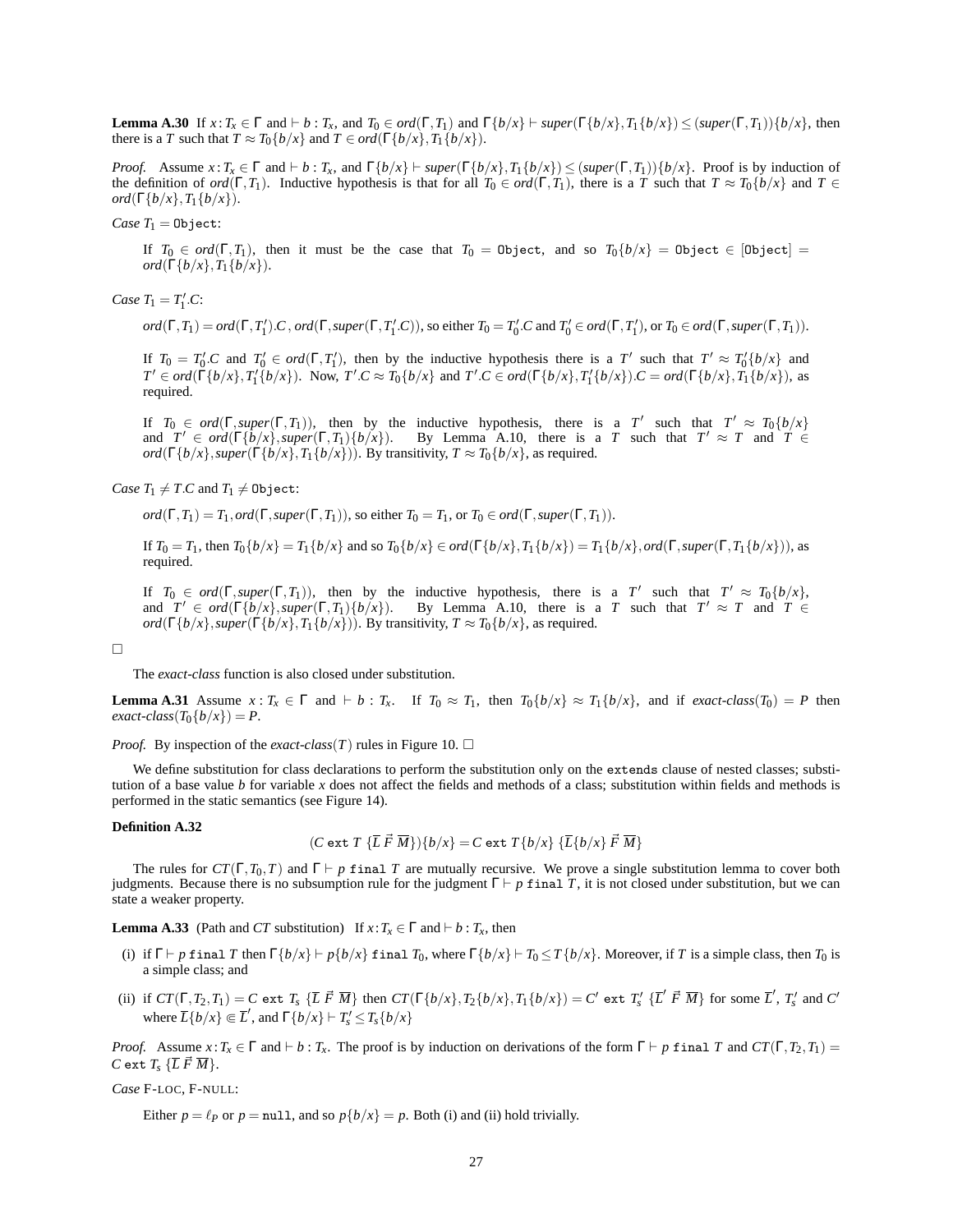*Case* F-VAR:

If  $p = y$  where  $y \neq x$ , then  $p\{b/x\} = p = y$ . By F-VAR, we have  $y: T \in \Gamma$ , and therefore,  $y: T\{b/x\} \in \Gamma\{b/x\}$ . Thus,  $\Gamma\{b/x\} \vdash y$  final  $T\{b/x\}$ , proving (i), and (ii) holds trivially.

If  $p = x$ , then  $T = T_x$  and  $p\{b/x\} = b$ . Since  $b \in T_x$ , then  $b \in T_y$  final  $T_0$  for some  $T_0$  where  $b \in T_y \subseteq T_x$ . This is because if *b* = null, then clearly  $\vdash$  *b* final *T<sub>x</sub>*, and if *b* =  $\ell_P$  for some *P*, then  $\vdash$  *P*  $\leq$  *T<sub>x</sub>* and  $\vdash$  *b* final *P*. Note that in either case, if  $T_x$  is a simple class, then  $\vdash b$  final  $P'$  for some simple class  $P'$ .

Thus, by Lemma A.22,  $\Gamma\{b/x\} \vdash b$  final  $T_0$  and, by Lemma A.23,  $\Gamma\{b/x\} \vdash T_0 \leq T_x$ . Since  $\vdash b : T_x$ , by Lemma A.24 we have  $\vdash T_x$  wf, and so it must be the case that *x* does not occur in  $FV(T_x)$ , where  $FV(T_x)$  are the free variables of  $T_x$ . Thus  $T_x = T_x{b/x}$ . Therefore,  $\Gamma{b/x}$   $\vdash T_0 \le T_x{b/x}$ , and so (i) holds; (ii) holds trivially.

*Case* F-GET:

 $p = q.f$  for some path *q* and field *f*, and so  $\Gamma \vdash q$  final  $T_q$  for some  $T_q$  and  $T = T_f\{q/\text{this}\}\$  for some  $T_f$  where  $ftype(\Gamma, T_q, f) = \texttt{final } T_f.$ 

By the induction hypothesis,  $\Gamma\{b/x\} \vdash q\{b/x\}$  final  $T_1$ , for some  $T_1$  such that  $\Gamma\{b/x\} \vdash T_1 \leq T_q\{b/x\}$ .

Also, since  $ftype(\Gamma, T_q, f) = \text{final } T_f$ , it must be the case that for some type  $T_d \in ord(\Gamma, T_q)$ , the judgment  $CT(\Gamma, T_q, T_d) = C_d$  ext  $T_{sd}$   $\{\overline{L_d} \ \vec{F_d} \ \overline{M_d}\}$  occurs in the derivation of  $ftype(\Gamma, T_q, f) = \texttt{final } T_f$ , and final  $T_f$   $f = e_f$  is in  $\vec{F_d}$ . So, by the induction hypothesis, it must be the case that  $CT(\Gamma\{b/x\}, T_q\{b/x\}, T_d\{b/x\}) = C_d$  ext  $T_{sd}' \{\overline{L_d'} \vec{F_d'} \overline{M_d'}\}$ and final  $T_f$   $f = e_f$  is in  $\vec{F'_d}$ .

Now since  $CT(\Gamma, T_q, T_q)$  appears in the derivation of  $ftype(\Gamma, T_q, f)$ , the inductive hypothesis applies, and thus  $\Gamma \vdash super(\Gamma\{b/x\}, T_q\{b/x\}) \leq (super(\Gamma, T_q))\{b/x\}.$  Lemma A.30 applies, and so there is some  $T'_d$  such that  $T'_d \approx T_d\{b/x\}$  and  $T'_d \in ord(\Gamma\{b/x\}, T_q\{b/x\})$ , and by Lemma A.7, fields $(\Gamma, T'_d, T'_d) = \text{fields}(\Gamma, T_d, T_d)$ , and so  $f$ *ftype* $(\Gamma\{b/x\}, T_q\{b/x\}, f) =$  final  $T_f$ . Lemma A.11 ensures that  $f$ *type* $(\Gamma\{b/x\}, T_1, f) =$  final  $T_f$ .

We can use F-GET to derive  $\Gamma\{b/x\} \vdash q\{b/x\} \cdot f$  final  $T_f\{q\{b/x\} / \text{this}\}\$ , or equivalently,  $\Gamma\{b/x\} \vdash$  $q.f{b/x}$  final  $T{b/x}$ . Note that if *T* is a simple class then so is  $T{b/x}$ . Thus, (i) holds; (ii) holds trivially.

*Case* F-RUNTIME:

We have  $\Gamma \vdash p$  final  $T'$  for some  $T'$  such that  $T \approx T'$ . By the induction hypothesis, we have  $\Gamma\{b/x\} \vdash p\{b/x\}$  final  $T_0$ , where  $\Gamma\{b/x\} \vdash T_0 \leq T'\{b/x\}$ , and so  $\Gamma\{b/x\} \vdash T_0 \leq T\{b/x\}$ , by  $\leq$ -RUNTIME and Lemma A.31.

Note that if *T* cannot be a simple class, as simple classes are not in the domain of *exact*-*class*. Thus, (i) holds; (ii) holds trivially.

*Case* CT-OUTER:

 $T_1 = T_1\{b/x\} = C$ . Also,  $TCT(C) = C$  ext  $P\{\overline{L_i} \ \vec{F} \ \overline{M}\}$  and  $classes(\Gamma, T_2, P) = \overline{L_p}$  for some  $P, \overline{L_t}$ , and  $\overline{L_p}$ . This means that  $\overline{L} = \overline{L_p} \bullet \overline{L_f} \{ T_2 / \text{This} \},$  and  $T_s = P$ .

By the induction hypothesis, we have  $classes(\Gamma\{b/x\}, T_2\{b/x\}, P) = \overline{L}''$  for some  $\overline{L}''$  such that  $\overline{L_p}\{b/x\} \Subset \overline{L}''$ .

Using CT-OUTER, we can conclude that  $CT(\Gamma\{b/x\}, T_2\{b/x\}, C) = C$  ext  $P\{\overline{L}' \bullet \overline{L_i} \{T_2/\text{This}\} \vec{F} \ \overline{M} \}$ , and moreover,  $\overline{L}{b/x} = (\overline{L_p} \cdot \overline{L_f} \{T_2 / \text{This}\})\{b/x\} = (\overline{L_p}{b/x} \cdot \overline{L_f}\{\overline{T_2} / \text{This}\}) \in (\overline{L''} \cdot \overline{L_f}\{\overline{T_2} / \text{This}\})$ , by Lemma A.13. Thus (ii) is true; (i) holds trivially.

*Case* CT-NEST:

 $T_1 = T.C$ , for some T. Therefore  $T_1\{b/x\} = T\{b/x\}.C$ ,  $CT(\Gamma, T, T) = C_t$  ext  $T_t$   $\{\overline{L_t} \ \vec{F_t} \ \overline{M_t}\}$ ,  $classes(\Gamma, T_2, T_s) = \overline{L_s}$ , *C* ext  $T_s \{\overline{L_n} \ \vec{F} \ \overline{M}\}$  is a member of  $\overline{L_t}$ , and  $\overline{L} = \overline{L_s} \bullet \overline{L_n} \{T_2 / \text{This}\}.$ 

By the induction hypothesis, we have  $CT(\Gamma{b/x}, T{b/x}, T{b/x}) = C'_t$  ext  $T'_t \{\overline{L}'_t \vec{F}'_t \vec{M}'_t\}$  where  $\overline{L_t}{b/x} \in \overline{L'_t}$ . Thus *C* ext  $T_s \{b/x\}$   $\{\overline{L_n} \{b/x\} \ \vec{F} \ \overline{M}\}$  is a member of  $\overline{L_t'}$ .

Also by the induction hypothesis,  $classes(\Gamma\{b/x\}, T_2\{b/x\}, T_s\{b/x\}) = \overline{L_s'}$  where  $\overline{L_s}\{b/x\} \Subset \overline{L_s'}$ .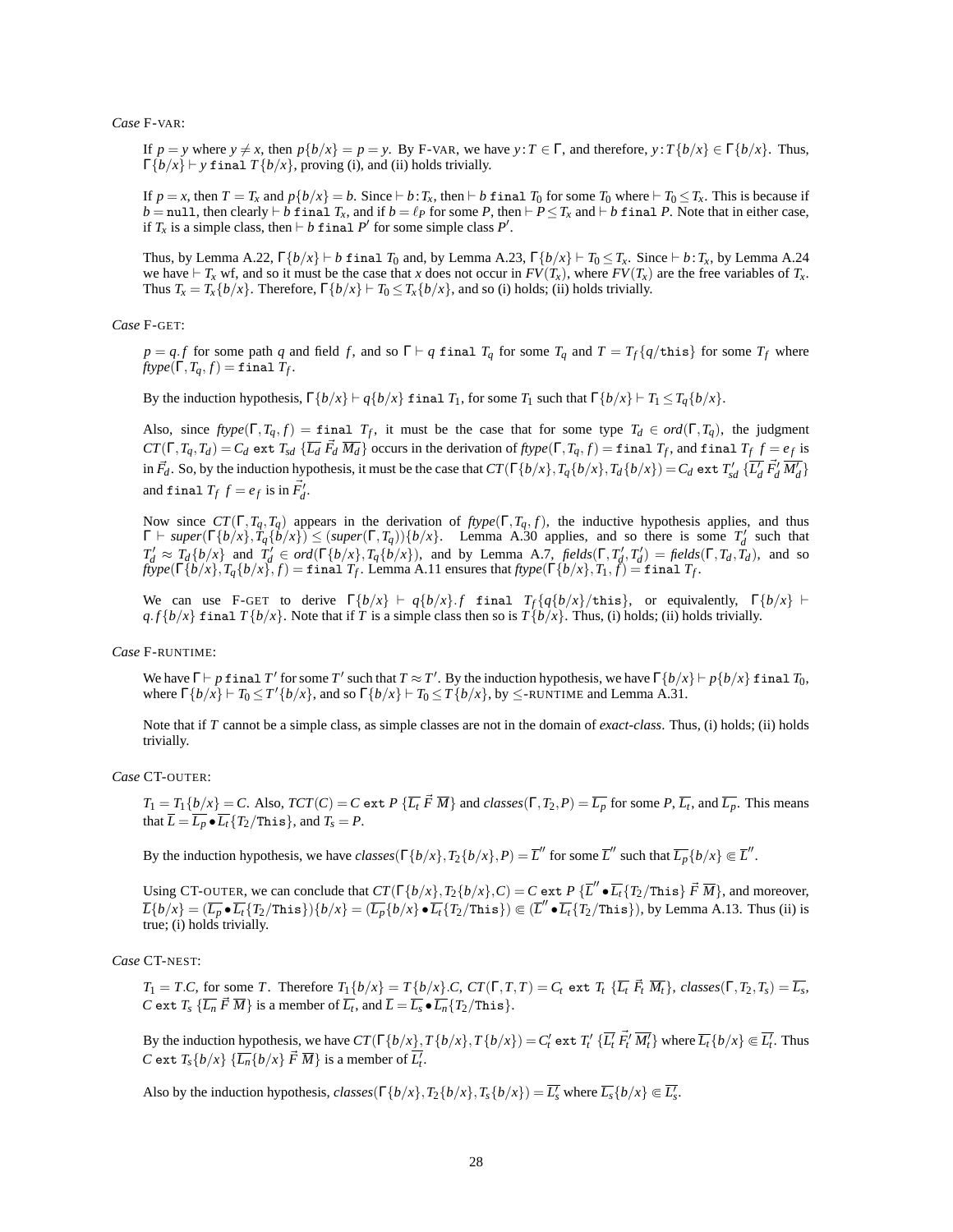Using CT-NEST, we can show that  $CT(\Gamma\{b/x\}, T_2\{b/x\}, T\{b/x\}, C) = C$  ext  $T_s\{b/x\}$   $\{\overline{L_s'}\bullet$  $\overline{L_n} \{b/x\} \{T_2 \{b/x\} / \text{This} \} \vec{F} \ \overline{M} \}.$ 

Moreover,  $\overline{L}{b/x} = (\overline{L_s} \bullet \overline{L_n}{T_2}/{\text{This}})\{b/x\} \Subset \overline{L_s} \bullet \overline{L_n}{b/x}\{T_2{b/x}\}/{\text{This}} = \overline{L_s'} \bullet \overline{L_n}{T_2}/{\text{This}}\{b/x\}, \text{ by }$ Lemma A.13. Thus, (ii) holds; (i) holds trivially.

*Case* CT-RUNTIME:

We have  $class(T) = P$ ,  $classes(\Gamma, T_0, P) = \overline{L}$  and  $CT(\Gamma, T_2, T_1) = \underline{\phantom{A}} \text{ext } P \{ \overline{L} \bullet \emptyset \}.$ 

By the induction hypothesis, we have classes( $\Gamma\{b/x\}$ ,  $T_2\{b/x\}$ ,  $P$ ) =  $\overline{L_p'}$  for some  $\overline{L_p'}$  such that  $\overline{L_p}\{b/x\} \Subset \overline{L_p'}$ . Also, by Lemma A.31 we have  $class(T_1{b/x}) = P$  (and also that  $T_1{b/x} \in dom(exact-class)$ ).

We can use CT-RUNTIME to derive that  $CT(\Gamma\{b/x\}, T_2\{b/x\}, T_1\{b/x\}) = \pm \exp\{\overline{L_p'} \bullet 0\}$ , and so (ii) holds; (i) is true trivially.

*Case* CT-DEP:

 $T_1 = p$ .class,  $\Gamma \vdash p$  final *P*,  $T_s = P$ , and  $classes(\Gamma, T_2, P) = \overline{L_p}$  for  $\overline{L_p}$  such that  $\overline{L} = \overline{L_p} \bullet \emptyset$ .

By the induction hypothesis, we have  $classes(\Gamma\{b/x\},T_2\{b/x\},P) = \overline{L_p'}$  for some  $\overline{L_p'}$  such that  $\overline{L_p}\{b/x\} \Subset \overline{L_p'}$ .

Also by the induction hypothesis, we have  $\Gamma\{b/x\} \vdash p\{b/x\}$  final  $T_0$  for some  $T_0$  such that  $\Gamma\{b/x\} \vdash T_0 \leq P$ . Let  $classes(\Gamma\{b/x\}, T_2\{b/x\}, T_0) = \overline{L_0}$ . By Lemma A.14,  $\overline{L'_p} \Subset \overline{L_0}$ , and thus  $\overline{L_p}\{b/x\} \Subset \overline{L_0}$ .

If  $p{b/x}$ .class  $\notin$  dom(*exact-class*) then using CT-DEP, we can derive that  $CT(\Gamma{b/x}, T_2{b/x}, p{b/x}$ .class) =  $=$  ext *P* { $\overline{L_0} \cdot \emptyset$ }. By Lemma A.13,  $(\overline{L_p} \cdot \emptyset)$ { $b/x$ } =  $\overline{L_p}$ { $b/x$ }  $\bullet \emptyset \in \overline{L_0} \cdot \emptyset$ , and so (ii) holds; (i) is true trivially.

If  $p\{b/x\}$ .class  $\in$  dom(*exact-class*) then  $p = x$ ,  $b = \ell_{P_b}$ , for some  $P_b$  such that  $\Gamma \vdash P_b \le P$ , and thus by A.29 and A.23,  $\Gamma\{b/x\} \vdash P_b \leq P$ . Let  $classes(\Gamma\{b/x\}, T_2\{b/x\}, P_b) = \overline{L_b}$ . By Lemma A.14 we have  $\overline{L'_p} \Subset \overline{L_b}$ . Using CT-RUNTIME, we can deduce that  $CT(\Gamma\{b/x\}, T_2\{b/x\}, \ell_{P_b}$ .class) = \_ ext  $P_b \{\overline{L_b} \bullet \emptyset\}$ . Thus, (ii) holds; (i) is true trivially.

*Case* CT-PRE:

 $T_1 = P[T : P.C]$ , and  $T_s = P$ , for some P, T, and C. Moreover classes  $(\Gamma, T_2, P) = \overline{L_p}$  for some  $\overline{L_p}$  such that  $\overline{L} = \overline{L_p} \bullet \emptyset$ .

By the induction hypothesis, we have  $classes(\Gamma\{b/x\},T_2\{b/x\},P) = \overline{L_p'}$  for some  $\overline{L_p'}$  such that  $\overline{L_p}\{b/x\} \Subset \overline{L_p'}$ .

If  $T\{b/x\} \notin \text{dom}(exact-class)$  then using CT-PRE, we can derive that  $CT(\Gamma\{b/x\}, T_2\{b/x\}, P\{T\{b/x\} : P\{C\}) =$ ext *P*  $\{\overline{L'_p} \bullet \emptyset\}$ . Note that  $(\overline{L_p} \bullet \emptyset) \{b/x\} = \overline{L_p} \{b/x\} \bullet \emptyset \in \overline{L'_p} \bullet \emptyset$ , by Lemma A.13, and so (ii) holds; (i) is true trivially.

If  $T\{b/x\} \in \text{dom}(exact-class)$  then  $P[T\{b/x\} : P.C] \in \text{dom}(exact-class)$ . Let exact-class $(P[T\{b/x\} : P.C]) = P_b$ . By Lemma A.27,  $\Gamma \vdash P_b \leq P$  and thus by A.29 and A.23,  $\Gamma\{b/x\} \vdash P_b \leq P$ . Let classes  $(\Gamma\{b/x\}, T_2\{b/x\}, P_b) = \overline{L_b}$ . By Lemma A.14 we have  $\overline{L'_p} \in \overline{L_b}$ . Using CT-RUNTIME, we can deduce that  $CT(\Gamma\{b/x\}, T_2\{b/x\}, \ell_{P_b}$ .class) =  $=$  ext  $P_b \{ \overline{L_b} \bullet \emptyset \}$ . Thus, (ii) holds; (i) is true trivially.

 $\Box$ 

Lemma A.33 has some useful corollaries.

**Lemma A.34** (Field substitution) If  $x: T_x \in \Gamma$  and  $\vdash b: T_x$ , and  $ftype(\Gamma, T, f_i) = [final]T_i$ , then  $ftype(\Gamma\{b/x\}, T\{b/x\}, f_i) =$  $[$ final $]$   $T_i$ .

*Proof.* Follows immediately from the definition of  $ftype(\Gamma, T, f_i) = [\text{final} \, T_i \text{ and Lemma A.33. } \Box$ 

**Lemma A.35** (Method type substitution) If  $x : T_x \in \Gamma$  and  $\vdash b : T_x$ , and  $mtype(\Gamma, T_1, T_2, m) = (\vec{x} : \vec{T}) \rightarrow T_r$ , then  $mtype(\Gamma\{b/x\}, T_1\{b/x\}, T_2\{b/x\}, m) = (\vec{x} : \vec{T}) \rightarrow T_r.$ 

*Proof.* Follows immediately from the definition of  $mtype(\Gamma, T_1, T_2, m) = (\vec{x} : \vec{T}) \rightarrow T_r$  and Lemma A.33.  $\Box$ 

From Lemma A.33, we can show that subtyping is closed under substitution.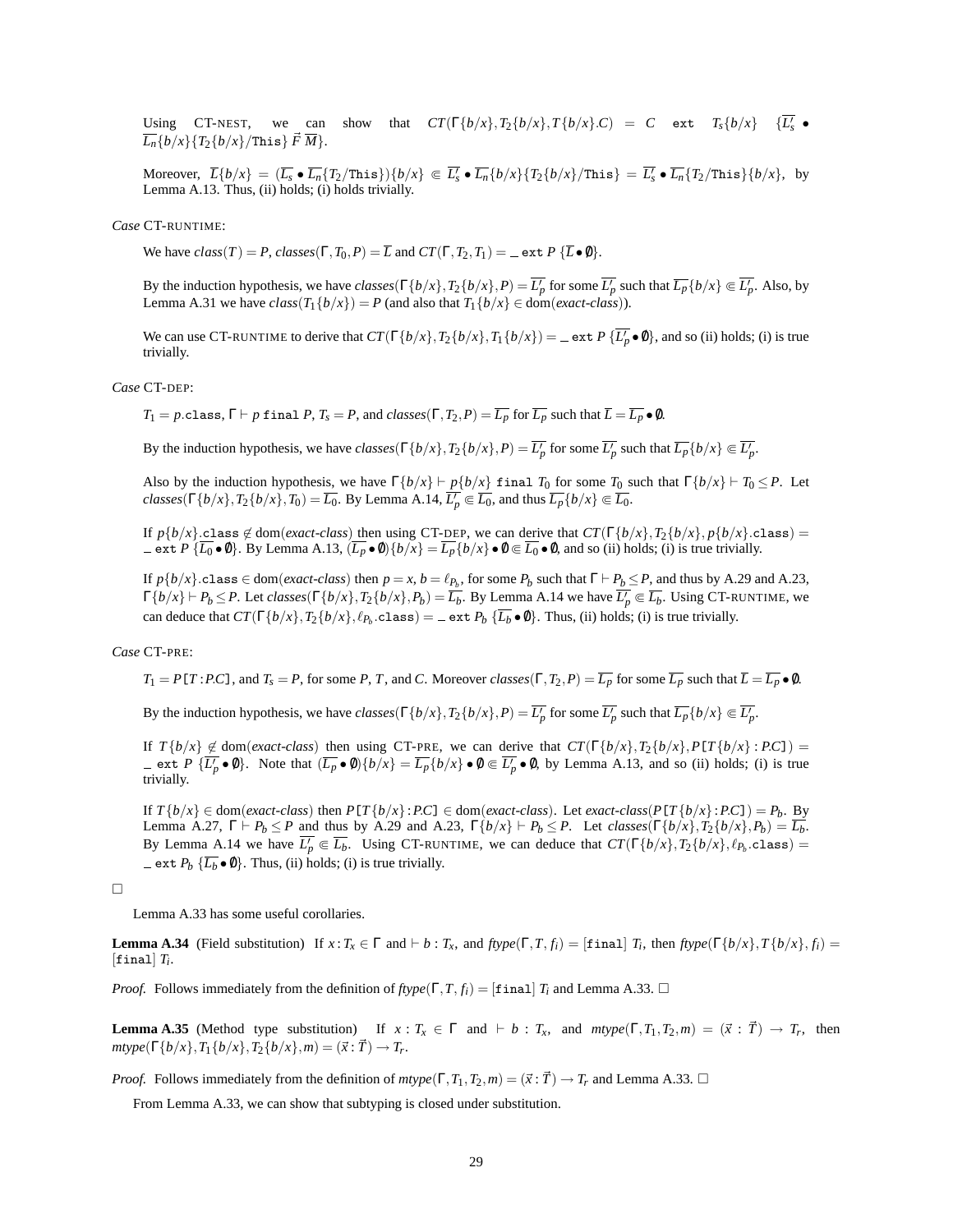**Lemma A.36** (Substitution in  $\leq$ ) If  $x: T_x \in \Gamma$  and  $\vdash b: T_x$ , and  $\Gamma \vdash T_1 \leq T_2$ , then  $\Gamma\{b/x\} \vdash T_1 \{b/x\} \leq T_2 \{b/x\}$ .

*Proof.* Assume  $x: T_x \in \Gamma$  and  $\nvdash b: T_x$  and  $\Gamma \vdash T_1 \leq T_2$ . The proof is by induction on the derivation of  $\Gamma \vdash T_1 \leq T_2$ . Reflexivity is immediate and transitivity follow from the induction hypothesis.

*Case* ≤-EXTENDS:

Then  $T_2 = super(\Gamma, T_1)$  and by the definition of *super*, we have  $CT(\Gamma, T_1, T_1) = C$  ext  $T_2 \{ \overline{L} \overline{F} \overline{M} \}$ . By Lemma A.33,  $CT(\Gamma\{b/x\},T_1\{b/x\},T_1\{b/x\}) = C'$  ext  $T_2' \{\overline{L'} \vec{F} \ \overline{M}\}$ , where  $\Gamma\{b/x\} \vdash T_2' \leq T_2\{b/x\}$ .

By  $\leq$ -EXTENDS we have  $\Gamma\{b/x\} \vdash T_1\{b/x\} \leq T_2'$ , and so  $\Gamma\{b/x\} \vdash T_1\{b/x\} \leq T_2\{b/x\}$  by transitivity.

*Case* ≤-NEST:

The case holds by the induction hypothesis.

*Case* ≤-RUNTIME:

Then  $T_1 \approx T_2$ . By Lemma A.31,  $T_1\{b/x\} \approx T_2\{b/x\}$  and we can derive  $\Gamma\{b/x\} \vdash T_1\{b/x\} \leq T_2\{b/x\}$ .

 $\Box$ 

The following lemma states that type well-formedness is closed under substitution of base values into types.

**Lemma A.37** (Well-formedness substitution) If  $x: T_x \in \Gamma$  and  $\vdash b: T_x$ , and  $\Gamma \vdash T$  wf, then  $\Gamma\{b/x\} \vdash T\{b/x\}$  wf.

*Proof.* The proof is by induction on derivation of  $\Gamma \vdash T$  wf.

*Case* WF-OUTER:

Trivial.

*Case* WF-NEST:

 $T = T'.C$ , and  $T\{b/x\} = T'\{b/x\}$ .C. We also have  $C$  ext  $T_s$   $\{\overline{L} \vec{F} \ \overline{M}\}\in \text{classes}(\Gamma, T', T').$ 

By the inductive hypothesis,  $\Gamma\{b/x\}$  +  $T'\{b/x\}$  wf.  $\mathcal{O}\left\{\frac{b}{x}\right\}$  wf. By Lemma A.33, *classes* $(\Gamma, T', T')\left\{ \frac{b}{x} \right\}$ classes( $\Gamma\{b/x\}$ ,  $T'\{b/x\}$ ,  $T'\{b/x\}$ ), and so there is a declaration for C in classes( $\Gamma\{b/x\}$ ,  $T'\{b/x\}$ ,  $T'\{b/x\}$ ). Thus,  $\Gamma\{b/x\} \vdash T'\{b/x\}$ .*C* wf.

*Case* WF-DEP:

*T* = *p*.class, and  $\Gamma \vdash p$  final *P* for some *p* and *P*. By Lemma A.33,  $\Gamma\{b/x\} \vdash p\{b/x\}$  final *P*<sup>*'*</sup> for some *P'*. Thus,  $\Gamma\{b/x\}$   $\vdash T\{b/x\}$  wf.

*Case* WF-PRE:

 $T = P[T':P.C]$  for some *P* and *T'*. Moreover,  $\Gamma \vdash P.C$  wf,  $\Gamma \vdash T'$  wf, *is-exact*(*T'*), and  $\Gamma \vdash T' \leq P.C$ .

By the inductive hypothesis, we have  $\Gamma\{b/x\} \vdash P.C$  wf and  $\Gamma\{b/x\} \vdash T'\{b/x\}$  wf. Inspection of the definition of *is-exact*() shows that *is-exact*(T') if and only if *is-exact*(T'{b/x}). By Lemma A.36,  $\Gamma\{b/x\} \vdash T'\{b/x\} \leq P.C$ . Thus, we can use WF-PRE to deduce that  $\Gamma\{b/x\} \vdash P[T':P.C]\{b/x\}$  wf.

 $\Box$ 

Finally, we can state a substitution lemma for typing judgments.

**Lemma A.38** (Substitution) If  $x: T_x \in \Gamma$  and  $\vdash b: T_x$ , and  $\Gamma \vdash e: T$ , then  $\Gamma \{b/x\} \vdash e \{b/x\} : T\{b/x\}$ .

*Proof.* Assume  $x: T_x \in \Gamma$  and  $\nvdash b: T_x$ . The proof is by induction on the derivation of  $\Gamma \vdash e: T$ .

*Case e* =  $\ell_P$ , *e* = null, *e* = *y*, *e* = final *T*<sub>1</sub> *x* = *e*<sub>1</sub>; *e*<sub>2</sub>:

Trivial, as  $e\{b/x\} = e$ .

*Case*  $e = x$ :

 $T = T_x$  and  $x{b/x} = b$ , and  $\vdash b: T_x$  by assumption.

*Case e* = final  $T_1$   $y = e_1$ ;  $e_2$ :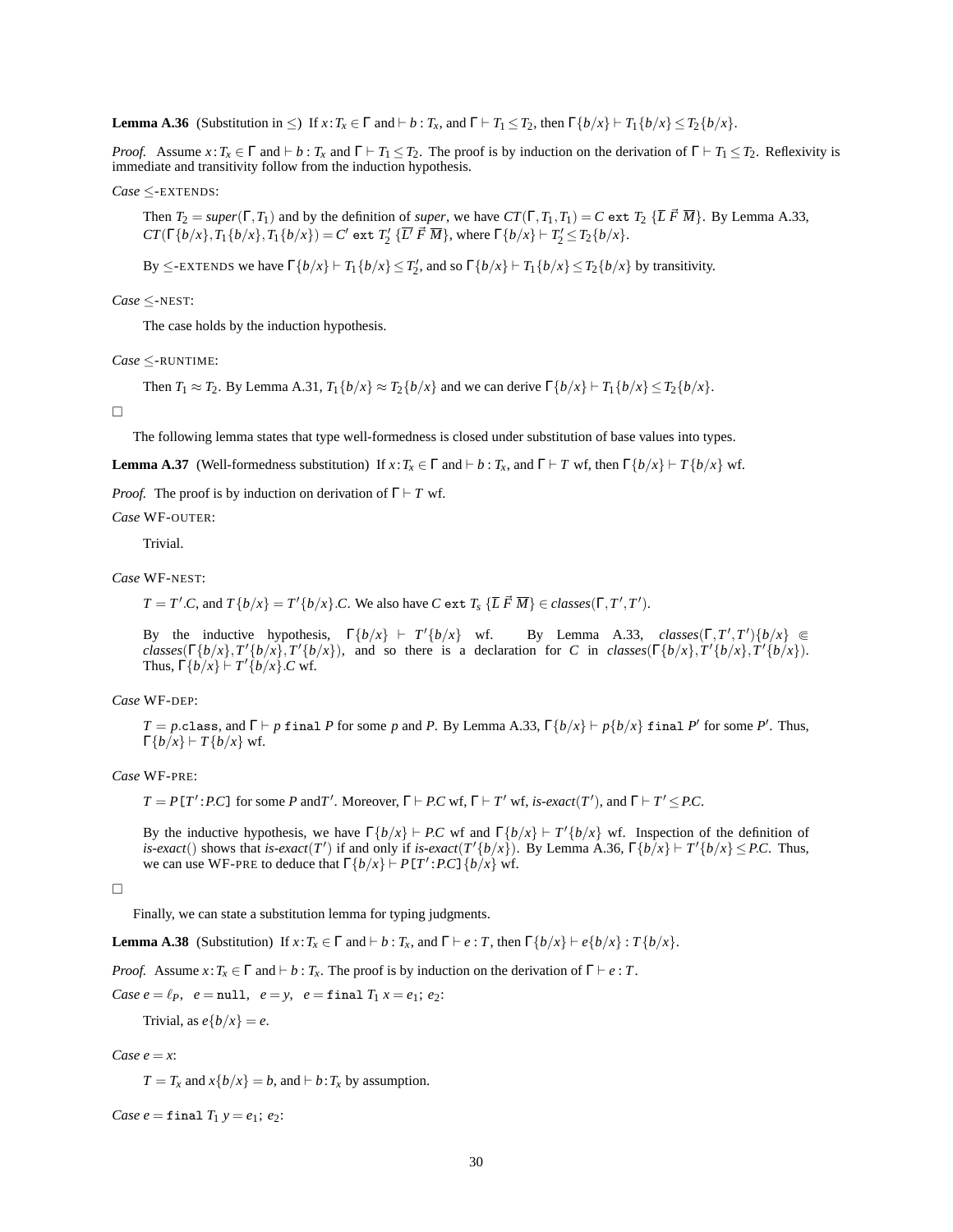Follows from induction hypothesis and Lemma A.37.

## *Case*  $e = p.f_i$ :

Follows from induction hypothesis, Lemma A.33, and Lemma A.34.

# *Case e* =  $p.f_i =$ [final]  $e_1$ ;  $e_2$ :

Follows from induction hypothesis, Lemma A.33, and Lemma A.34.

#### *Case e* =  $p.m(\vec{v})$ :

Follows from induction hypothesis, Lemma A.33, and Lemma A.35.

#### *Case e* = *v*.super*p*.*m*( $\vec{v}$ ):

Follows from induction hypothesis, Lemma A.33, Lemma A.37, and Lemma A.35.

*Case e* = new *T* as  $x \{ \vec{f} = \vec{e} \}$ :

Follows from induction hypothesis, and Lemma A.34.

#### *Case* T-DEP:

Follows from Lemma A.33.

## *Case* T-≤:

Follows from the induction hypothesis, Lemma A.36, and Lemma A.19.

 $\Box$ 

## **A.7 Subject reduction**

Because expressions in our language are evaluated in a heap, to state the subject reduction lemma, we first define a well-typedness condition for heaps and for configurations  $\langle H, e \rangle$ .

**Definition 6.1** (Well-typed heaps) A heap *H* is *well-typed* if for any memory location  $\ell_P \in \text{dom}(H)$ ,

- $H(\ell_P) = P \{ \overline{f} = \overline{\ell_{P'}} \},$
- $ftype(0, P, \overline{f}) = \overline{T}$ ,
- $\bullet \ \vdash \overline{\ell_{P'}} : \overline{T} {\{\ell_{P}/\texttt{this}\}}$ , and
- $\overline{\ell_{P'}} \subseteq \text{dom}(H)$

**Definition 6.2** (Well-formed configurations) A configuration  $\langle H, e \rangle$  is *well-formed* if *H* is well-typed and for any location  $\ell_P$  free in  $e, \ell_P \in \text{dom}(H)$ .

We state one more lemma before proving subject reduction.

**Lemma A.39** (Evaluation contexts) Assume  $\Gamma \vdash e : T'$  and  $\Gamma \vdash e' : T'$ . If  $\Gamma \vdash E[e] : T$ , then  $\Gamma \vdash E[e'] : T$ .

*Proof.* By structural induction on *E*. □

The subject reduction lemma states that a step taken in the evaluation of a well-formed configuration results in a well-formed configuration.

**Lemma 6.3** (Subject reduction) Suppose  $\vdash e : T$ ,  $\langle H, e \rangle$  is well-formed, and  $\langle H, e \rangle \longrightarrow \langle H', e' \rangle$ . Then  $\vdash e' : T$  and  $\langle H', e' \rangle$  is well-formed.

*Proof.* The proof is by induction on the derivation of  $\langle H, e \rangle \longrightarrow \langle H', e' \rangle$ .

*Case* R-LET: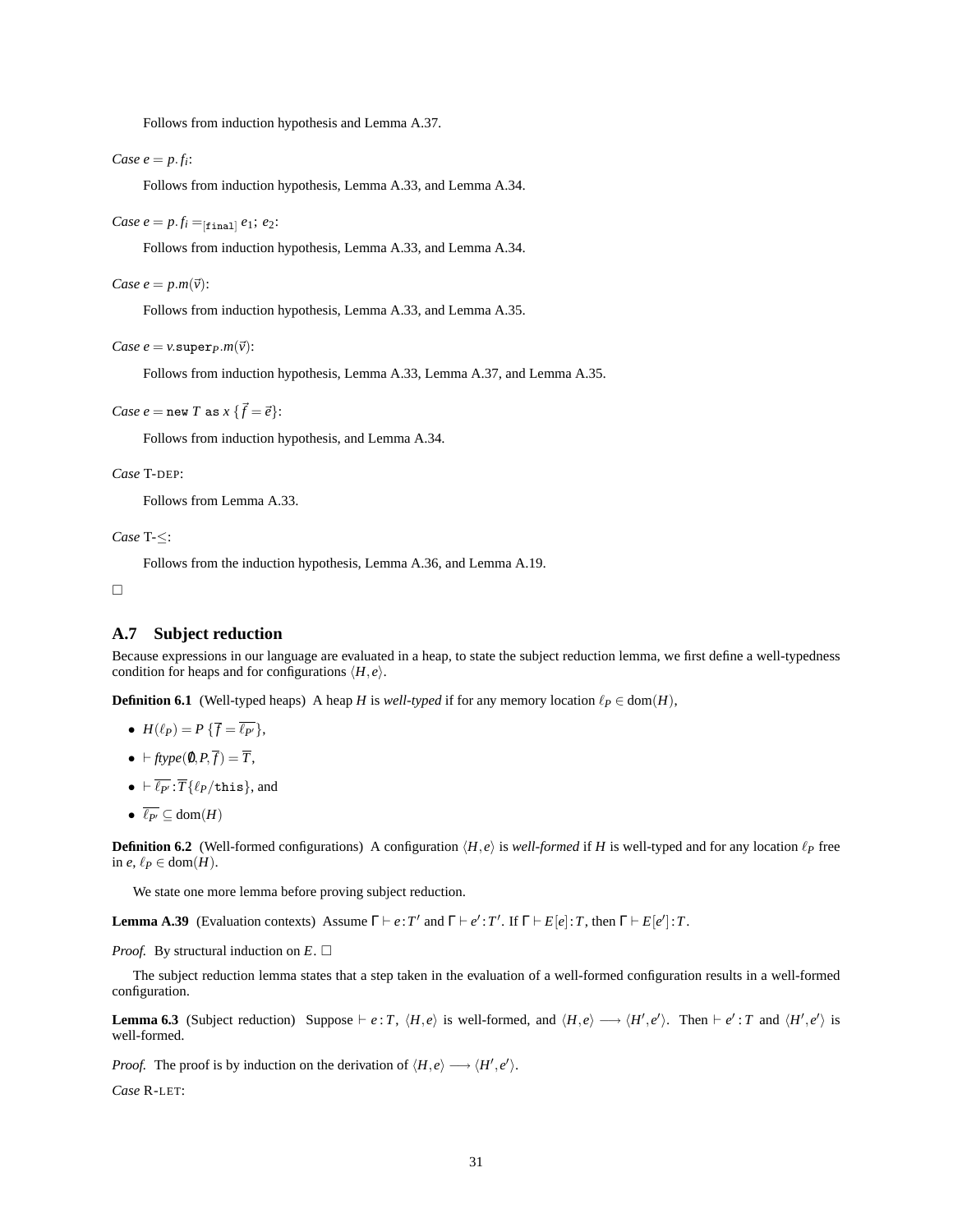Then  $e = \text{final } T'$   $x = b$ ;  $e$  and  $e' = e\{b/x\}$ .

If  $\vdash$  final  $T'$   $x = b$ ;  $e$ : T, then by T-LET, we have  $\vdash b$ : T' and  $x$ : T'  $\vdash e$ : T. By Lemma A.38,  $\vdash e\{b/x\}$ : T $\{b/x\}$ . Since  $T \text{ wt}$ , we have  $FV(T) = \emptyset$ , and hence  $T\{b/x\} = T$ . Thus,  $\vdash e\{b/x\}$ : *T*.

*Case* R-GET:

Then  $e = \ell_P . f_i$  and  $e' = b_i$  and  $T = T_i \{ \ell_P / \text{this} \}.$ 

Since  $\vdash \ell_P . f_i : T_i \{ \ell_P / \text{this} \}, \text{ by T-GET}, \vdash \ell_P : T' \text{ for some } T' \text{ where } \text{ftype}(0, T', f_i) = [\text{final}] T_i.$ 

Since *H* is well-typed,  $H(\ell_P) = {\{\overline{f} = \overline{b}\}}$ , and in particular,  $\vdash b_i : T_i {\{\ell_P/\text{this}\}}$ , or equivalently  $\vdash b_i : T$ .

*Case* R-SET:

Then  $e = \ell_P . f_i = b$ ; *e'*.

Since  $\vdash \ell_P . f_i = b$ ;  $e' : T$ , then by T-SET, we have:  $\vdash \ell_P : T'$  for some T' where  $ftype(0, T', f_i) = [\texttt{final}] T_i$ , and  $\vdash e' : T$ , and  $\vdash b$ :  $T_i$ { $\ell_P$ /this}.

Now, since *H* is well-typed and since  $H(\ell_P) = P \{ \overline{f} = \overline{b} \}$ , we have:  $\vdash \overline{b} : \overline{T} \{ \ell_P / \text{this} \}$  and  $b_i = \text{null}$  or  $b_i \in \text{dom}(H)$ . Now,  $H'(\ell_P) = P \{ \overline{f} = \overline{b'} \}$  where  $b'_j = b_j$  for  $j = 1, ..., i-1, i+1, ..., n$  and  $b'_i = b$ . If  $b \neq \text{null}$ , b is free in e', and therefore,  $b \in \text{dom}(H)$  and thus is in dom(*H*<sup>'</sup>). Thus *H*<sup>'</sup> is well-typed and  $\langle H', e' \rangle$  is well-formed.

*Case* R-CALL:

Then  $e = \ell_P.m(\vec{b})$  and  $e' = e''\{\ell_P/\text{this}, \vec{b}/\vec{x}\}\$ where  $mbody(P, P, m) = (\vec{x}, e'')$ . And  $T = T''\{\ell_P/\text{this}, \vec{b}/\vec{x}\}.$ 

Since  $\vdash \ell_P.m(\vec{b}): T''\{\ell_P/\text{this}, \vec{b}/\vec{x}\},$  we have by R-CALL,  $mtype(0, P, P, m) = (\vec{x} : \vec{T}) \rightarrow T''.$ 

Now, since  $mbody(P, P, m) = (\vec{x}, e'')$  and  $mtype(0, P, P, m) = (\vec{x} : \vec{T}) \rightarrow T''$ , by Lemma A.2, there is a P' where  $\vdash P \leq P'$ such that  $\text{this}: P', \vec{x}: \vec{T} \vdash e'' : T''.$ 

By Lemma A.38, we have  $\vdash e''\{\ell_P/\texttt{this}, \vec{b}/\vec{x}\}: T''\{\ell_P/\texttt{this}, \vec{b}/\vec{x}\}, \text{or equivalently} \vdash e': T$ .

*Case* R-SUPER:

Then  $e = \ell_P.\mathtt{super}_{Q}.m(\vec{b})$  and  $e' = e''\{\ell_P/\mathtt{this}, \vec{b}/\vec{x}\},$  where  $mbody(P,Q,m) = (\vec{x}, e'').$  And  $T = T''\{\ell_P/\mathtt{this}, \vec{b}/\vec{x}\}.$ 

The proof is similar to previous case, but uses the observation that if  $(0, P, Q) = Q'$ , then  $Q'$  follows  $Q$  in  $ord(0, P)$ .

*Case* R-NEW:

Then  $e = \text{new } T$  as  $x \{ \vec{f} = \vec{e} \}$  and  $e' = \ell_P \cdot \vec{f}' = \text{final } \vec{e'}$ ;  $\ell_P$ , where *runtime-class*(*T*) = *P*. and  $e'_i$  is defined as follows: If  $f'_i \in \overline{f}$ , then  $e'_i = e_i \{\ell_P/x\}$ ; if  $f'_i \in \overline{f'} - \overline{f}$ , then  $e'_i = \text{finit}(0, P, f_i) \{\ell_P/\text{this}\}\$ where  $\overline{f'} = \text{fnames}(0, P)$ .

Since  $\vdash$  new *T* as  $x \{ \vec{f} = \vec{e} \}$ :*T* by T-NEW, we have  $ftype(0, P, \overline{f}) = [\text{final}] \ \overline{T}$  and  $x : T \vdash \overline{e} : \overline{T} \{x/\text{this}\}$  for some  $\overline{T}$ .

Since *runtime-class*(*T*) = *P*, by T-LOC, we have  $\vdash \ell_P : T$ .

Thus, to prove that the sequence of field assignments ending in  $\ell_P$  is well-typed and has type  $T$ , we need only show for each assignment  $\ell_P$ ,  $f'_i = e'_i$ , if  $ftype(0, P, f'_i) = [\text{final}] T'_i$ , then  $\vdash e'_i : T'_i \{ \ell_P / \text{this} \}.$ 

There are two cases.

- 1. If  $f'_i \in \overline{f}$ , then  $e'_i = e_i \{\ell_P/x\}$ . Since  $ftype(0, P, f'_i) = [\text{final}] T'_i$ , we have by T-NEW  $\Gamma, x : P \vdash e_i : T'_i \{x/\text{this}\}$ . By Lemma A.38, we can derive  $\vdash e_i\{\ell_P/x\}:\frac{T_i}{x/\{\text{this}\}}\{\ell_P/x\}$  and hence  $\vdash e'_i:\frac{T_i}{x/\{\ell_P/\text{this}\}}$ .
- 2. If  $f_i' \in \overline{f'} \overline{f}$ , then  $e_i' = e_i'' \{ \ell_P / \text{this} \}$ , where finit $(0, P, f_i') = e_i''$ . Since ftype  $(0, P, f_i') = [\text{final}] T_i'$ , by Lemma A.3, there is a *P*<sup>*i*</sup> such that  $\vdash P \leq P'$  and this:  $P' \vdash e_i'' : T_i'$ . Thus, by applying Lemma A.38, we have  $\vdash e_i' : T_i' \{ \ell_P / \text{this} \}.$

Thus, we can derive by T-NEW,  $\vdash \ell_P \cdot \vec{f}' = \text{final } \vec{e}'$ ;  $\ell_P : P$ .

Next, we have to show that  $\langle H, e' \rangle$  is well-formed. First, observe that  $\ell_P$  is free in  $e'$  and is also in dom(*H'*). Second,  $H'(\ell_P) = P \{ \overline{f'} = \text{null} \}$ . Since  $\vdash \text{null} : T$  for any well-formed *T*, and *finames*(*P*) =  $\overline{f'}, H'$  is well-typed. Since *e'* is also well-typed,  $\langle H', e' \rangle$  is well-formed.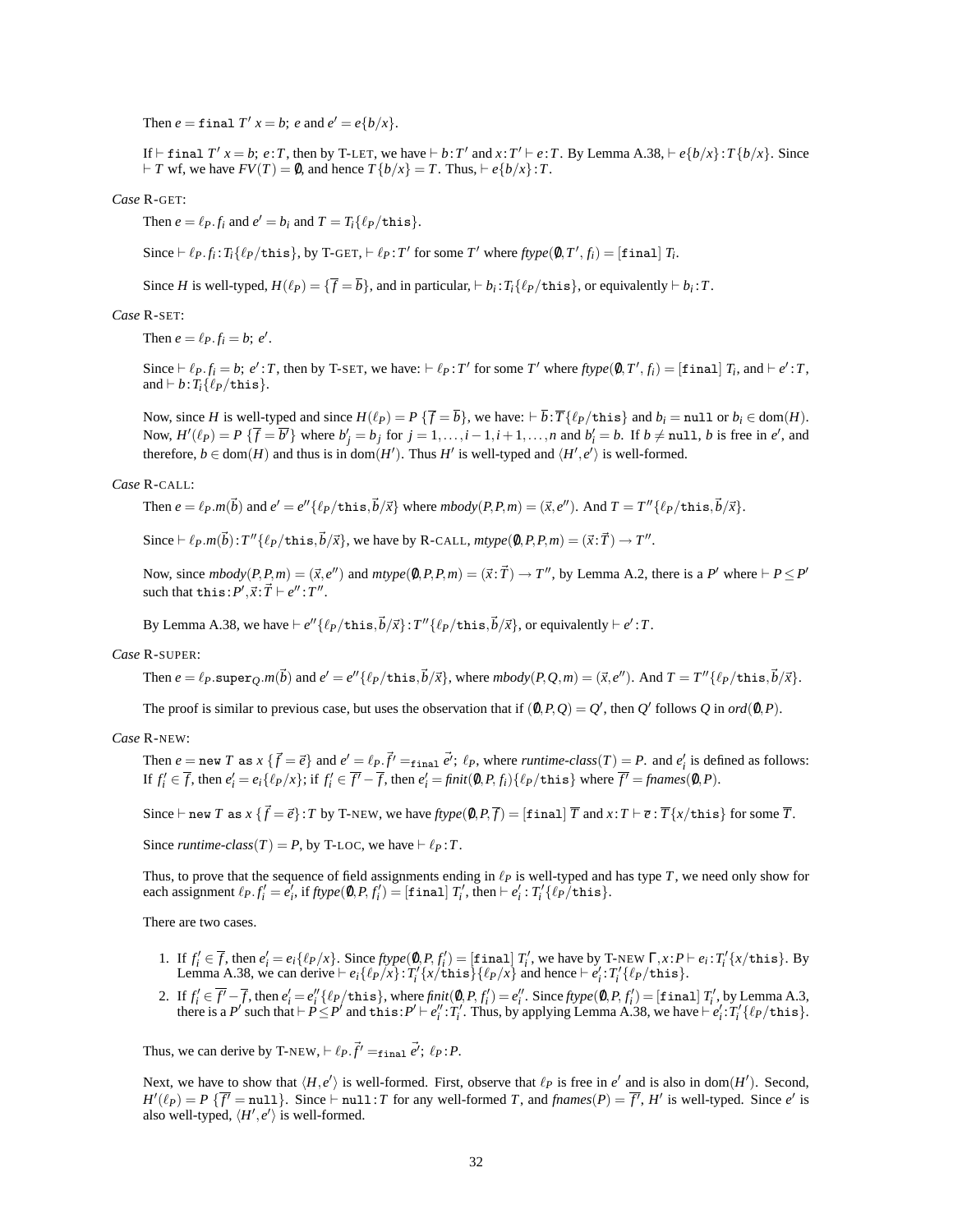*Case* R-CONG:

Then  $e = E[e_1]$  and  $e' = E[e'_1]$ , where  $\langle H, e_1 \rangle \longrightarrow \langle H, e'_1 \rangle$ .

Since  $\models E[e_1]:T$ , there is a  $T_1$  such that  $\models e_1:T_1$ .

Thus, by the induction hypothesis,  $\vdash e'_1$ :  $T_1$  and  $H'$  is well-formed.

Finally, by Lemma A.39,  $\vdash E[e'_1]$ : *T*.

*Case* R-NULL:

Then  $e = E[N]$  and  $e' = \text{null}$ . If  $\Gamma \vdash e : T$ , then  $\Gamma \vdash \text{null} : T$  by T-NULL.

 $\Box$ 

# **A.8 Progress**

To prove the progress lemma, we need the following additional lemma.

**Lemma A.40** If  $\vdash$  *T* wf then either

(i)  $T = TE[p]$ , for some access path  $p \neq \ell_P$ ; or

(ii) there is a *P* such that *runtime-class* $(T) = P$ .

*Proof.* By structural induction on *T*.

*Case*  $T = C$ :

Case (ii) holds.

*Case*  $T = T'.C$ :

By the inductive hypothesis, either (i)  $T' = TE[p]$ , for some access path  $p \neq \ell_P$ , in which case  $T = TE[p]$ , using the type evaluation context  $\hat{TE}$ .*C*; or (ii) there is a *P'* such that *runtime-class* $(T') = P'$ , and so *runtime-class* $(T) = P'$ .*C*.

*Case*  $T = p$ *.class:* 

If  $p \neq \ell_P$  then  $T = TE[p]$ , and so (i) holds. Otherwise,  $p = \ell_P$ , and *runtime-classT* = *P*, and so (ii) holds.

 $Case T = P[T':P.C]:$ 

By the inductive hypothesis, either (i)  $T' = TE[p]$ , for some access path  $p \neq \ell_P$ , in which case  $T = TE[p]$ , using the type evaluation context  $P[TE : P.C]$ ; or (ii) there is a  $P'$  such that *runtime-class* $(T') = P'$ , and so *runtime-class* $(T) =$ *prefix*(*P*,*runtime*-*class*(*T* 0 ),*runtime*-*class*(*T* 0 ),*P*.*C*).

 $\Box$ 

The progress lemma states that for any well-formed configuration  $\langle H, e \rangle$ , either *e* is a base value  $\ell_P$  or null, or  $\langle H, e \rangle$  can make a step according to the operational semantics.

**Lemma 6.4** (Progress) If  $\vdash e : T$ ,  $\vdash T$  wf,  $\langle H, e \rangle$  is well-formed, then either  $e = b$  or there is a configuration  $\langle H', e' \rangle$  such that  $\langle H, e \rangle \longrightarrow \langle H', e' \rangle.$ 

*Proof.* The proof is by structural induction on *e*.

*Case e* =  $\ell_P$  or *e* = null:

Then  $e = b$ .

*Case*  $e = x$ :

Impossible since  $x$  is not well-typed in the empty environment.

*Case e* = **f** inal *T*  $x = e_1$ ; *e*<sub>2</sub>: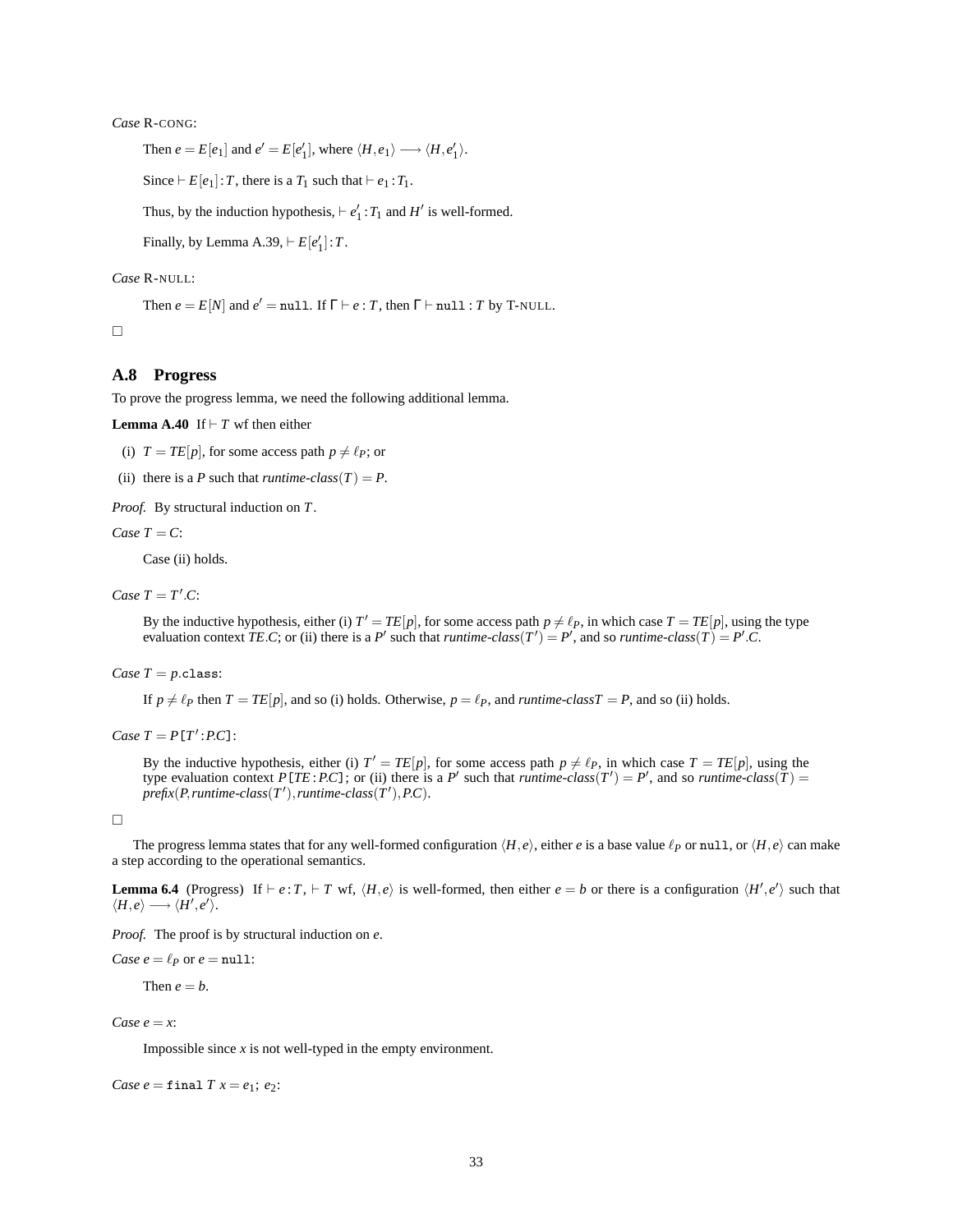Since *e* is well-typed, by T-LET,  $\vdash$  *T* wf. There are three cases for *T*.

If  $T = TE$ [null], then  $\langle H, e \rangle$  can make a step by R-NULL.

If  $T = TE[p]$  for some access path  $p \neq b$ , then  $\langle H, e \rangle$  can make a step by R-CONG.

If  $T = TE[\ell_{P'}]$ , then by Lemma A.40, there is a *P* such that *runtime-class*(*T*) = *P*. In this case, if  $e_1 \neq b$ , then  $e = E[e_1]$ and  $\langle H, e \rangle$  can make a step by R-CONG. Otherwise,  $e'$  can make a step by R-LET.

*Case*  $e = p.f_i$ :

Since *p* is well-typed in the empty environment, there are three cases for *p*.

If  $p = \text{null}$ , then  $e = N$  and  $\langle H, e \rangle$  can make a step by R-NULL.

If  $p = p'$ . *f'* for some *p'*, then  $e = E[p']$  and  $\langle H, e \rangle$  can make a step by R-CONG.

If  $p = \ell_p$ , then by T-GET, we have  $\vdash \ell_p : P$ . Since *H* is well-typed,  $H(\ell_p) = P\{\overline{f} = \overline{b}\}\$ and  $f_i \in \overline{f}$ . Thus, *e* can make a step by R-GET.

*Case e* =  $p.f_i =_{[final]} e_1; e_2$ :

Since *p* is well-typed in the empty environment, there are three cases for *p*.

If  $p = \text{null}$ , then  $e = N$  and  $\langle H, e \rangle$  can make a step by R-NULL.

If  $p = p'.f'$  for some  $p'$ , then  $e = E[p']$  and  $\langle H, e \rangle$  can make a step by R-CONG.

If  $p = \ell_P$ , then by T-SET,  $\vdash \ell_P : P$ . If  $e_1 = b$ , then since H is well-typed,  $H(\ell_P) = P \{ \overline{f} = \overline{b} \}$  and  $f_i \in \overline{f}$ . In this case e can make a step by R-SET. If  $e_1 \neq b$ , then  $e = E[e_1]$  and  $\langle H, e \rangle$  can make a step by R-CONG.

*Case e* =  $p.m(\vec{v})$ :

Since *p* is well-typed in the empty environment, there are three cases for *p*.

If  $p = \text{null}$ , then  $e = N$  and  $\langle H, e \rangle$  can make a step by R-NULL.

If  $p = p'.f'$  for some  $p'$ , then  $e = E[p']$  and  $\langle H, e \rangle$  can make a step by R-CONG.

If  $p = \ell_P$ , then by T-CALL,  $\vdash \ell_P : P$  and  $mtype(0, P, P, m) = (\vec{x} : \vec{T}) \rightarrow T'$  for some  $\vec{x}, \vec{T}$ , and T' such that  $\#(\vec{x}) = \#(\vec{v})$ . Since  $\vdash \vec{v}$ :  $\vec{T}$ { $\ell_P$ /this},  $\vec{v} = \vec{b}$ . It is easy to see that  $mbody(P, P, m) = (\vec{x}, e_0)$ . Thus,  $\langle H, e \rangle$  can take a step by R-CALL.

*Case e* = *v*.super<sub>*Q</sub>.m*( $\vec{v}$ ):</sub>

Since *v* and  $\vec{v}$  are well-typed in the empty environment,  $v = b$  and  $\vec{v} = \vec{b}$ .

If  $v = \text{null}$ , then  $e = N$  and  $\langle H, e \rangle$  can make a step by R-NULL.

Otherwise,  $v = \ell_P$ . By T-SUPER, we have  $mtype(\emptyset, Q, super(\emptyset, Q), m) = (\vec{x} : \vec{T}) \rightarrow T'$  for some  $\vec{x}$ ,  $\vec{T}$ , and  $T'$ . Since  $super(0, Q)$  follows *Q* in  $ord(0, Q)$ ,  $(0, P, Q)$  must implement *m* with the same signature and thus,  $mtype(0, P, Q, m)$  =  $(\vec{x}:\vec{T}) \to T'$ , where  $\#(\vec{x}) = \#(\vec{b})$ . It is easy to see that if  $(0, P, Q) = Q'$ ,  $mbody(Q', Q', m) = (\vec{x}, e_0)$ . In this case e' can make a step by R-SUPER.

*Case e* = new *T* as  $x \{ \vec{f} = \vec{e} \}$ :

Since  $\vdash T$  wf, there are three cases.

If  $T = TE[p]$  for some access path *p* that is not a base value *b*, then  $\langle H, e \rangle$  can make a step by R-CONG.

If  $T = TE$ [null], then  $\langle H, e \rangle$  can make a step by R-NULL.

If  $T = TE[\ell_{P'}]$ , then by Lemma A.40, there is a *P* such that *runtime-class*(*T*) = *P*. By T-NEW, we have  $ftype(0, P, \overline{f})$  = [final]  $\overline{T}$ , and it is easy to see that  $\overline{f} \subseteq \text{frames}(0, P)$ . In this case,  $\langle H, e \rangle$  can make a step by R-NEW.

 $\Box$